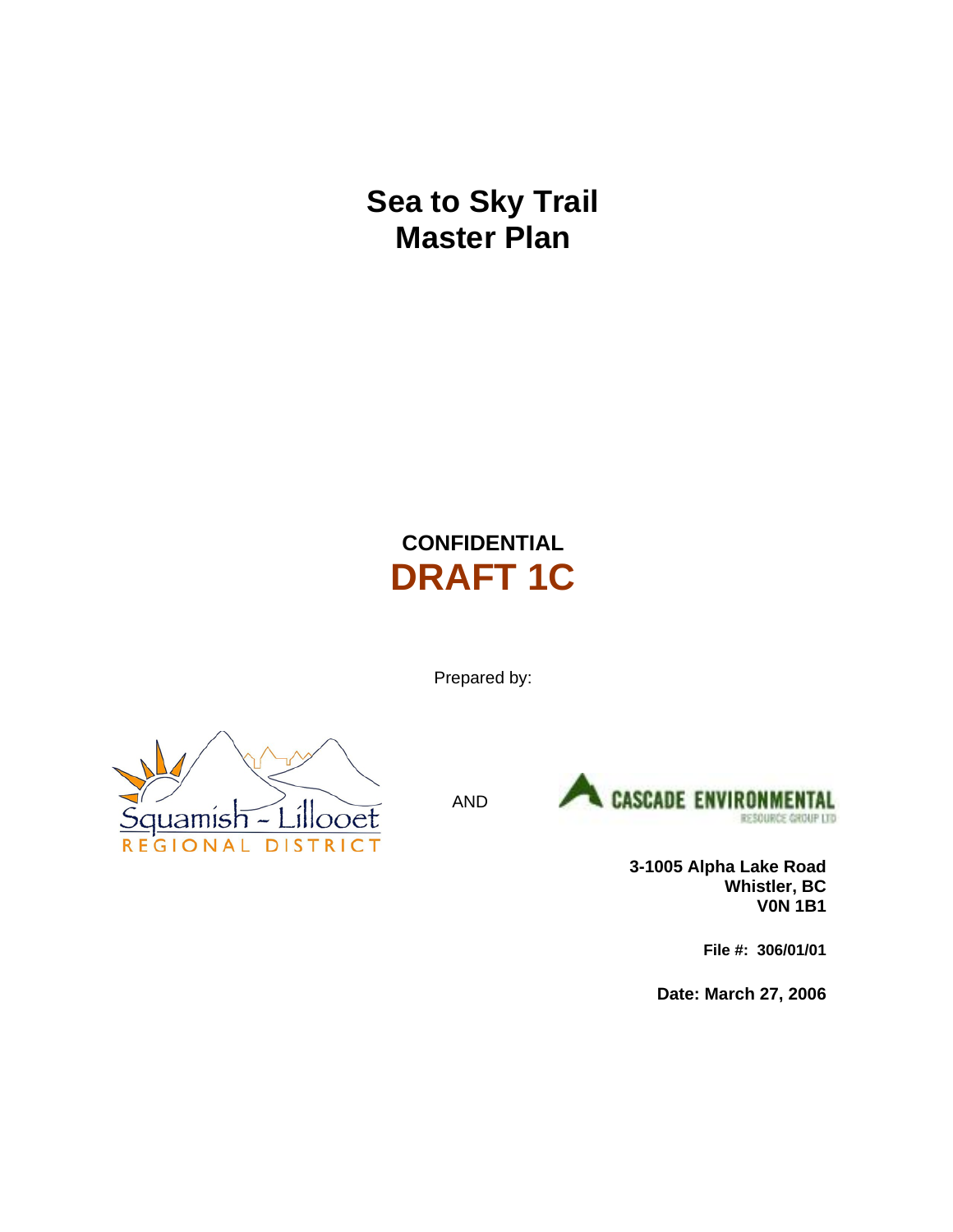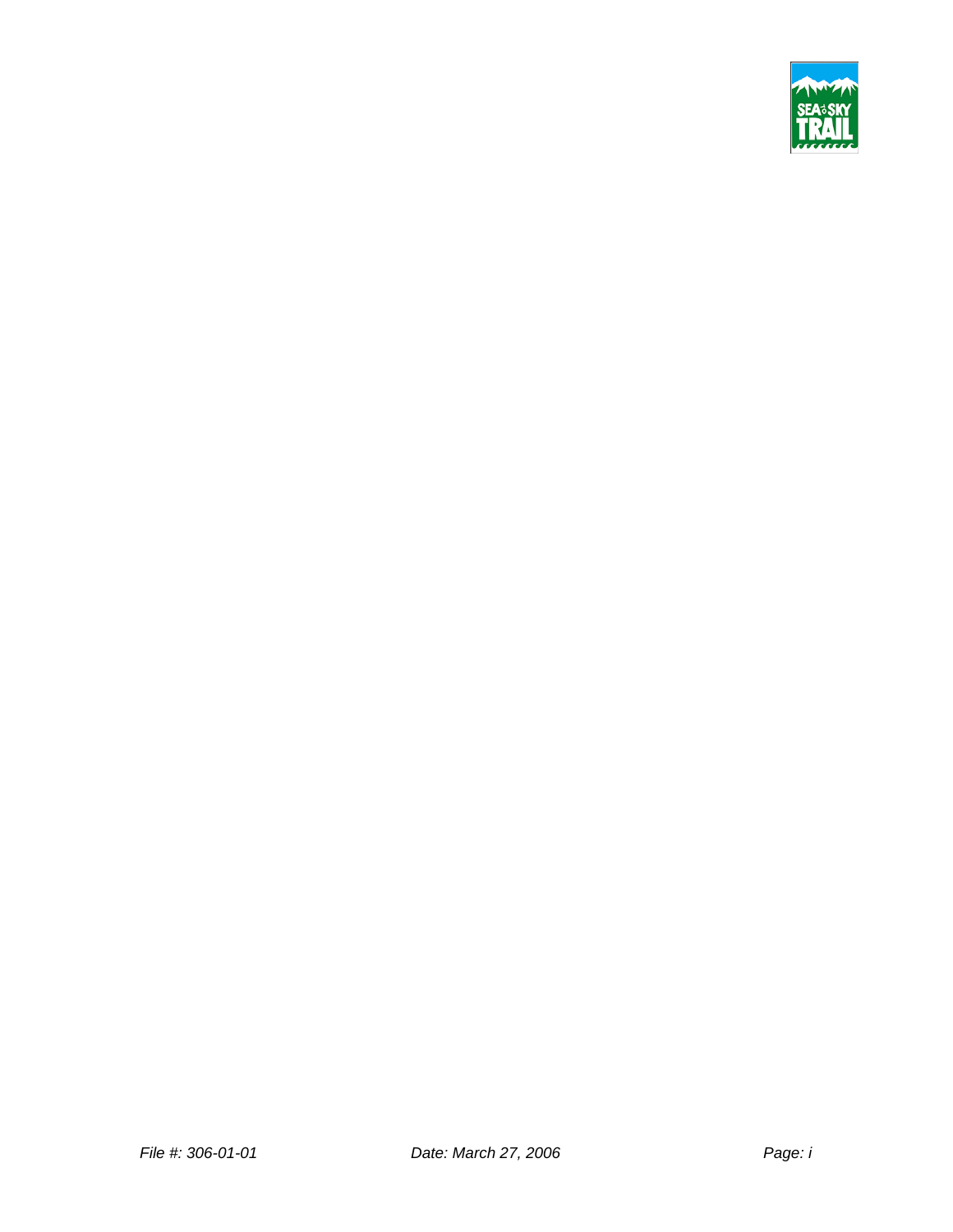## **Sea to Sky Trail – Master Plan**

## **Foreword**

In pursuit of a vision of a family oriented recreation trail linking the communities in the corridor, the Sea to Sky Trail Steering Committee retained Cascade Environmental Resource Group Ltd. to prepare a trail Master Plan for the proposed Sea to Sky Trail. This document was prepared as part of the master planning exercise and is presented in three sections. The first section of the Master Plan covers the overall vision of the trail, its feel and style. It also examines the economic, social and health benefits this recreation feature would bring to the area, complete with an overview of similar successful multi-use trails.

The Second Section of the Master Plan examines the various methods available to tenure land over which the trail flows with ideas for successfully marketing the Sea to Sky Trail.

The Third Section of the Master Plan contains a technical evaluation of the various potential routes of the trail. The entire Sea to Sky Trail is divided into 17 Character Areas and each is examined and summarised based on preferred and alternate routes, section highlights, length, elevation gain/loss, physical and environmental obstacles as well as underlying land ownership and related concerns such as highway and railway crossings. Each section of the trail is also portrayed on an annotated map at either 1:25,000 or 1:30,000 scale.

The goal of this Master Plan is to help translate the exciting vision of the Sea to Sky Trail into a reality.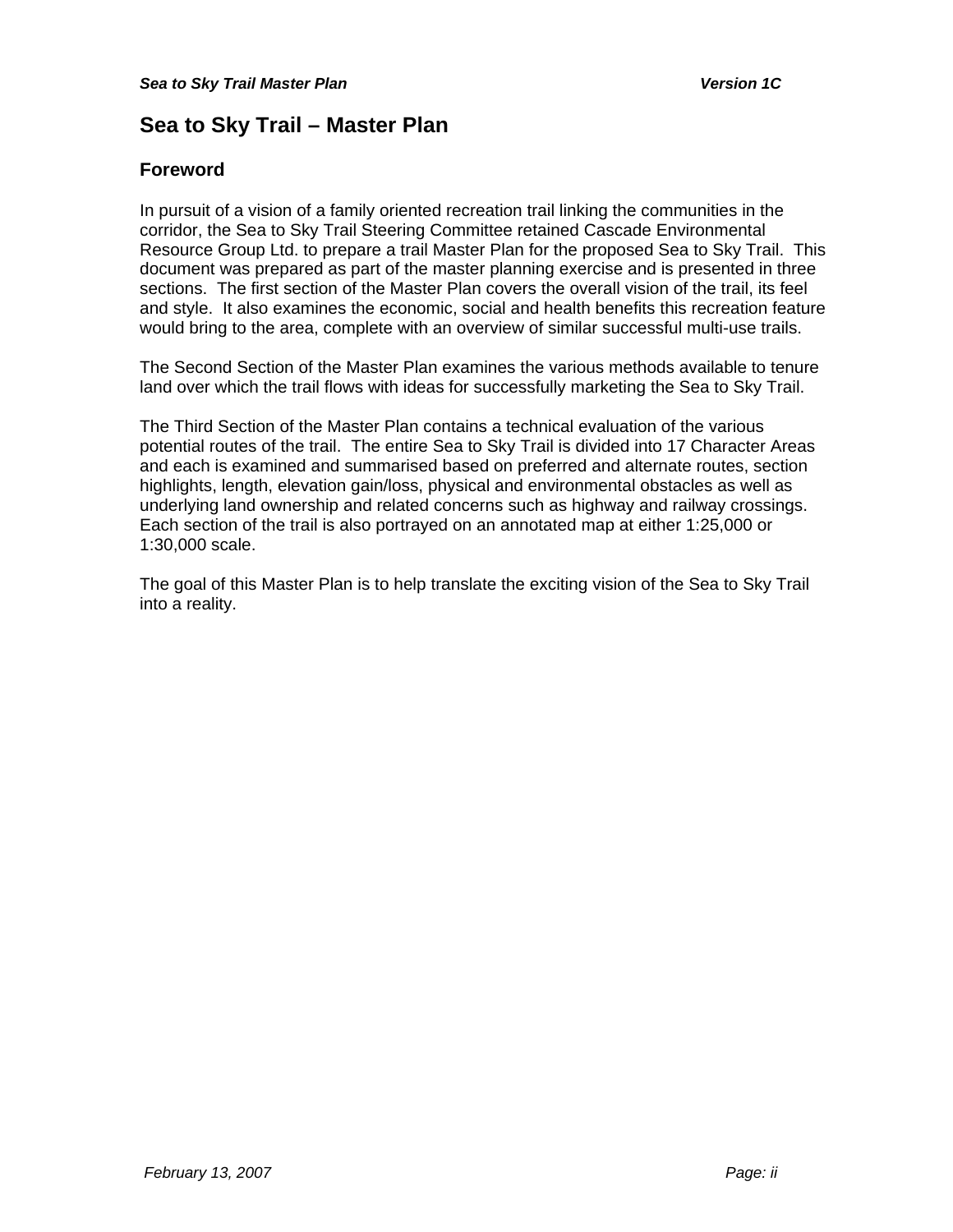# **Table of Contents**

| SECTION 2 LAND USE PLANNING AND MANAGEMENT OF THE SEA TO SKY TRAIL |  |
|--------------------------------------------------------------------|--|
|                                                                    |  |
|                                                                    |  |
|                                                                    |  |
|                                                                    |  |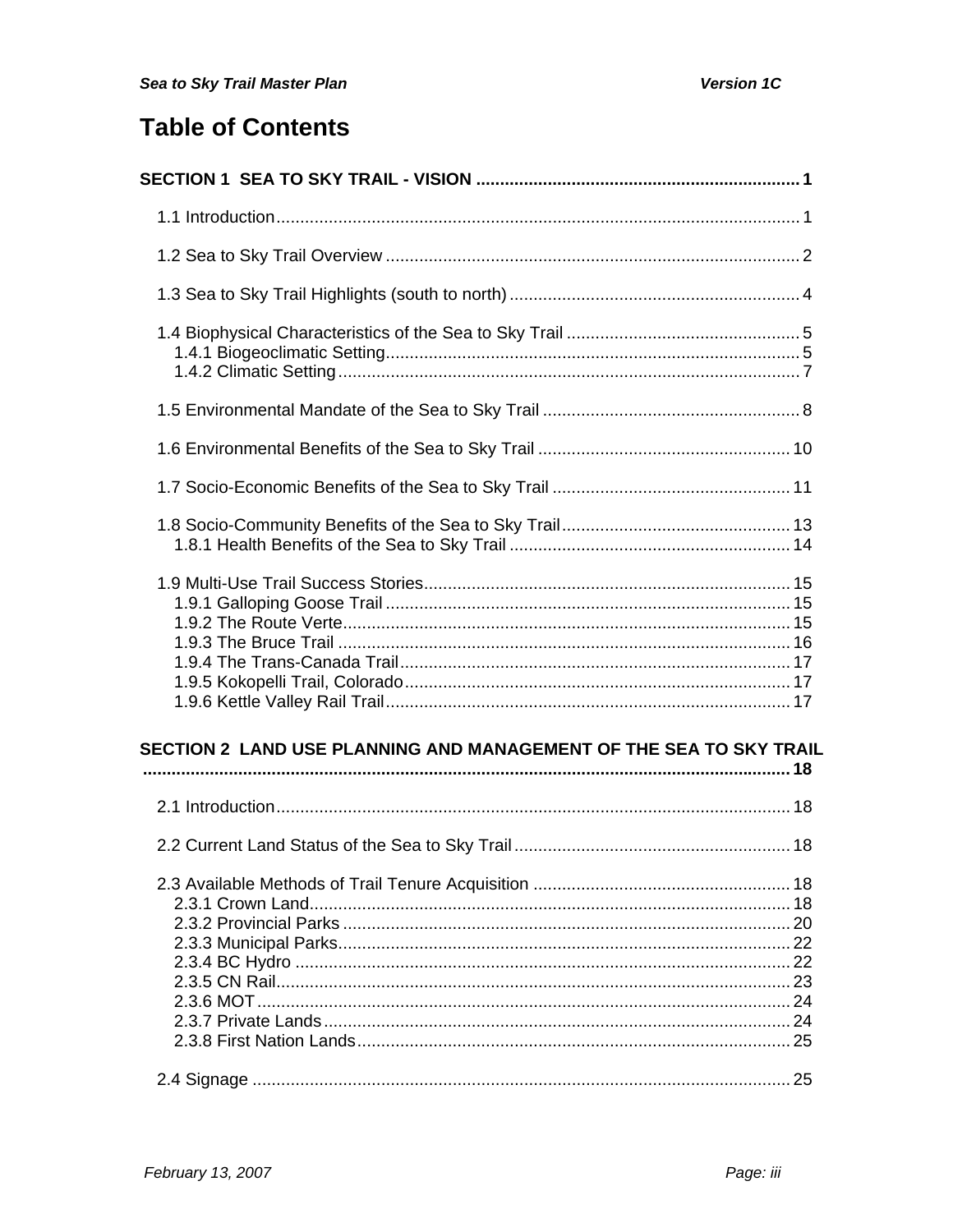| Character Area #4 - Paradise Valley North to Chance Creek FSR Bridge  39<br>Character Area #10 - Green/Soo River confluence to Pemberton (south end) 48 |  |
|---------------------------------------------------------------------------------------------------------------------------------------------------------|--|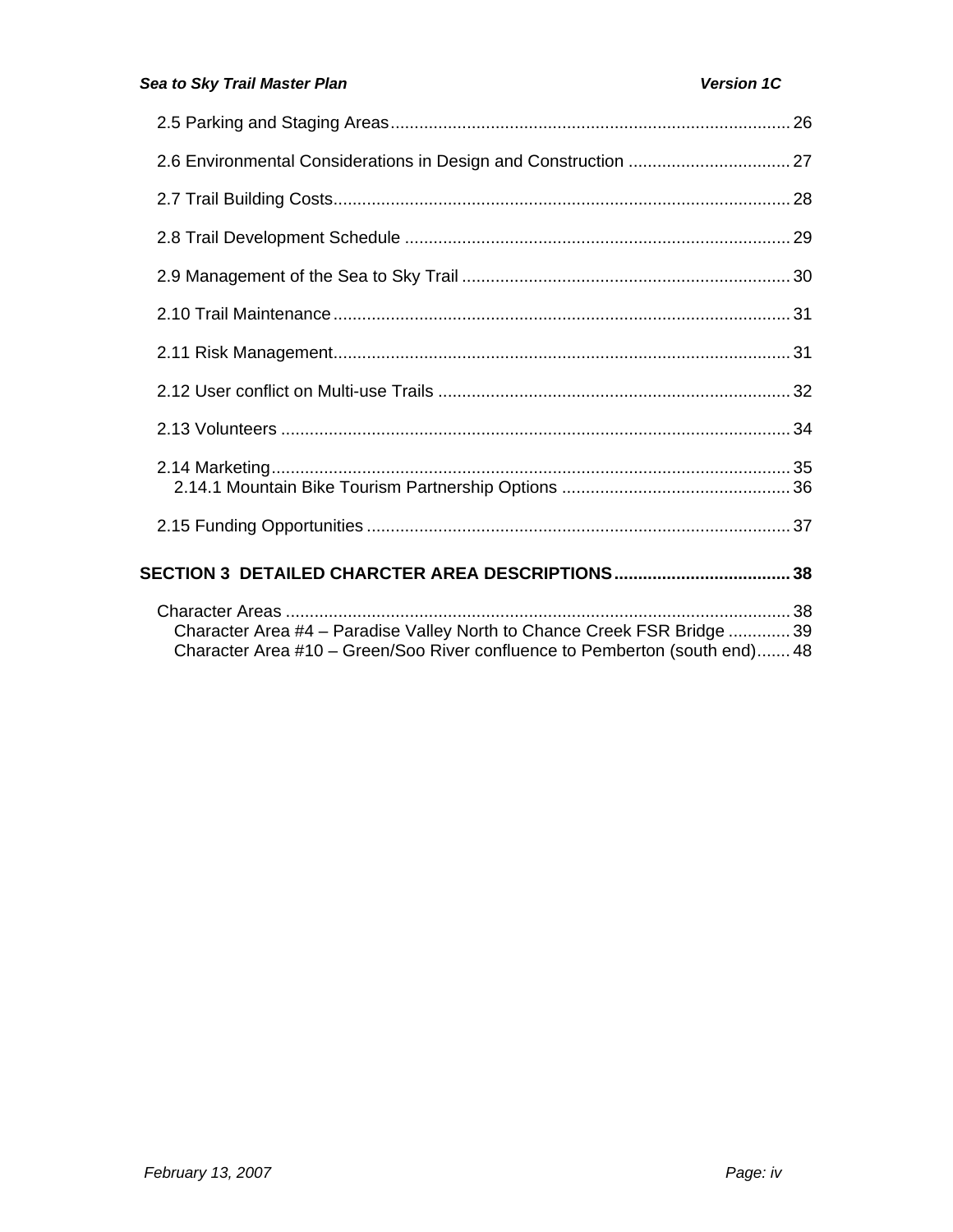# <span id="page-5-0"></span>**SECTION 1 SEA TO SKY TRAIL - VISION**

## **1.1 Introduction**

The Sea to Sky Trail is the name of the dream, the dream of a multi-user mountain bike trail spanning the corridor. While this trail may eventually join our communities from Horseshoe Bay to Lillooet and beyond, Phase 1 of the Sea to Sky Trail is to start with kilometre 0 at the new waterfront development planned in Squamish, wind its way north for 190 kilometres through the communities of Whistler, Pemberton, Mount Currie & D'Arcy to end at Anderson Lake (see Map 1).

The Sea to Sky Trail concept was first conceived in the early '90's by trail visionaries Ross Kirkwood and Mike Manheim. In the early days of its inception the economic values of the Sea to Sky Trail were recognized and the project had the support of people like Robert Fine, Economic Development Coordinator with the Sea to Sky Enterprise Corporation. This popular community project has seen intermittent progress over the past 12 years and while much of the proposed trail exists on the ground, the Sea to Sky Trail is not officially recognized as an entity. By 2004 in an effort to remedy this lack of official status, the Sea to Sky Trail Steering Committee was struck by the Squamish – Lillooet Regional District (SLRD), including the Village of Pemberton, the Resort Municipality of Whistler (RMOW), SLRD, and the District of Squamish.

Stretching from D'Arcy to Horseshoe Bay, the Sea to Sky Corridor is a world renowned destination for recreation and eco-tourism. The Sea to Sky Trail's ecology covers a diverse range from the marine coastal environment of Howe Sound through the Whistler valley mountain pass to the interior Ponderosa Pine ecosystem of D'Arcy. In addition to the attraction of the area's biodiversity, physical beauty and aesthetic values, guests are drawn to corridor to take advantage of the wide range of outdoor recreational activities offered. Stretching from the ocean to the mountains, the Sea to Sky Corridor is a place people travel great distances to visit. The Sea to Sky region is a regional, provincial, national and international destination.

Recreation opportunities within the Sea to Sky Corridor include skiing and snowboarding, golf, mountaineering and rock climbing, horseback riding, snowmobiling and ATV'ing, dirt biking and 4X4'ing, kayaking and river rafting, nature viewing, hiking and biking. Many activities in the area, particularly hiking, nature viewing, mountain biking, and cross-country skiing take place on an ad hoc system of trail networks. One of the main objectives behind the concept of the Sea to Sky Trail was to provide a continuous trail parallel but separate from the highway linking the communities in the Corridor. The concept of developing a comprehensive, linked trail network that can be used by a range of recreational activities and integrated into a "point to point" trip is not new. For example, in Europe these point to point tours, like the "Route de Vin" or "Hüttenzauber", are visited by large numbers. The trails link towns and destinations and the experience includes the travel as well as the arrival at the communities. The multiuse trail in the Sea to Sky Trail context represents an additional attraction for visitors to the corridor. It is a conduit into the natural environment of the corridor providing experiential opportunities for a broad range of participants.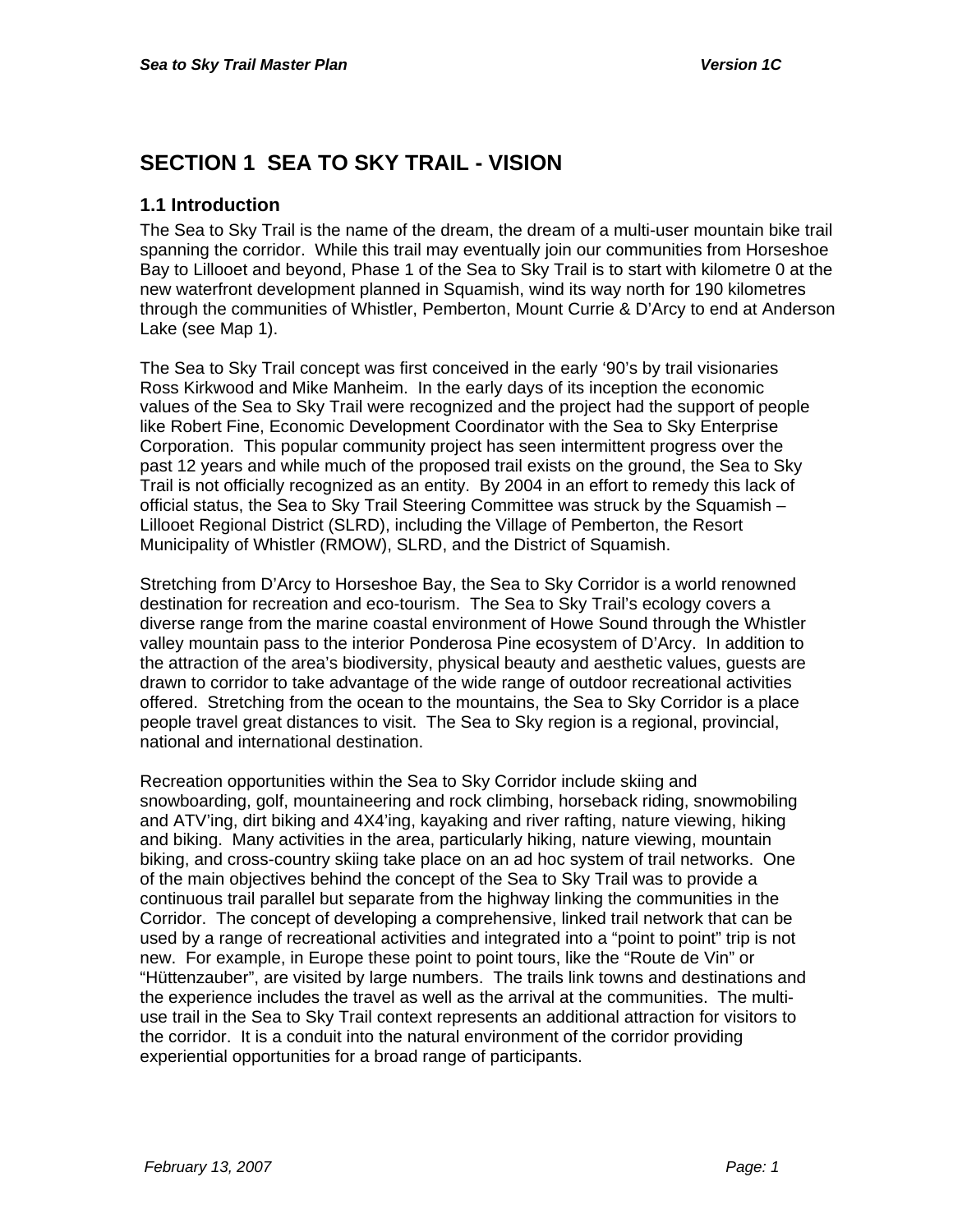<span id="page-6-0"></span>Designed to provide a "mellower", alternate activity to the proliferating "extreme" options marketed in the corridor and as such primarily for use by families on mountain bikes, the trail will nevertheless be a multi-use trail. The Sea to Sky Trail Steering Committee envisions activities like hiking, trail running, snowshoeing, cross-country skiing, and mountain biking to occur throughout the length of the trail. In addition, certain sections may also be designed to accommodate horseback trail riding, ATV'ing, snowmobiling, and potentially dirt biking, depending on the desires of the communities through which it passes.

## **1.2 Sea to Sky Trail Overview**

Early in the process the Sea to Sky Trail the Steering Committee needed to decide what type of trail the Sea to Sky Trail would be. In defining the "style" of the Trail the Committee identified the Tin Pants trail in Lost Lake Park and the RMOW Interpretive Forest Trails as being representative of the quality objectives sought in design.

Ultimately this is the design objective for the entire trail. However, there are a number of physical realities that will prevent that objective from becoming an immediate reality. As a result, this Master Plan focuses on getting as much of the open and operational as possible immediately. Next the Plan identifies a number of sections that can be opened up taking advantage of committed monies or other parallel initiatives. Finally, the Plan identifies unresolved obstacles and puts forward a number of potential routing solutions.

The desired attributes of the style for the Sea to Sky Trail include:

- 2 m wide (potentially thinner in the more remote locations),
- Plush, crush gravel surface,
- Gentle grade, less than 6%, for the most part (due to the mountainous nature of the region some portions of the trail will necessitate steeper routings
- Running from Squamish to D'Arcy with potential alternate route options available,
- Linking a variety of communities together (Squamish, Brandywine, Pinecrest Estates, Black Tusk Village, Whistler, Pemberton, Mt. Currie, D'Arcy),
- Easy multi-use trail most portions suitable for bike with trailer or jogger with stroller,
- Looking to attract a wide demographic, keeping in mind the "mom" of the family as well as the retiring Baby Boomers with disposable income,
- Suitable for a variety of activities but with walking, hiking, mountain biking, and cross country skiing / snowshoeing as the focus groups (limited if any motorized).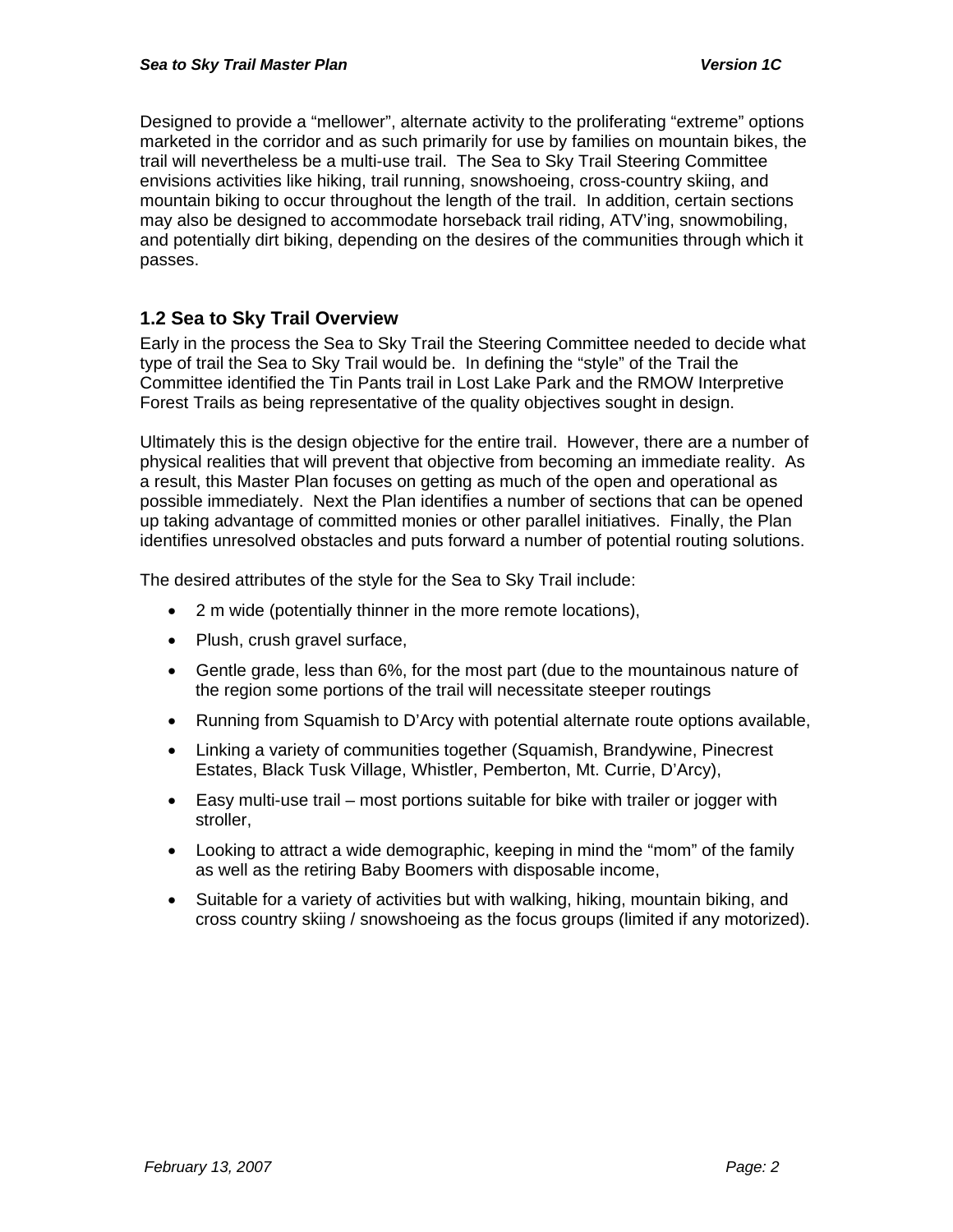# **Map1 General Trail Alignment**

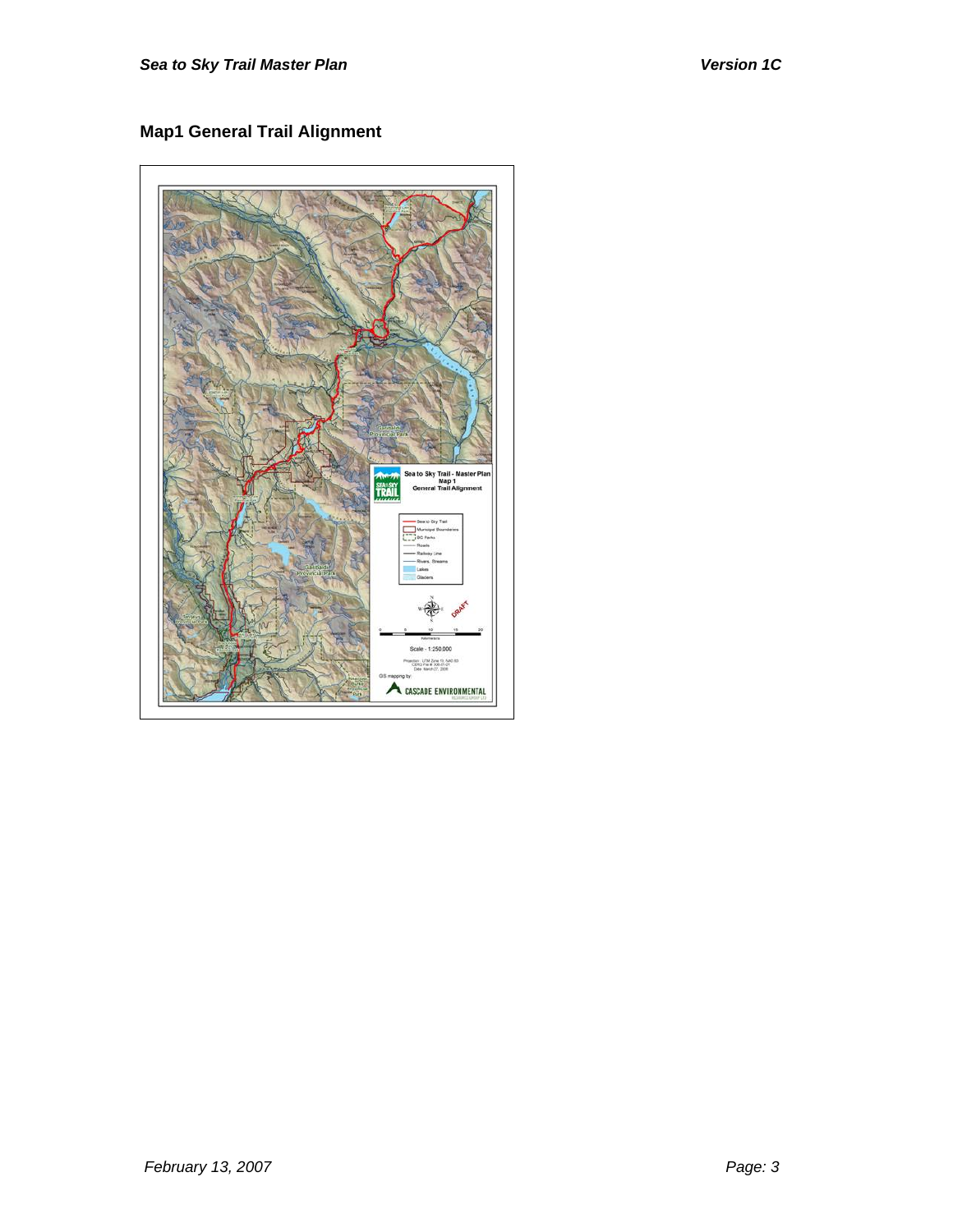<span id="page-8-0"></span>The above mentioned characteristics describe the desired trail style for the entire Sea to Sky Trail upon completion. The trail will be developed in sections over a period of years and it is likely that initially the Sea to Sky Trail will be a mix of 2 m wide plush, crushed gravel surface, paved Valley Trail, wide and gentle dirt surfaced singletrack (+/- 1 m), old roadbed in various states of repair (double track); and some road and highway sections. Existing sections that are currently functional and allow for safe passage, though they may not necessarily have the desired "feel" and "style" of the end product may be designated part of the Sea to Sky Trail route until the time comes for them to be upgraded. The goal is to have a functional trail in place at the earliest opportunity and work on improvements and extensions over the years. (see section Trail Development Schedule).

## **1.3 Sea to Sky Trail Highlights (south to north)**

The Sea to Sky Trail will offer outdoor recreationists and tourists a plethora of sights and features to visit along the route. Highlights along the trail, running south to north include:

- The Town of Squamish, with views of the Stawamus Chief and Mt. Garibaldi, Howe Sound and the Squamish estuary;
- The Town of Brackendale, with eagle viewing opportunities, and the Squamish River;
- Fergies Lodge, with fishing and salmon run viewing;
- The Cheekeye Fan and Paradise Valley, with the Cheakamus River;
- Starvation Lake, with the Cheakamus Canyon;
- Views of the Cheakamus River while climbing out of the canyon;
- Tunnel Rock at Highway #99, with views of the Tantalus range;
- The Civil Defence Zone, with Lucille Lake, Shadow Lake, Daisy Lake, and the dam;
- Brandywine Falls Provincial Park, and views of the Black Tusk;
- Access to Callaghan Lake Provincial Park (2010 Nordic Village in progress);
- 2010 Athlete's Village (in progress), and the Whistler Interpretive Forest Trails;
- Whistler Creekside, with Alpha, Nita, and Alta Lake;
- Whistler Village, with Whistler/Blackcomb Mountains;
- Lost Lake, with the Lost Lake Trails and Green Lake;
- The Green River, with Views of Wedge and Weart (Armchair) Mountains and ;
- Soo River, with Shadow Lake Interpretive Trails and the Rockslide;
- Rutherford Creek, with the Rutherford Kayak Park;
- Nairne Falls:
- One Mile Lake;
- Village of Pemberton;
- Mt. Currie village (First Nations), with views of Mt. Currie;
- The Birkenhead River, salmon runs and whitewater rafting;
- Owl Creek, Walkerville and the Fish Hatchery;
- Birkenhead Provincial Park;
- Birken, with Gates Lake and Buffalo Ranch;
- Devine;
- D'Arcy, on the southern shore of Anderson Lake;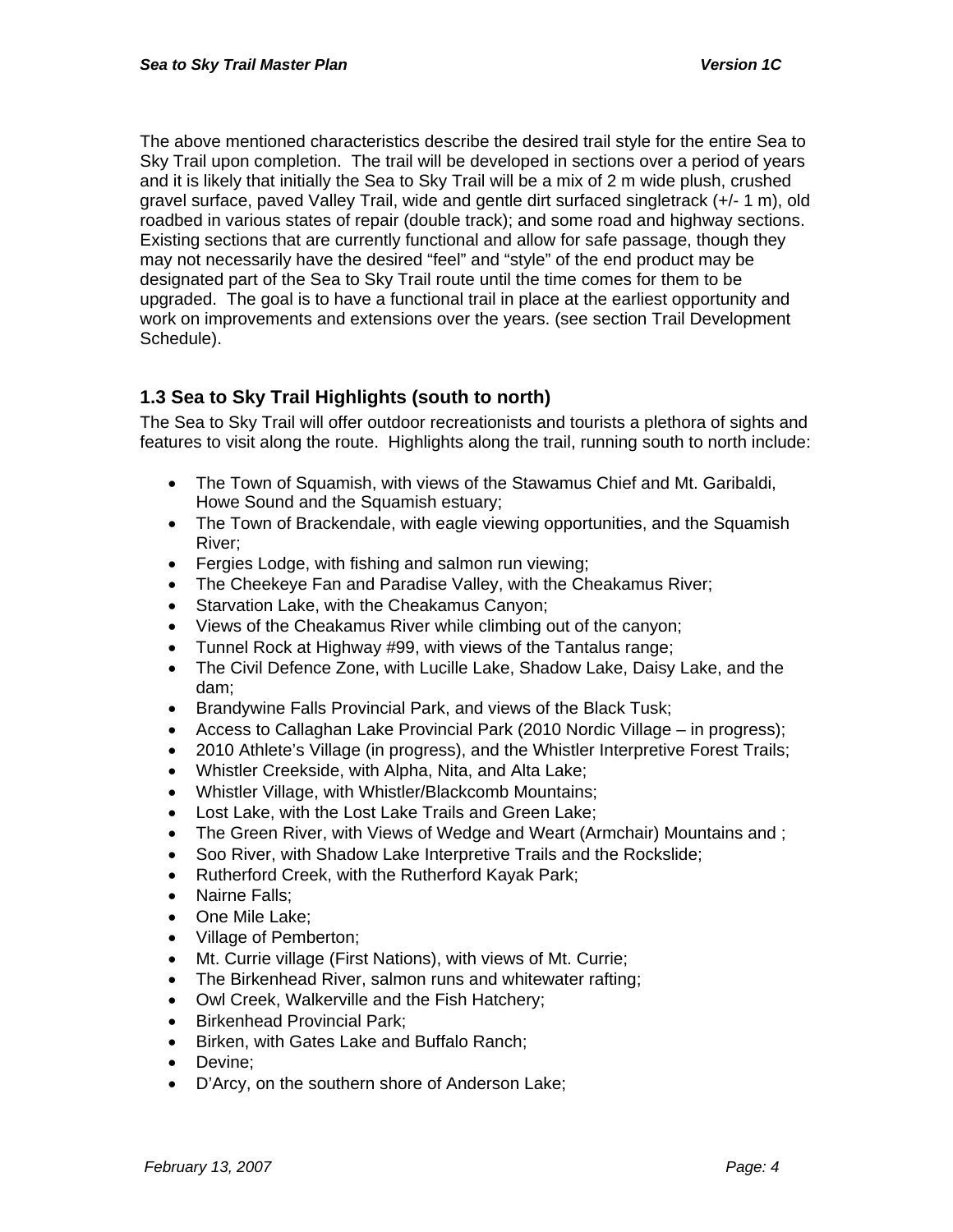## <span id="page-9-0"></span>**1.4 Biophysical Characteristics of the Sea to Sky Trail**

The Sea to Sky Trail is situated in the southern Coast Mountains physiographic region of British Columbia. Cascade Volcanic Chain which ends at Mount Meager to the north, that is part of a circumpacific hot belt or "ring of fire". As a result, views along the trail include extinct volcanoes like the Black Tusk and Mt. Garibaldi as well as extensive alpine glaciers.

Present day landscapes and environmental conditions have been determined in large part by episodic glacial events of the Quaternary period. After the retreat of ice associated with the Fraser Glaciation approximately 11,000 years ago, emergent landscapes in this area were characterized by glacially scoured U-shaped valleys lined with glacial and fluvial sediment deposits. Since then weathering and related processes have continued to shape the natural environment and vegetation has re-established and adapted to these changing climatic and geomorphic conditions.

Within the Coast Mountain Range the Sea to Sky Trail follows a series of river valleys as it makes its way from D'Arcy to Squamish. The Trail follows Gates Creek upstream from D'Arcy to the Birkenhead River, which it follows downstream to the Village of Mount Currie. From that point the Trail moves into the Lillooet River Valley; following it upstream to Pemberton where the Trail meets the Green River Valley, following it upstream to Whistler. Whistler is located at a mountain pass and from this height of land the Trail travels down the Cheakamus River Valley to its confluence with the Squamish River in Brackendale.

## **1.4.1 Biogeoclimatic Setting**

The Sea to Sky Trail traverses the Leeward Pacific Ranges, the Eastern Pacific Ranges and the Southern Pacific Ranges Ecosection of the Coast and Mountains Ecoprovince.

Commonly occurring vegetation types and related environmental conditions in the area are described below using the Biogeoclimatic Ecosystem Classification (BEC) system. The BEC system is a hierarchical classification scheme widely used in B.C. to differentiate between ecosystems that vary because of differences in climate, topography, soil and vegetation. The Sea to Sky Trail traverses through four distinct valley bottom biogeoclimatic subzones, named for the dominant climax tree species (i.e. coastal western hemlock and interior Douglas-fir) best adapted to these areas (see Map 2) Geographic and climatic modifiers further distinguish several biogeoclimatic subzones and variants.

Climax forests in the Dry Maritime Coastal Western Hemlock (*CWHdm)* subzone are characterized by Douglas-fir, western redcedar, western hemlock, and to a lesser extent. The understorey is poorly developed with some falsebox, prince's pine dull Oregon grape and queen's cup. The moss layer is well developed. This subzone is found around the Sea to Sky Trail within the District of Squamish.

Climax forests in the Southern Dry Submaritime Coastal Western Hemlock Variant (*CWHds1)* subzone are characterized by Douglas-fir, western hemlock, and to a lesser extent western redcedar. The understorey is poorly developed with some falsebox, prince's pine dull Oregon grape and queen's cup. The moss layer is well developed. This subzone is found within the Cheakamus River Valley portion of the Sea to Sky Trail between the District of Squamish and the Resort Municipality of Whistler. It also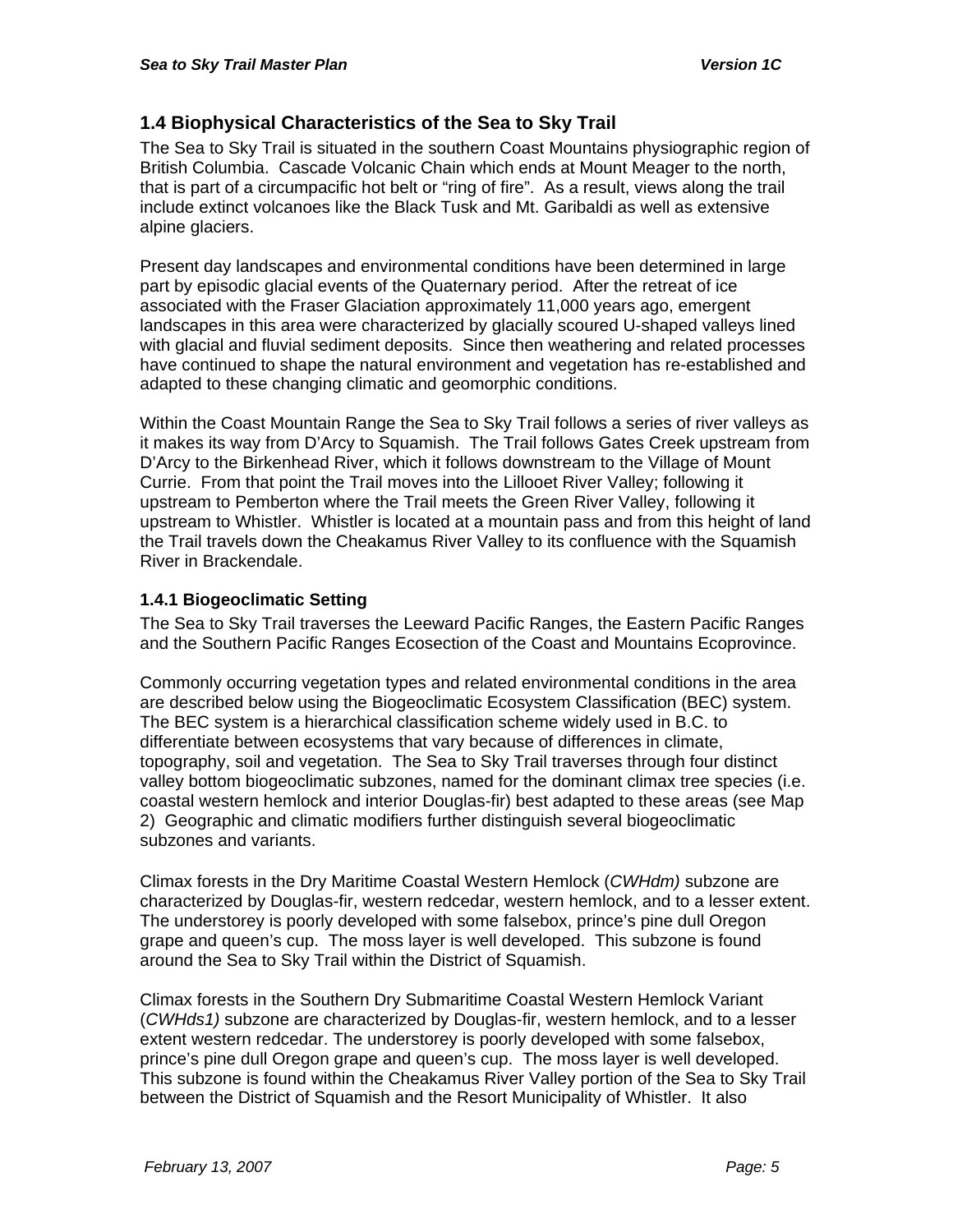occupies the valley bottom of the Green River and the south side of the Lillooet Valley between the Soo Valley and Mount Currie.

Climax forests in the Southern Moist Submaritime Coastal Western Hemlock Variant *(CWHms1)* subzone are characterized by western hemlock, Douglas-fir, western redcedar, and amabilis fir. Understory species include Alaskan blueberry and a well developed moss layer. This subzone is found within, and just north of the Resort Municipality of Whistler.

Climax forests in the Wet Warm Interior Douglas-fir (*IDFww*) subzone are characterized by Douglas-fir with few western hemlock and western red cedar. Understory species include falsebox, saskatoon, tall and dull Oregon-grape, prince's pine, birch-leaved spirea, baldhip rose, beaked hazlenut and western trumpet honeysuckle. This subzone is found on the north side of the Lillooet Valley between Pemberton and D'Arcy.

Climax forests in the Moist Maritime Mountain Hemlock (*MHmm2)* subzone are characterized by western hemlock, mountain hemlock and amabilis fir, with subalpine fir occurring less commonly. Understory species include Alaskan blueberry, black huckleberry, oval-leaved blueberry, five-leaved bramble, white flowered rhododendron, and mosses.

Additional biogeoclimatic units distributed across an elevational gradient may be encountered on trail derivations. The following subzones are found within the viewsheds of the Sea to Sky Trail:

Climax forests in the Moist Warm Engelmann Spruce-Subalpine Fir (*ESSFmw)* subzone are characterized by subalpine fir, Engelmann spruce, and to a lesser extent, amabilis fir. Understory species include black huckleberry, white-flowered rhododendron, and less commonly, one-sided wintergreen, sitka valarian, and five-leaved bramble. Lodgepole pine is common in early seral stages, especially following fire. Slide alder commonly dominates avalanche paths. The *ESSFmwh* phase is characterized by the presence of mountain hemlock.

The Coastal Alpine Tundra (*ATc)* subzones, which occur above the treeline, remain unclassified primarily due to lack of forest cover. Vegetation consists of ground cover of heathers, sedges, and wild flowers, with occasional krummholtz occurring near exposed peaks.

The application areas generally comprise the AT*c* subzones in the upper elevations. Most of the valley bottom areas surrounding the areas are characterized by extensive past harvesting and silviculture extraction activities. Most of the remaining native forest cover in the application area is mature timber (<240 year of age). However, pockets of old growth forest do occur.

For additional information regarding biogeoclimatic subzones and the ecology along the Sea to Sky Trail, see:

<http://www.for.gov.bc.ca/hfd/library/documents/treebook/biogeo/biogeo.htm>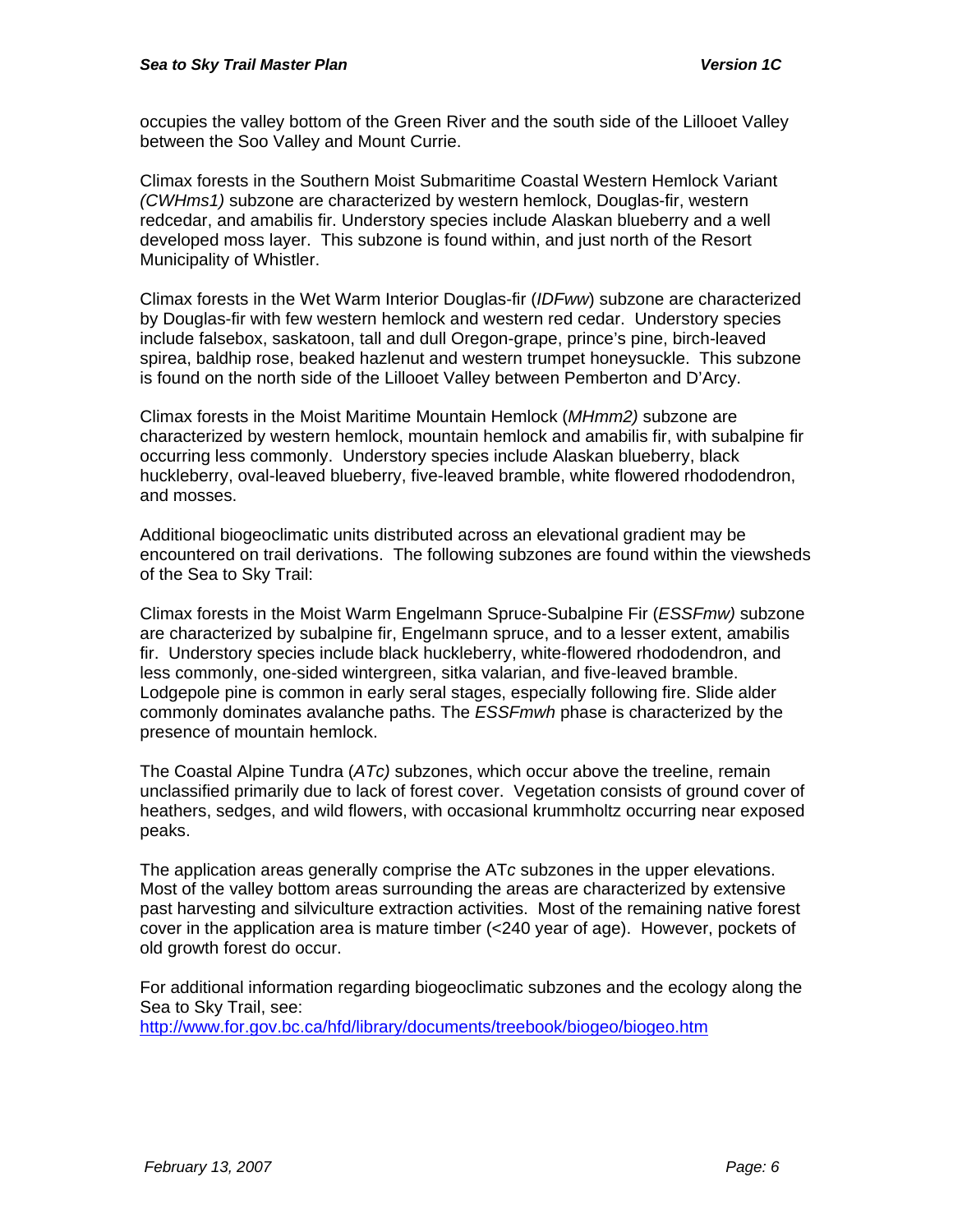## <span id="page-11-0"></span>**1.4.2 Climatic Setting**

As the Sea to Sky Trail traverses the three ecosections climatic variations are evident. Summaries for Pemberton (low elevation interior), Whistler (high elevation, mountain pass), and Squamish (sea level, coastal) are presented below:

In Pemberton the daily maximum temperatures occur in July (26.7 °C), with the daily minimum temperatures occurring in January (-8.3 °C). The mean annual total precipitation is 187 mm, with the heaviest precipitation occurring from October through March. May through August are the driest months. Rainfall can take place throughout the year. Precipitation as snow can occur in all but the summer months, but occurs more typically from November through early March (AES, 1981).

In Whistler summers are typically warm and dry and winters cool and moist with significant snowfall. The growing season is moderately short due to significant snowfall accumulation in the winter months. Mean annual snowfall for Whistler is 411 cm, falling from October to May while the mean annual rainfall precipitation is 850 mm. Mean annual precipitation for this zone is 1056 mm (Environment Canada, 2005).

The meteorological records from the Squamish Weather Station record an annual total precipitation of 2,367 mm, which mainly falls as rain (Canadian Climate Normals 1971 - 2000). The total precipitation peaks in the month of November, and is least in the month of August, with averages of 378.9 and 59.6 mm of precipitation, respectively. The mean annual temperature is 9.0°C at the Squamish Weather Station. August is the warmest month, with a mean daily maximum temperature of 24.5°C, and a mean daily temperature of 17.8°C. Conversely, January is the coolest month with a mean daily minimum temperature of -2.5°C, and a mean daily temperature of 0.2°C.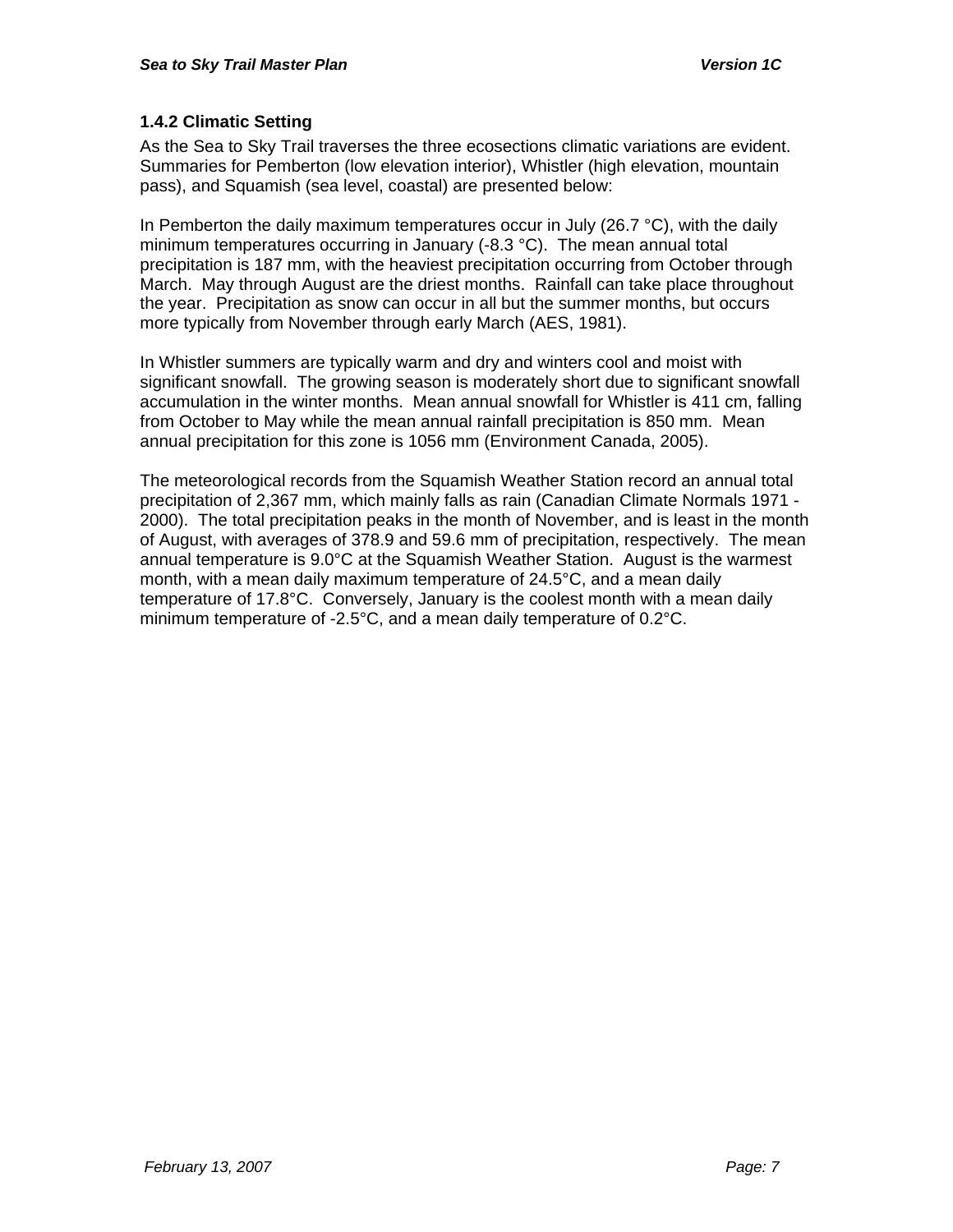## <span id="page-12-0"></span>**1.5 Environmental Mandate of the Sea to Sky Trail**

The Sea to Sky Trail is intended to be a corridor wide sustainability initiative. *The Sea to Sky Trail will be constructed and operated in a manner that meets the needs of residents and guests of the corridor without reducing or compromising the capacity of the environment which it occupies to provide for future generations.* As such it will incorporate the principles of sustainability. The Natural Step, an initiative of the RMOW and a number of other communities and corporations, identifies four basic principles of sustainability that can provide guidance for the Sea to Sky Trail. "In a sustainable society, nature is not subject to systematically increasing:

- 1. concentrations of substances extracted from the earth's crust;
- 2. concentrations of substances produced by society;
- 3. degradation by physical means and, in that society
- 4. human needs are met worldwide" <http://www.naturalstep.org/learn/principles.php>

Further, the National Round Table on the Environment and Economy (NRTEE) has produced the following Objectives for Sustainable Development which were adopted by the Sea to Sky Trail Steering Committee:

"The natural world and its component life forms and the ability of that world to regenerate itself through it own evolution has basic value. Within and among human societies, fairness, equality, diversity and self-reliance are pervasive characteristics of development that is sustainable.

- 1. Stewardship. We must preserve the capacity of the biosphere to evolve by managing our social and economic activities for the benefit of present and future generations.
- 2. Shared Responsibility. Everyone shares the responsibility for a sustainable society. All sectors must work towards this common purpose, with each being accountable for its decisions and actions, in a spirit of partnership and open cooperation.
- 3. Prevention and Resilience. We must try to anticipate and prevent future problems by avoiding the negative environmental, economic, social and cultural impacts of policy, programs, decisions and development activities. Recognizing that there will always be environmental and other events which we cannot anticipate, we should also strive to increase social, economic and environmental resilience in the face of change.
- 4. Conservation. We must maintain and enhance essential ecological processes, biological diversity and life support systems of our environment and natural resources.
- 5. Energy and Resource Management. Overall, we must reduce the energy and resource content of growth, harvest renewable resources on a sustainable basis, and make wise and efficient use of our non-renewable resources.
- 6. Waste Management. We must first endeavour to reduce the production of waste, then re-use, recycle and recover waste by-products of our industrial and domestic activities.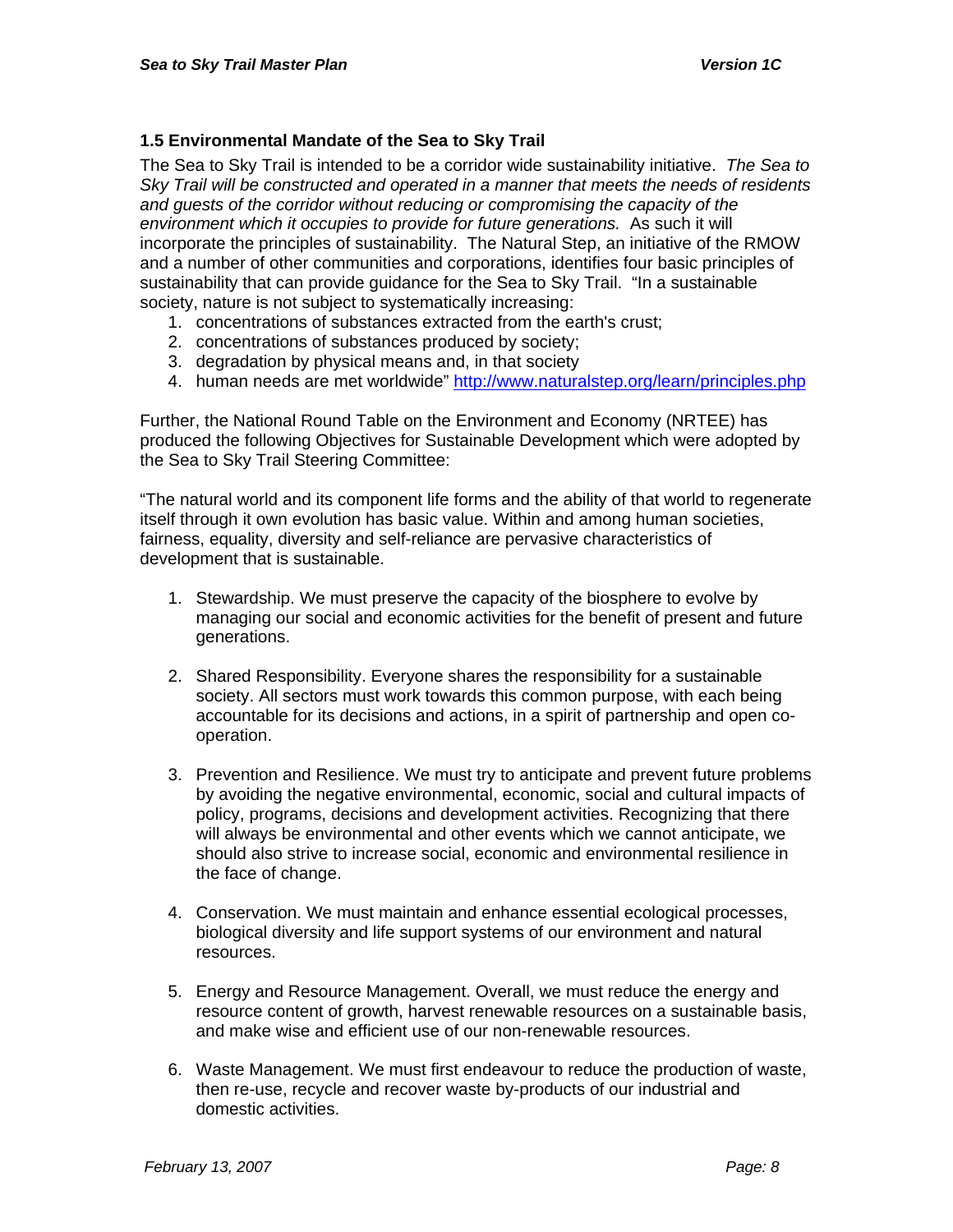- 7. Rehabilitation and Reclamation. Our future policies, programs and development must endeavour to rehabilitate and reclaim damaged environments.
- 8. Scientific and Technological Innovation. We must support education, and research and development of technologies, goods and services essential to maintaining environmental quality, social and cultural values and economic growth.
- 9. International Responsibility. We must think globally when we act locally. Global responsibility requires ecological interdependence among provinces and nations, and an obligation to accelerate the integration of environmental, social, cultural and economic goals. By working co-operatively within Canada and internationally, we can develop comprehensive and equitable solutions to problems.
- 10. Global Development. Canada should support methods that are consistent with the preceding objectives when assisting developing nations." <http://www.iisd.org/sd/principle.asp?pid=39&display=1>

In keeping with the concept of sustainability the Sea to Sky Trail is not a short term project. The project has no date of completion and it is anticipated that when construction work is substantially completed the Sea to Sky Trail Steering Committee will evolve into a more volunteer based organization whose purpose is management and maintenance.

The ecological principals of sustainability will be embraced by the Sea to Sky Trail by its "Green Belt" approach. Whenever possible the trail will strive to maintain a green, vegetated buffer. A minimum width for this buffer was set at 3 m by the Steering Committee. However, by maximising buffer width opportunities and linking parkland with the Trail, it may be possible to incorporate wildlife dispersal corridors into the design. This may have real value within communities and this type of scheme is reflected in the RMOW Protected Area Network (PAN) initiative. In addition to linking existing parkland and green spaces with a green corridor, additional opportunities and values may be identified with proximity to the "sustainable parkland" of the Sea to Sky Trail.

To further achieve sustainability objectives the Sea to Sky Trail will incorporate a set of Best Management Practices (BMPs) for design and construction in order to optimize the environmental fit of the trail (MWLAP, 2004). To achieve this fit, the trail will be designed and constructed to take advantage of views, to provide visitors with opportunities to experience different habitats and diverse landscape features. This approach to trail building and design is described by Troy Scott Parker. In his recent book Natural Surface Trails by Design – Physical and Human Design Essentials of Sustainable, Enjoyable Trails, he describes a comprehensive system of trail design and evaluation (Parker, 2004). This system enables a trail builder to maximize a trail's harmony with its natural surroundings while ensuring that important factors such as user safety, trail efficiency and playfulness, and construction concerns including trail compaction, erosion and displacement of material, and drainage patterns are built-in.

To incorporate the Principles of Sustainability in the execution of the project the development of the Sea to Sky Trail will proceed carefully and methodically using BMPs.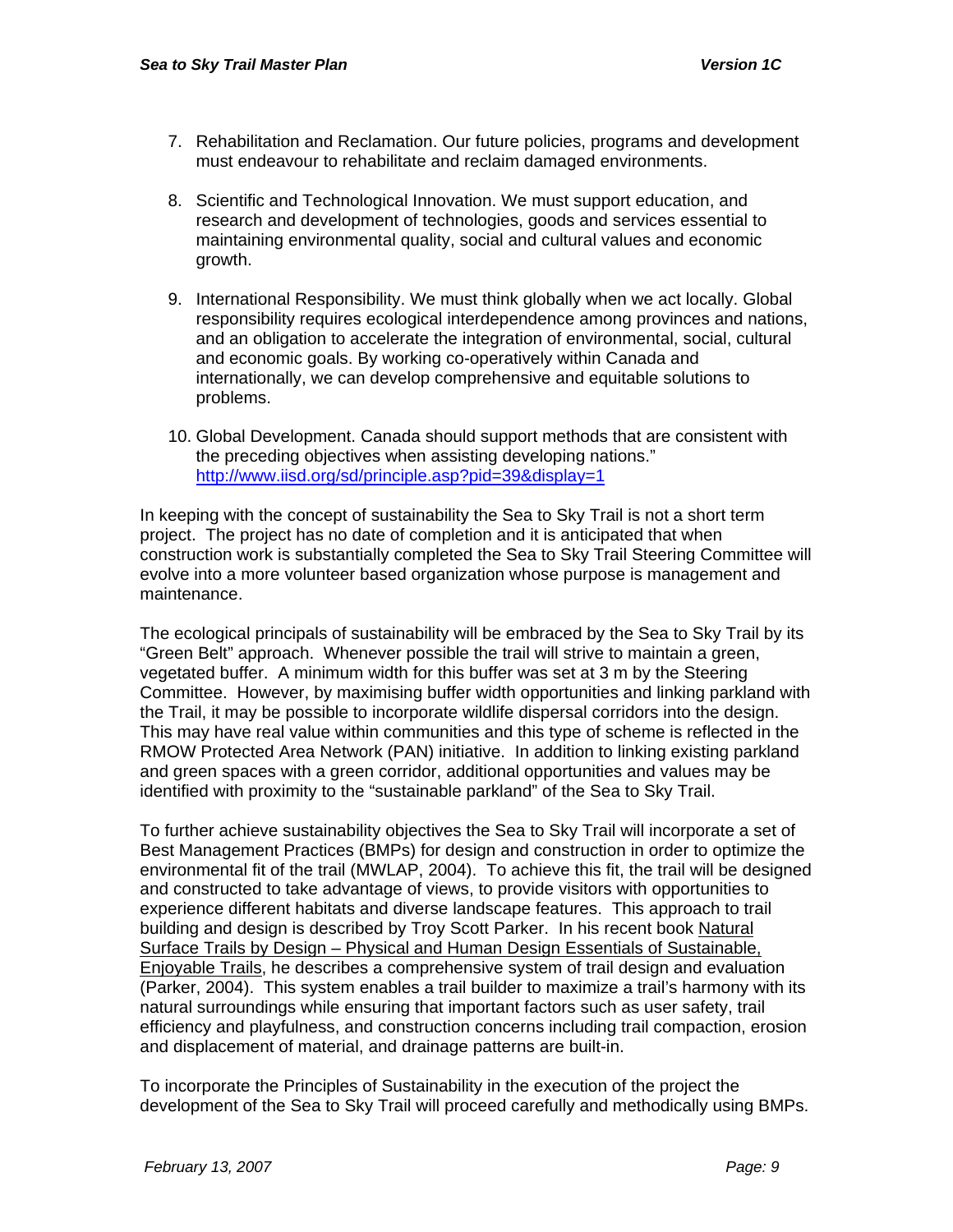<span id="page-14-0"></span>It will be developed in sections, referred to in the Master Plan as "Character Areas". Upon completion of each of these Character Areas, the project will be evaluated under the principles of sustainability and the lessons learned from the experience will be applied to the development of the next Character Area. Although some of the trail will initially occupy old roadbed, be located under hydro lines, or on existing roads and the highway, the ultimate goal is to have a trail that has a wilderness feel whenever possible. However, that is not to say that a trail running through various urban and rural portions of the communities throughout its length will be considered in a negative light.

The community based trail sections will also serve the dual purpose of providing a commuter trail system. These sections have the potential to provide meaningful alternatives to cars as a means of getting around the communities.

The community based trail sections will also provide a cultural component to the trail experience that contributes to the overall diversity of the product. Both local and visiting trail users will appreciate the opportunities provided by the services available in the various communities along the route (restaurants, corner stores, bike shops, etc.).

In order to consider the Sea to Sky Trail in the context of sustainability, the three main components of sustainable development are discussed in terms of benefits to the stakeholder communities. The three components, often referred to as the three-legged stool, of sustainable development are as follows:

- 1. Environmental Values,
- 2. Socio-economic Values,
- 3. Socio-community Values and Health.

## **1.6 Environmental Benefits of the Sea to Sky Trail**

As a primarily non-motorized recreation amenity the Sea to Sky Trail has the potential to contribute or support a number of environmental benefits:

- Preservation The presence of and use of the Sea to Sky Trail can be a preservation tool for areas containing significant environmental attributes (streamside riparian areas, ridgelines, viewpoints).
- Air Quality Protection The vast majority of activities associated with the Sea to Sky Trail will be non-motorized contributing less exhaust and greenhouse gases.
- Education and Interaction The Sea to Sky Trail will provide education/interpretive opportunities and exposure to the natural environment.
- Resource Management The Sea to Sky Trail and its associated natural environment will be a managed to minimize and avoid adverse impacts.
- Greenhouse Gas Reduction The benefits of cleaner air due to fewer commuters and recreationists using fossil fuel vehicles will benefit the surrounding environment as well.

Although the Sea to Sky Trail design strives to take advantage of existing forest service roads and trails, as with any human development, it does present a potential risk of adverse impact arising from its development. This section discusses potential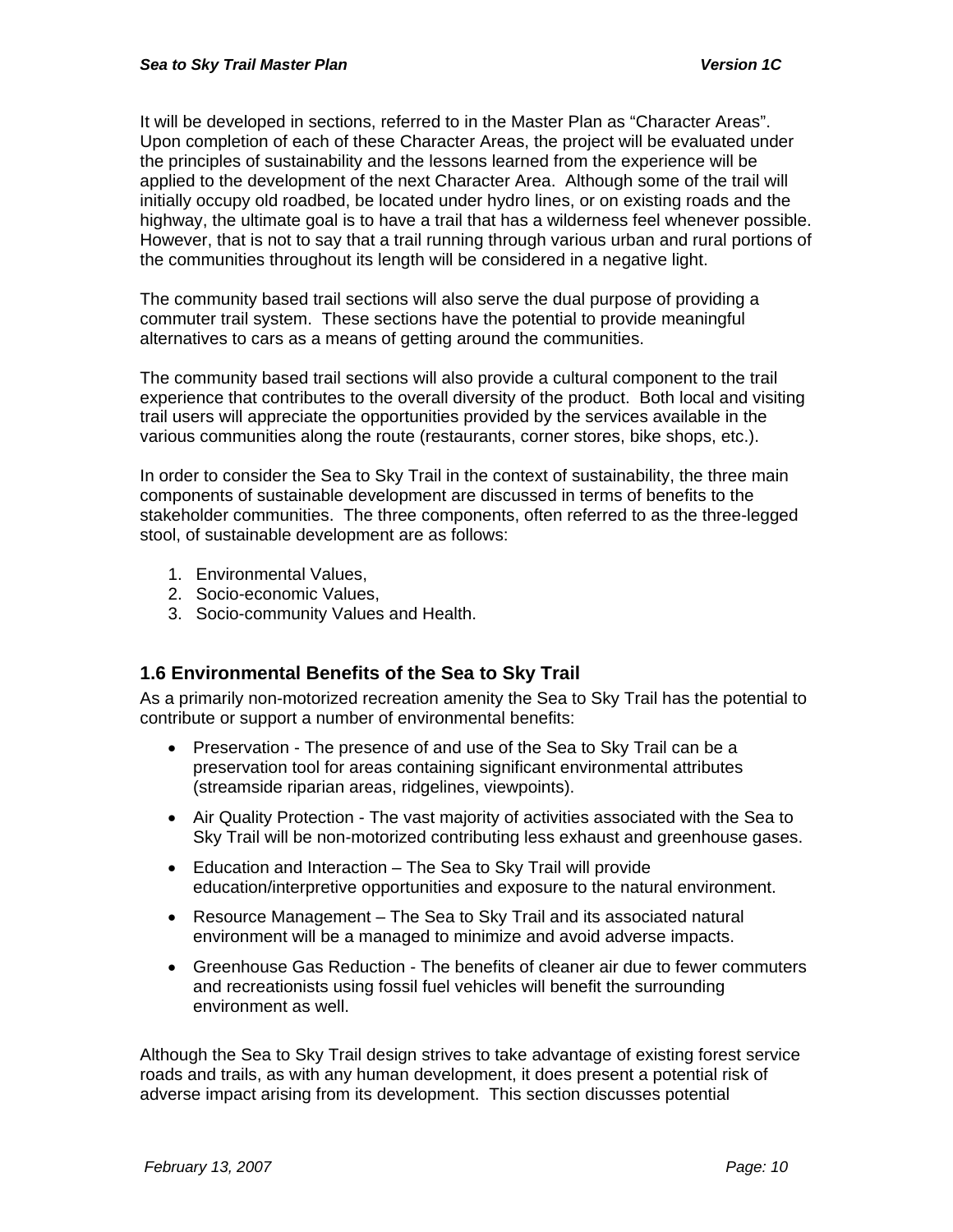<span id="page-15-0"></span>environmental issues that will need to be addressed in order to maintain sustainability goals and objectives.

- Intrusion into riparian areas This may be the case in areas where alternative routes are not available (i.e. between the highway and the Cheakamus River through the canyon). Care must be taken to minimize the removal of riparian vegetation. Due to the nature of trail building natural features such as large trees are retained as their presence increases the overall value to trail users.
- Loss of vegetation There will be loss of vegetation in cases where vegetation exists immediately upon the proposed route of the Sea to Sky Trail, however, in locales where there is unavoidable disturbance a program of revegetation will be incorporated into the construction plan.
- Increased sedimentation Erosion of trail materials and loss of vegetation may potentially occur. However, as noted in the trail building and maintenance section of this report, no other factor has the potential to damage trails more than a poorly designed drainage system. Care must be taken to follow the current standards of best practices for trail construction with regard to minimizing environmental degradation. Therefore, professional trail builders will be responsible for ensuring that best practices are followed for design and construction (IMBA, 2004).
- Disturbance of wildlife Any time people venture into the backcountry there is a risk of wildlife disturbance. Impacts associated with wildlife encounters can be mitigated through interpretive signage and education of trail users. An example of this type of education program is well represented in the BC Bear Aware Program.
- Waste Management Garbage bins should be located at staging areas, and signage should alert trail users to the "pack-in – back-out" / "leave no trace" philosophy.

Site specific environmental concerns are described in the individual character areas in Section 2 of the Master Plan.

## **1.7 Socio-Economic Benefits of the Sea to Sky Trail**

In addition to ecological conditions, sustainability also requires adherence to a set of socio-economic conditions in order to be successful. This section outlines the socioeconomic benefits that the Sea to Sky Trail will accrue, thereby contributing to the sustainability objectives of the project.

Economic benefits are generated from the presence of a multi-use trail in close proximity to a community. The list below summarizes the identified economic advantages the Sea to Sky Trail will bring to both adjacent landowners and the local business community. These include:

• Attraction of New Residents - Hikers, cyclists, and general outdoor enthusiasts are drawn to the Sea to Sky region for the active lifestyle opportunities that exist here and the presence of the Sea to Sky Trail will add to those recreation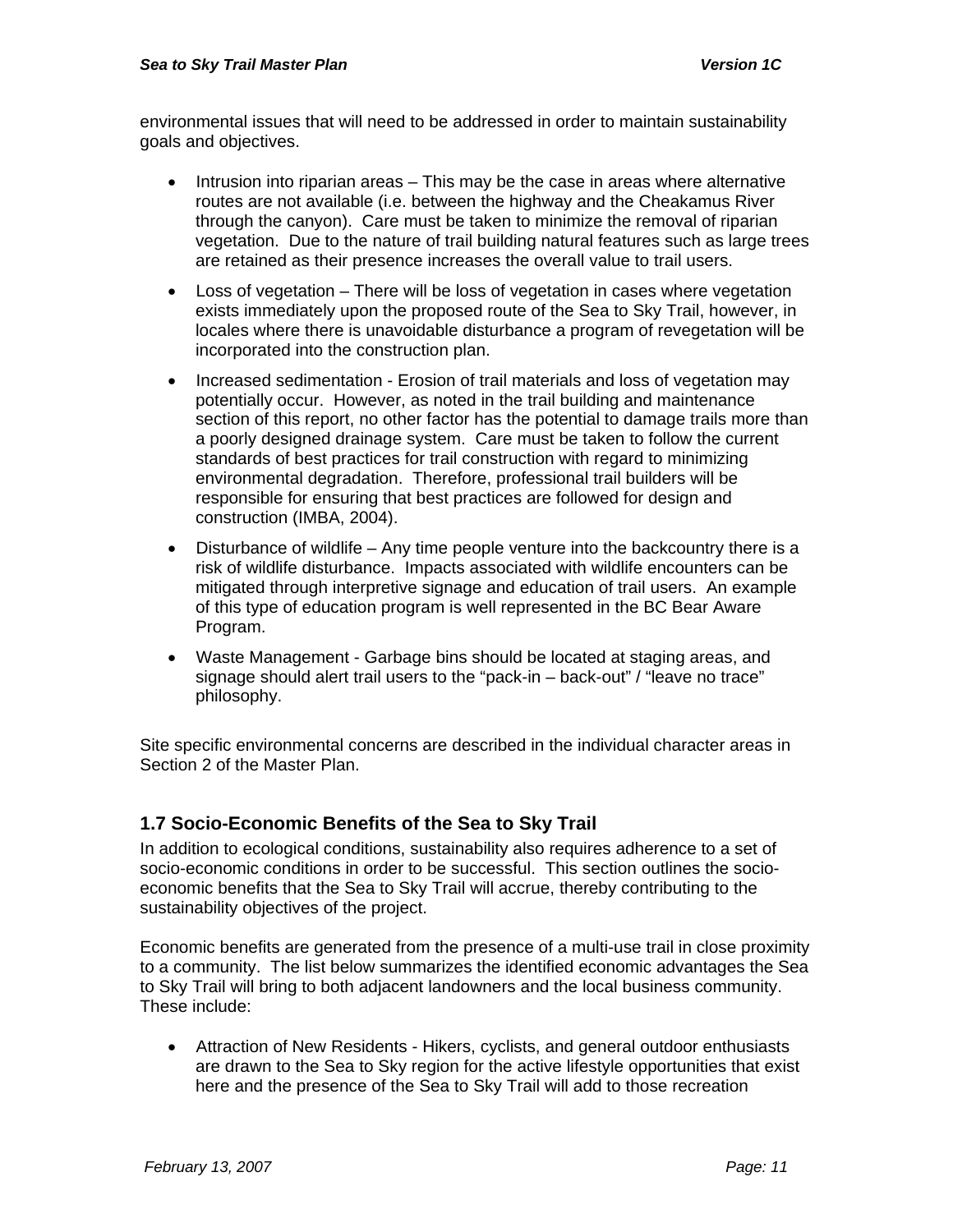opportunities. This will stimulate opportunities for growth and an expanded tax base.

- Retention of Existing Residents Diversity of recreation opportunities including trail networks add to the livability of communities and provides another amenity, thereby encouraging long term residency.
- New Business Development (indirect) As the entire region becomes increasingly popular as a place to live due to the lifestyle opportunities available, new business' will develop and put down roots in the area thereby attracting employees (see first bullet).
- Full and Part-time Job Creation (direct) Development and operation of businesses which cater to trail users (restaurants, bars, hotels, bed and breakfasts, grocery stores, gas stations, campgrounds, outdoor equipment retailers and rentals). Potential for new business development through entrepreneurs capitalising on the presence of the Sea to Sky Trail can be expected.
- Direct Increase in Property Value Properties located near trails and greenways; indirect in crease in value due the preservation of the natural environment. "Walking and biking paths" ranked third among 39 features identified by homebuyers as crucial factors in their home purchasing decisions, according to a 1994 study by American Lives, a research firm serving the real estate industry (1995, NBPC Technical Brief, TAS #2)
- Currency Circulation in the Community The greater the recreational potential within and around a resident's neighbourhood, the greater the chance that the resident will stay in their local community rather than travel to more distant locations with the result that they spend their money locally.
- Good Value for Amenity Compared to the cost of development of other recreational facilities trails are relatively inexpensive and appeal to a wide range of users.
- Tourism Appeal In addition to the many existing outdoor recreational opportunities found throughout the region, the Sea to Sky Trail will provide an affordable, and easily accessible alternative that can be enjoyed by individuals, families, and groups. Due to its style and target audience the Sea to Sky Trail should not be viewed as competing with existing facilities, in fact it should complement them and help sell the entire region as a place offering possibilities for everyone.
- Baby Boomer Friendly The baby-boomers will soon be retiring and many are still active, travel savvy and financially secure and are looking for opportunities that suit their age and lifestyle. The Sea to Sky Trail is a recreational opportunity that can be enjoyed by this relatively wealthy demographic sector.

While the economic impact of recreation and recreation tourism on an annual basis is difficult to obtain without detailed surveys (NSMES, 2005), examples of surveys conducted are outlined below to give a broad indication of economic development elsewhere.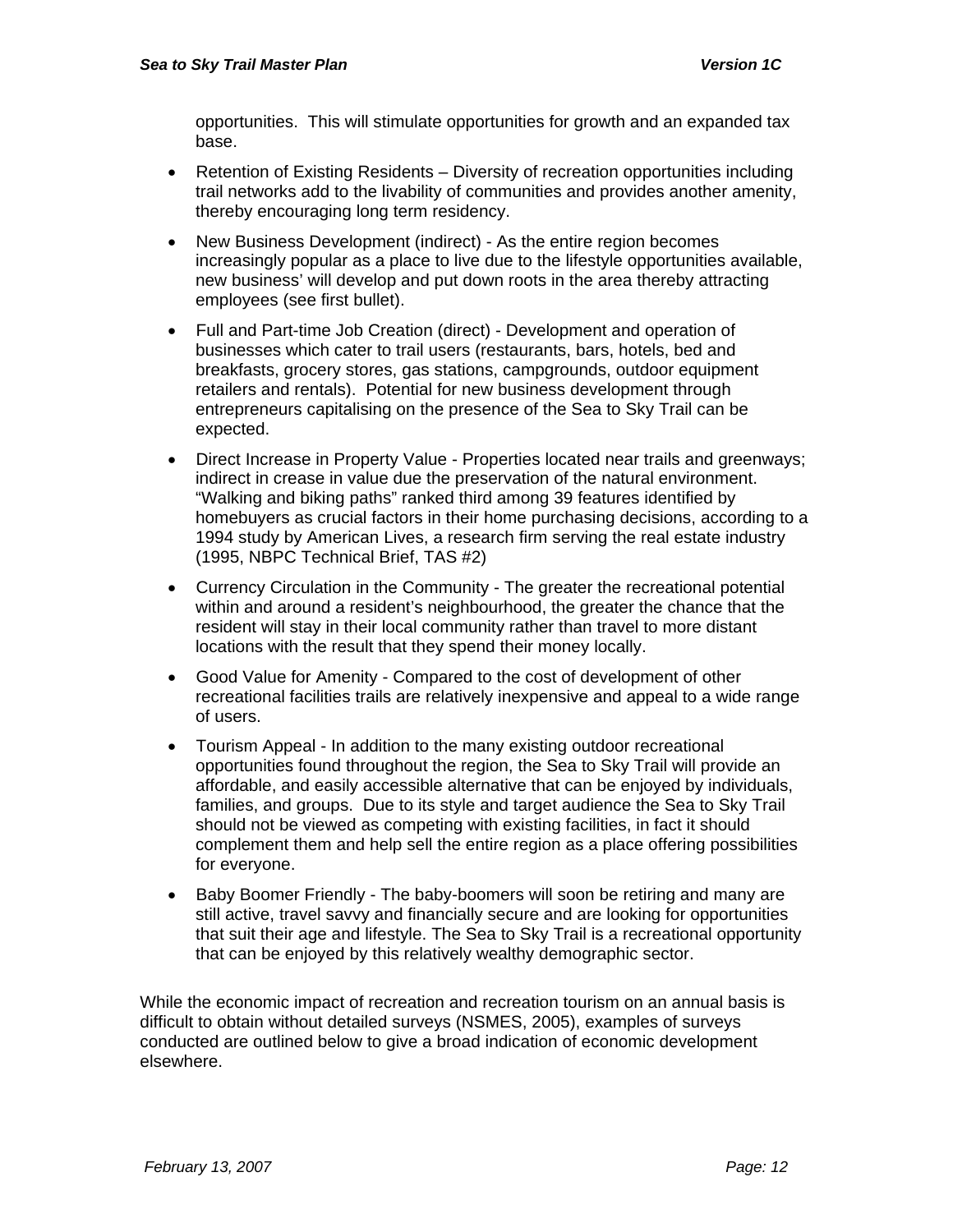- <span id="page-17-0"></span>• With the Welsh Mountain Bike Initiative, the Coed y Brenin Forest was underutilized, from a tourist perspective. Four years after establishing a mountain bike trail network, annual visitors increased from 14,000 to 150,000. Most visitors spent two days riding at the facility, spending approximately \$30,000,000 per year (NSMES, 2005).
- In Moab, Utah, a study by Fix and Loomis (1996) found that the Slickrock Trail alone brought in an average of US \$8.5 million per year.
- Closer to home, Dr. Brian White (Capilano College, Presenter, NSMES, 2005) estimated that the economic impact of mountain biking to the Vancouver's North Shore is \$20,000,000 per year, which is accomplished with little support from hotel/tourism groups.

## **1.8 Socio-Community Benefits of the Sea to Sky Trail**

The Sea to Sky Standing Committee's expressed intent is that the project is a free standing, independent entity that should benefit all communities. A variety of sociocommunity benefits are anticipated from the presence of multi-use trails either through or in close proximity to communities. The list below summarizes the social advantages that the presence of the Sea to Sky Trail will bring to the associated communities. These include:

- Social Opportunities for all Residents Cycling, hiking, riding, and x-country skiing are all social activities. Local community riding clubs such as Squamish Off Road Cycling Association (SORCA) and Whistler Off Road Cycling Association (WORCA) and Pemberton Off Road Cycling Association (PORCA) host numerous social events throughout the year. The annual Sea to Sky Trail Ride is a popular mountain bike ride that attracts upwards of 200 riders every year from around the Lower Mainland and further abroad.
- Positive Outlet for Youth Outdoor activities such as mountain biking, hiking and snowshoeing are positive social and recreational activities for both local and visiting youth. These activities can also provide a competitive venue and local high-school mountain bikers have become some of the best in the province.
- Positive Outlet for Adults There is no age restriction to using this trail. All of the benefits mentioned above for youth apply to adults of all ages.
- Community Spirit Residents of the region take pride in their mountain biking and hiking pursuits and the existing trail networks which support these activities. The proposed Sea to Sky trail would be an additional recreational feature for local communities to enjoy and showcase.
- Community Involvement Trail development and volunteer days provide opportunities for the community to get involved and participate in the development and maintenance of this new recreational resource and as a result participants develop a deeper connection to their community
- Community Interaction General trail use, special events, and volunteer development/maintenance days provide an opportunity to interact with people of varying backgrounds and experiences.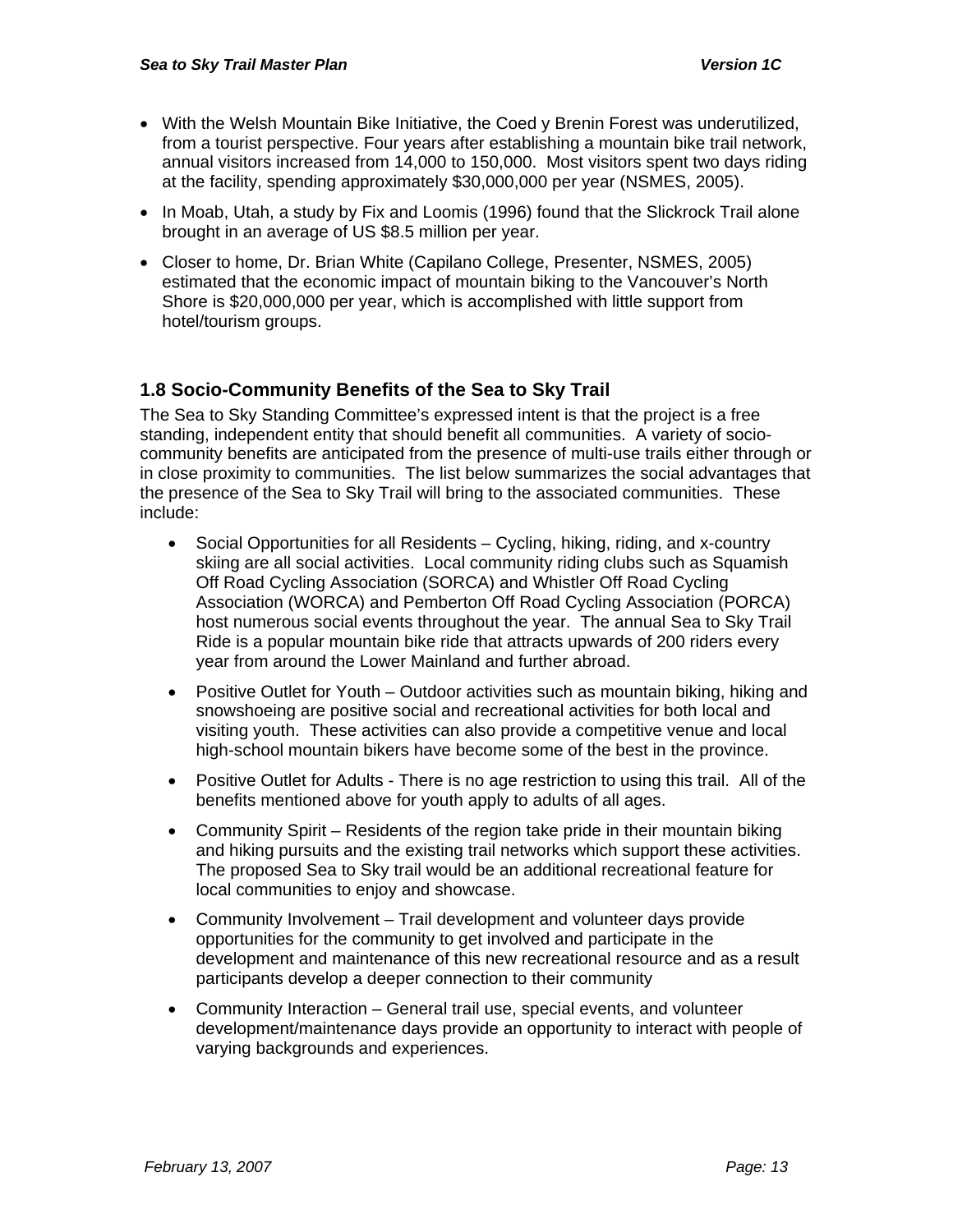- <span id="page-18-0"></span>• Increased Backcountry Access Opportunities - The Sea to Sky Trail would offer a recreational opportunity accessible to people of all income levels. It does not cost anything to use the trail.
- Increased Diversity of Recreational Opportunity Walking/hiking, cycling, xcountry skiing / snowshoeing are all relatively inexpensive, unorganized activities providing accessible recreation opportunities
- Enhanced Community Image A by-product of trails include improved self-image and social relationships, reduced crime, livelier community atmosphere, and healthy and wholesome entertainment for youth (and older generations)
- Public/Private Partnership Opportunities Provides opportunities to build partnerships among private companies, landowners, neighbouring municipalities, local government and recreational/nature/environmental advocacy groups
- Increased Environmental Awareness Provides trail users with the opportunity to develop an increased awareness and appreciation of the environment
- Diversification of the Tourism Product Acts as an additional draw for tourists seeking outdoor and nature based activities (a pleasant, relaxed and inexpensive alternative to many activities currently offered in the Sea to Sky region).
- Educational Opportunities Provides educational opportunities due to interpretive signage along the trails (historical, ecological, geological, cultural)
- Enhanced Commuting Opportunities Developed trail system both within and between adjacent communities can offer an alternative route for commuting to work. This results in a reduction of traffic congestion at peak times. (Valley trail is in place in Whistler but Squamish, Pemberton, Mt. Currie, etc… can benefit from the presence of a safe, multi-use trail.

## **1.8.1 Health Benefits of the Sea to Sky Trail**

As a primarily non-motorized multi-use venue, the Sea to Sky Trail will meet sustainability objectives by promoting primarily non-motorized recreation activities in pursuit of physical and mental wellness.

There are a variety of health benefits that are potentially derived from the presence and use of a multi-use trail in close proximity to communities. The list below summarizes the health benefits that could be derived by individual trail users and the community. The Go for Green program has identified a number of attributes associated with activities that take place on network trails and could lead to improved health

([http://www.trailscanada.com/english/03\\_builders\\_e/03\\_builders\\_e.cfm](http://www.trailscanada.com/english/03_builders_e/03_builders_e.cfm)). These attributes include:

- Broad Spectrum Activities Mountain biking, trail running, hiking, snowshoeing and x-country skiing are sports that combine skill, fitness and outdoor exploration providing an all-body workout. These activities require varying levels of concentration, sharpening mental skills and providing natural stress relief.
- Healthy Youth Development Offers increasingly inactive youth an exciting and rewarding alternative to video games and computers.
- Family Activities A trail upon which entire families can do activities together that are rewarding and good exercise.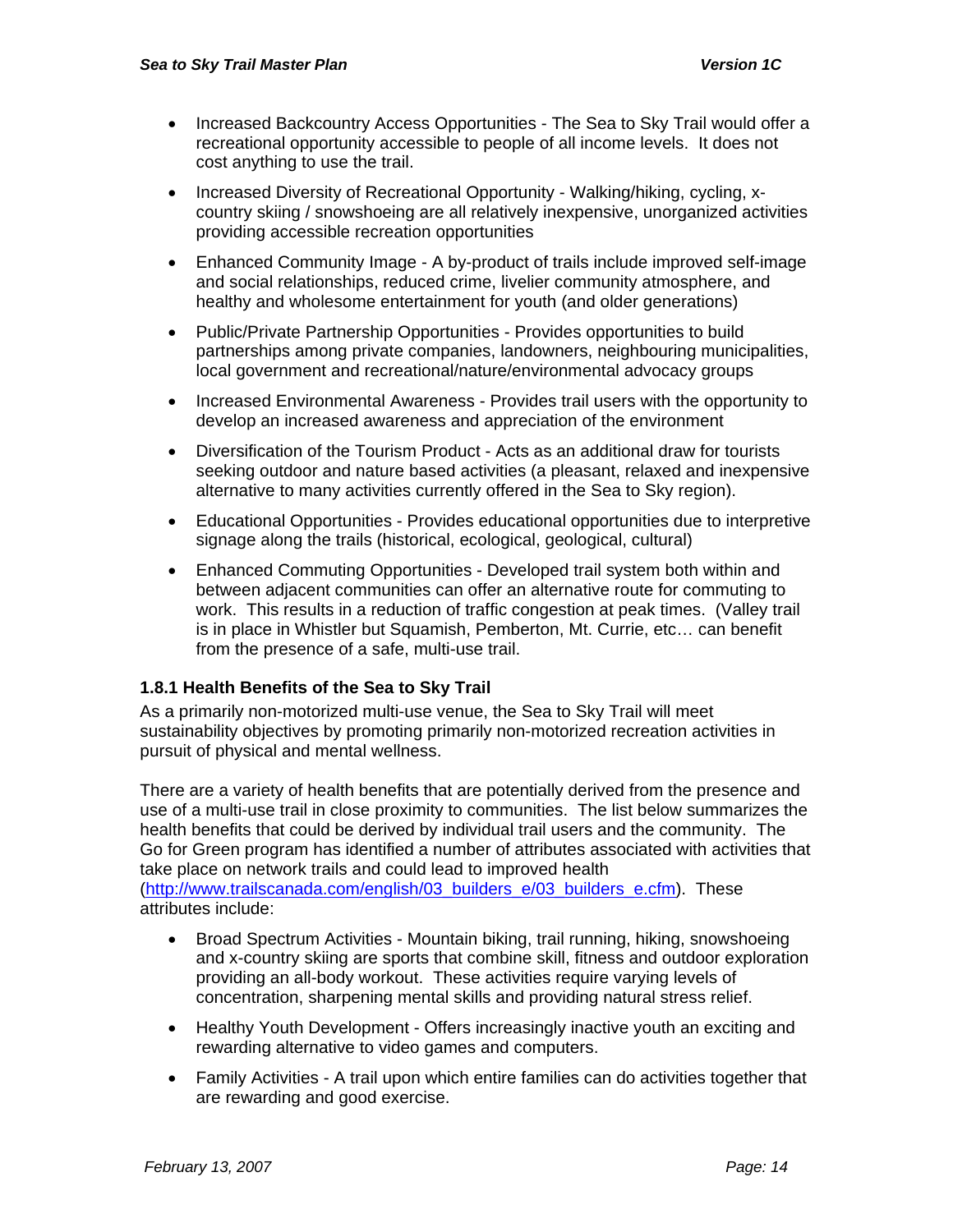- <span id="page-19-0"></span>• Activity for a Lifetime - The fountain of youth for adult riders providing a tremendous opportunity to achieve a high-level of fitness and act like a kid again. 25% of SORCA members are over 40 while 66% are over the age of 30.
- Physical Fitness The majority of Canadians view environmental quality and fitness as the most important factors influencing their personal health. 85% of Canadians walk for leisure and recreational reasons. 44% of Canadians participate in cycling; cycling is the most popular physical activity for teenagers (Go for Green, Trail Monitor #2).
- Popular Fitness Improved cycling and walking facilities mean greater numbers of participants and an increase level of fitness within the community. Trails offer affordable, accessible, and unscheduled recreational opportunities for those of all economic and cultural backgrounds as well as across all age groups.
- Health and Fitness Related Socio-economics In addition to health benefits associated with physical activity, a more active population yields economic benefits by reducing the costs of medical care and sick leave, absenteeism in the workplace, health insurance claims, and maintaining the independence of older adults reducing the cost of institutionalized care (Go for Green, Trail Monitor #2)

## **1.9 Multi-Use Trail Success Stories**

In order to create a Master Plan for success the Sea to Sky Trail Steering Committee looked to the experiences of other successful trails and trail organizations. There are a number of existing examples of long multi-use trails, linking communities and offering free recreational opportunities for users of all ages. Examples of similar, successful ventures can be found at the provincial, national, and international level. The following section describes examples of successful multi-use trails, similar in concept to the proposed Sea to Sky Trail. All of these similar trails bring economic, social, and health benefits to both individuals and communities located along, or in close proximity to their respective multi-use trail alignment.

## **1.9.1 Galloping Goose Trail**

The Galloping Goose Trail is a 55 km long multi-use trail running from downtown Victoria to Sooke on Vancouver Island, BC. The trail is part of the western portion of the Trans Canada Trail (see below). Hiking, cycling, jogging, and strolling can take place at any point along the trail, while in-line skating and horseback riding are limited to certain sections. The trail is aligned on the bed of a former railway line and passes through urban, rural, and wilderness environments. It is estimated that the trail sees upwards of 4,000 users a day during the summer months and an average of 2,000 users per day year round. The Galloping Goose Regional Trail is managed by the Capital Regional District Parks Department. Land acquisition for the trail is effected through the Capital Regional District (CRD) Parks Land Acquisition Fund – a ten year fund that generates approximately \$1,650,000 per year for the purchase of land for regional parks and trails. CRD Park's major partner in Land Acquisition is The Land Conservancy of British Columbia. <http://www.gallopinggoosetrail.com/>

## **1.9.2 The Route Verte**

The Route Verte is a concept that was developed in the late 1980's by members of Velo Quebec as they planned the future of cycling within the province. The vision was a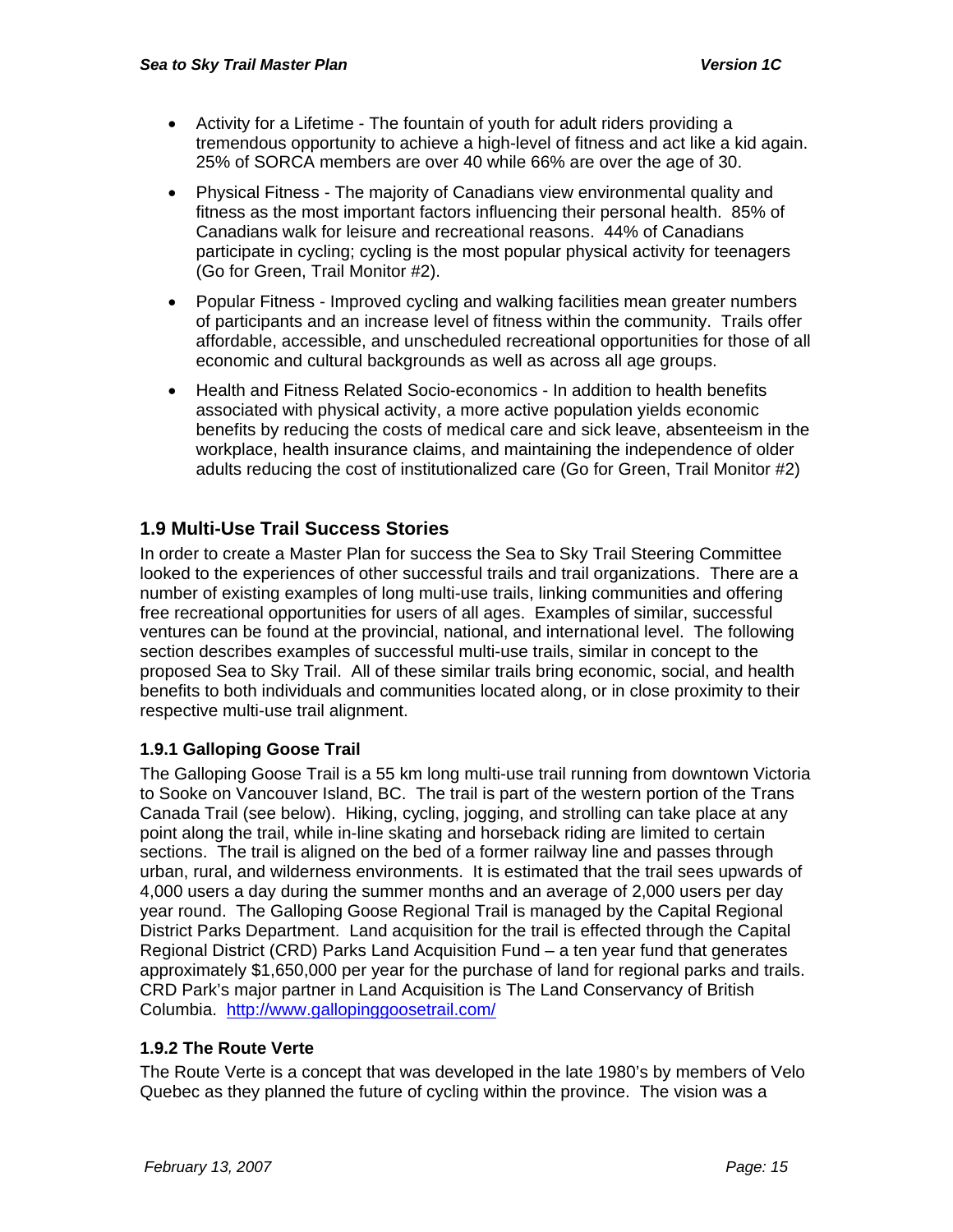<span id="page-20-0"></span>series of cycling routes and greenways, totalling approximately 4,000 km, which would link together all regions of the province. In 1995, the Quebec Government announced that they would join with Velo Quebec in helping plan, construct, and finance the proposed provincial cycling network. The original concept has since been developed in cooperation with Velo Quebec, Ministere des Transports, the Quebec government, and various regional and corporate partners and sponsors. In the year 2002, The Route Verte exceeded 3000 km.

The trail alignment and/or construction typically falls into one of the three general categories outlined below:

- The construction of bikeways using public rights-of ways (usually on abandoned railway lines, hydroelectric access routes)
- The improvement of street and road safety (development of bicycling lanes in urban areas and the paving of shoulders in rural areas)
- The designation of certain streets and roads with little traffic (< 2000 vehicles a day) as cycling routes, complete with signage identifying the road as a "shared" resource between cyclists and motorists

Based on models developed in Switzerland and Germany, the "Cyclists Welcome!" ("Bienvenue Cyclistes!") campaign is sponsored by Vélo Québec and utilizes a certification mark identifying and publicizing accommodations that cater to bicycle tourists. The 2005 campaign was organized in collaboration with the Fédération des Agricotours du Québec and features certified bed and breakfasts (Gîtes et Auberges du Passant) that are bicycle-friendly and are located near the Route Verte in the Laurentians, Montérégie, Eastern Townships and Saguenay--Lac-St-Jean. tourism regions.

Certified "**Cyclists Welcome!**" establishments are committed to offering the following services:

- A covered and locked space where bicycles can be stored at night;
- Facilities where cyclists can wash and dry their clothing and equipment;
- A pump and tools for making minor repairs;
- High-carb meals with larger-than-average portions of fruits and vegetables;
- Information on local bicycle repair and rental outlets and regional tourist information offices.

<http://www.routeverte.com/ang/index.lasso>

## **1.9.3 The Bruce Trail**

The Bruce Trail is the oldest marked hiking trail in Canada, extending approximately 800 km through southwestern Ontario from Tobemory to Queenston. The trail receives 400,000 annual visitors seeking hiking, skiing and wildlife/nature viewing experiences. In a recent survey, 70.3% of users said that the trail was their primary reason for visiting the area.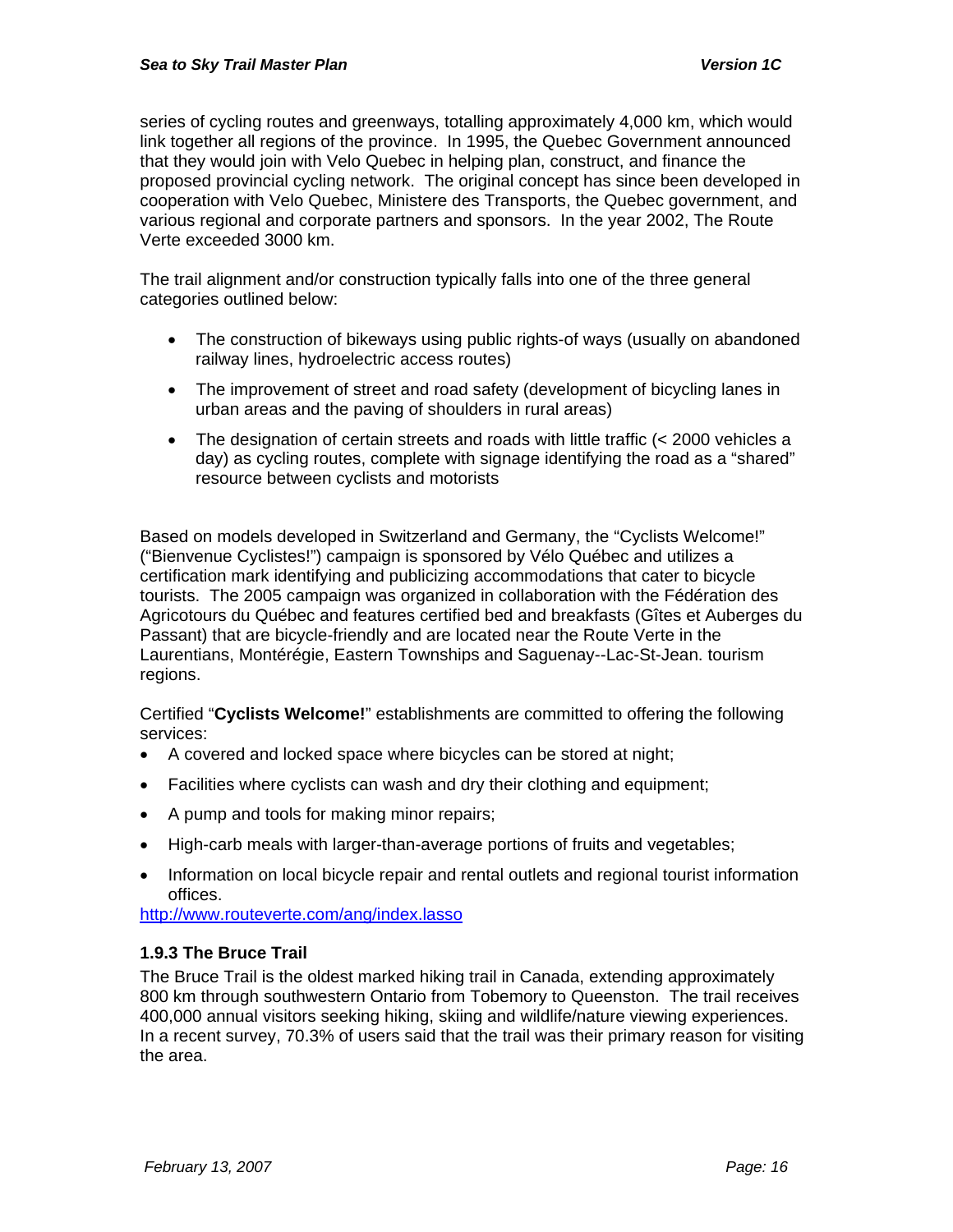## <span id="page-21-0"></span>**1.9.4 The Trans-Canada Trail**

The Trans Canada Trail (TCT) is a partially complete concept that will see a multi-use trail running from Newfoundland to British Columbia, linking various communities, parks, rural and wilderness areas. The concept originated in 1992, during Canada's 125 $<sup>th</sup>$ </sup> anniversary celebrations. It will be the longest trail in the world  $-$  a multi-use trail accommodating five potential activities: walking, cycling, horseback riding, cross-country skiing and snowmobiling (where possible/desired). The BC section of the TCT runs along the southern portion of the province from Victoria to the shared border with Alberta. The development of the trail within BC is overseen by Trails BC, a volunteerdirected non-profit organization funded through donations and sponsorships (Trails BC website, www.bctrail.ca)

Results of an in-depth economic impact analysis of the Trans Canada Trail undertaken in Ontario indicate that the province will derive significant and real economic gain from the completed trail. The analysis notes that "the cost of constructing the currently undeveloped sections of the Trail could be recovered in just four years worth of total tax revenue from all three levels of government from the non-local users' non-durable expenditures alone" (PWC, 2004).

Opportunities may exist in the future to develop a connection between the Trans Canada Trail and the Sea to Sky Trail should either eventually bridge the gap between Squamish and Horseshoe Bay.

## **1.9.5 Kokopelli Trail, Colorado**

This is a 140 mile epic trail ride that was developed by the Bureau of Land Management in the United States. The trail links the town of Fruita, Colorado with Moab, Utah. Both Fruita and Moab are currently single track mountain biking destinations. However, for the town of Fruita, the Kokopelli Trail came first. Prior to the establishment of the Kokopelli trail the town of Fruita was in an economic downturn following the closure of the oil refinery. Since the establishment of the trail the region has become a popular tourist destination with mountain bikers who are there to either begin or finish the original epic, or to enjoy the incredible single track trails that have subsequently developed.

## **1.9.6 Kettle Valley Rail Trail**

The Kettle Valley Rail Trail is a 455 km trail located in south-eastern British Columbia and extends from the western limits of Grand Forks to the eastern limits of Brodie. The trail travels through a mix of small towns, rural, and wilderness areas. As the name suggests it is based upon an old rail bed. The trail forms a portion of what will be the Trans-Canada Trail. In September 2003 a wildfire burned 12 wooden trestle bridges and damaged 2 steel ones along the trail. Due to their significant historic and tourist values a \$13.5 million partnership was formed between the provincial and federal governments to rebuild the trestles – an indication of the value the trail brings to the region.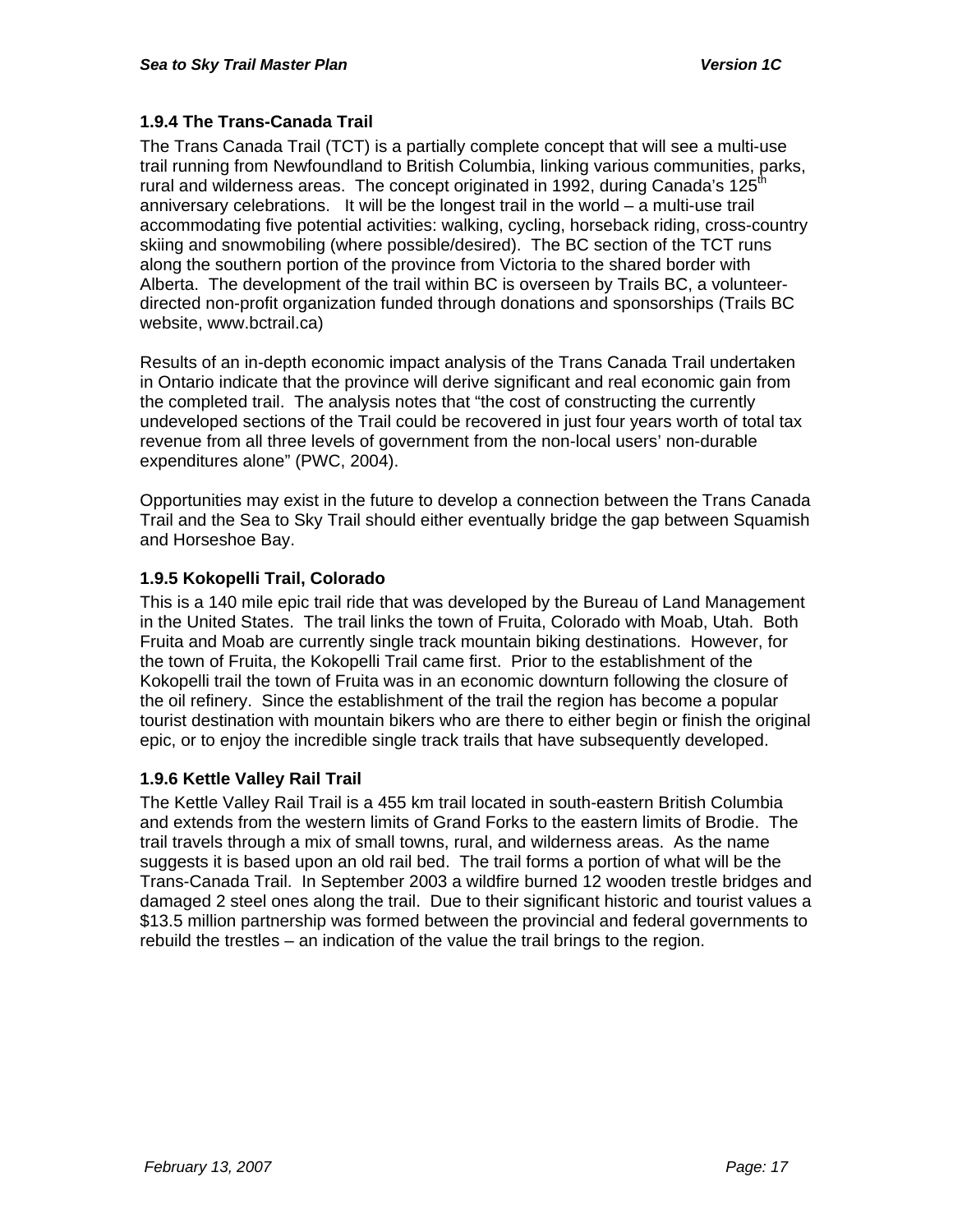# <span id="page-22-0"></span>**SECTION 2 LAND USE PLANNING AND MANAGEMENT OF THE SEA TO SKY TRAIL**

## **2.1 Introduction**

The Sea to Sky Trail in its current condition comprises a series of independent, linked trails ranging from legally permitted and tenured through to illegal trails on Crown land and illegal trails in trespass on private land. It is the primary goal of the SLRD to make the Sea to Sky Trail a comprehensive, legal trail that extends from D'Arcy to Squamish. This Section identifies and addresses land use and management issues associated with the Sea to Sky Trail.

## **2.2 Current Land Status of the Sea to Sky Trail**

The proposed Sea to Sky Trail route passes through the full range of land ownership both private and Crown. Where the trail is located on Crown lands, the lands fall under the jurisdiction of the Crown, BC Parks, BC Hydro and community municipal parks. Private lands include ownership by corporations like CN Rail, through which it passes, and private lands – both commercial and residential. In pursuit of the primary goal of creating a comprehensive and legal trail program of Crown land tenures, and acquisition of right of way agreements will be pursued.

## **2.3 Available Methods of Trail Tenure Acquisition**

Securing tenure for the entire route may be the most difficult challenge ahead for Sea to Sky Trail planners. Many other similar trails are situated upon old railway beds (rails to trails program) and as such the task of acquiring the lands has been a less complicated process. This section describes the various options available for either acquiring or obtaining permission to utilise lands held by different owners.

## **2.3.1 Crown Land**

Building the Sea to Sky Trail on untenured Crown lands was never a viable option. Not only is the construction of the trail unlawful, but so is the maintenance of unauthorized trails. There is liability issues associated with playing a stewardship role for a trail system that occupies Crown land in trespass. It is difficult to secure outside funding for unauthorized trails, difficult to build partnerships with other organizations, and virtually impossible secure provincial government financial support. There are two available legal options for securing tenure over Crown land that apply to recreational features such as the proposed Sea to Sky Trail. One is via either Free Crown Grants or Nominal Rent Tenures. The other option is through application for Authorization under Section 57 of the Forest and Range Practices Act. Both of these options are discussed in detail below.

## **2.3.1.1 Free Crown Grants or Nominal Rent Tenures**

The provincial government has historically provided Crown land to municipal governments and community organizations to support public purposes (LWBC, 2004) through Free Crown Grants and Nominal Rent Tenures. Note that only the municipality would be eligible for a Free Crown Grant, while either the municipality or a community organization (such as The Sea to Sky Trail Committee) could be eligible for a Nominal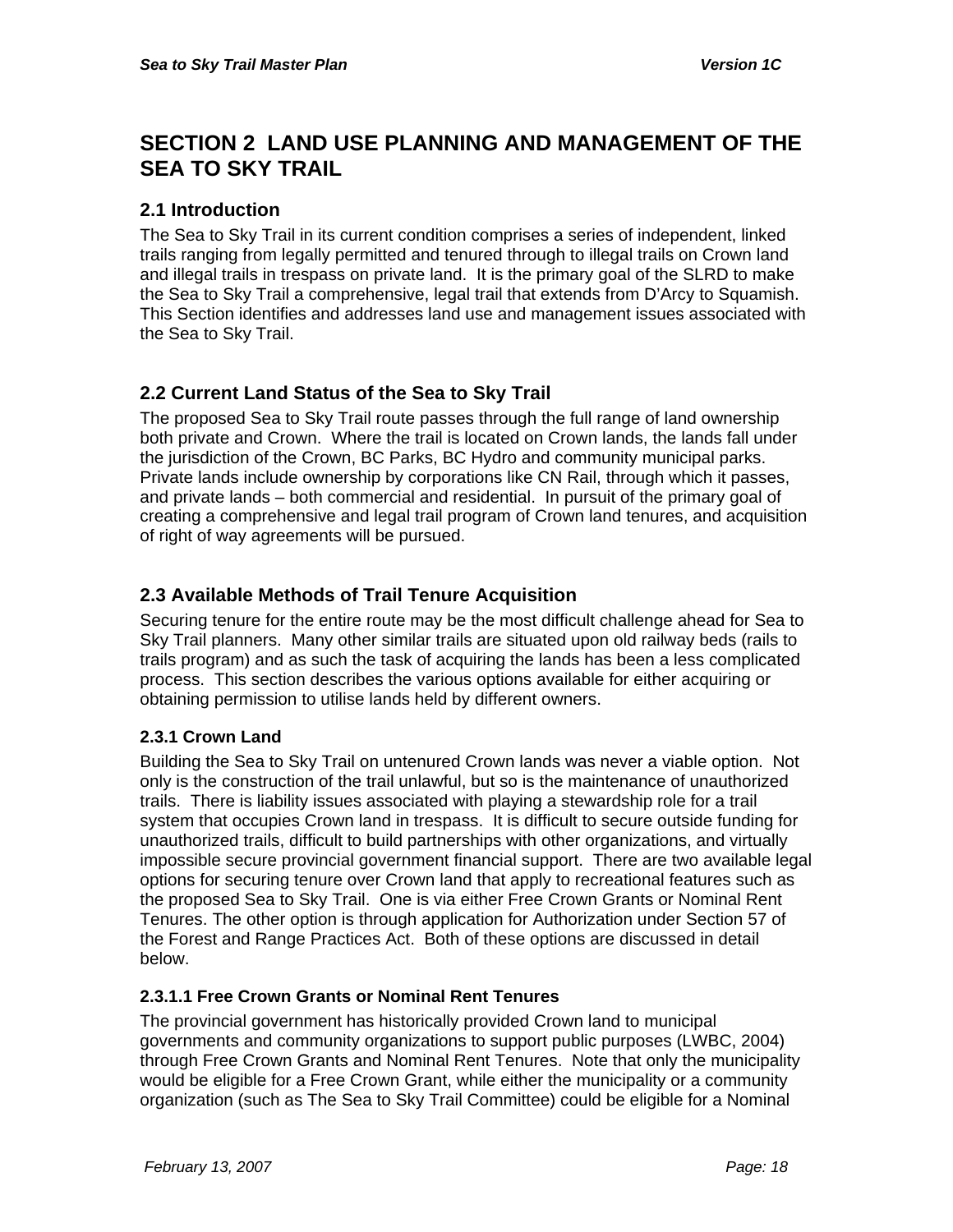Rent Tenure. Since April 2004, all new Free Crown Grant and Nominal Rent Tenure applications (where the land values is greater than \$100,000, or the NRT is for greater than 30 years) must be sponsored by a provincial ministry (such as the newly created Ministry of Tourism, Sports and the Arts). Applications for Free Crown Grants or Nominal Rate Tenures will be considered where the land will be used for a broad public purpose, where a clear public benefit to the community-at-large is identified, where there are no reasonable alternatives to a FCG/NRT, or where the applicant meets the goals of a sponsor ministry under the categories of:

- Health,
- Education,
- Public Safety,
- New community infrastructure,
- Transportation (i.e. bicycle/foot paths), and
- Facilities oriented to recreation.

Each sponsor ministry will use six standard selection criteria to determine whether or not they will sponsor an application and to prioritize applications against the ministry's available budget. These are in order of priority:

- Proposal meets regional, local or First Nations community priorities,
- Generates local or regional economic benefits,
- Contribution to community health, safety or education,
- Supports sustainable infrastructure development,
- Contribution to environmental quality, and
- Other support (\$ or in kind) contingent on access to Crown land.

The establishment of a sustainable multi-use trail for both recreation and tourism potential clearly meets the objectives of the selection criteria, and therefore, the use of Free Crown Grants and/or Nominal Rate tenures to secure the lands for the Sea to Sky Trail should be explored.

## **2.3.1.2 Authorization under Section 57 of the Forest and Range Practices Act.**

Free Crown Grants and Nominal Rent Tenures for Crown Lands within District and municipal boundaries have been previously discussed to secure the trail networks; however, an alternative for Crown Land is to authorize and protect the Sea to Sky Trail route under Sections 56 through 58 of the *Forest and Range Practices Act* (*FRPA*) administered by the Ministry of Forests and Range.

Section 56 of the *FRPA* stipulates that "the minister may order the establishment of Crown Land as an interpretive forest site, a recreation site or a recreation trail except Crown Land that is subject to another enactment and is being administered by another minister, branch or agency of government, is in a timber supply area, or is subject to a tree farm licence, a woodlot licence, a community forest agreement or a timber licence.

Section 57 of the *FRPA* stipulates that "unless authorized in writing by the minister (MOFR) or under another enactment, a person must not construct, rehabilitate or maintain a trail or other recreation facility on Crown Land". The minister may also impose conditions (such as trail standards) in any authorizations.

Section 58 of the *FRPA* stipulates that "If the minister determines that it is necessary to protect a recreation or range resource or to manage public recreation use on Crown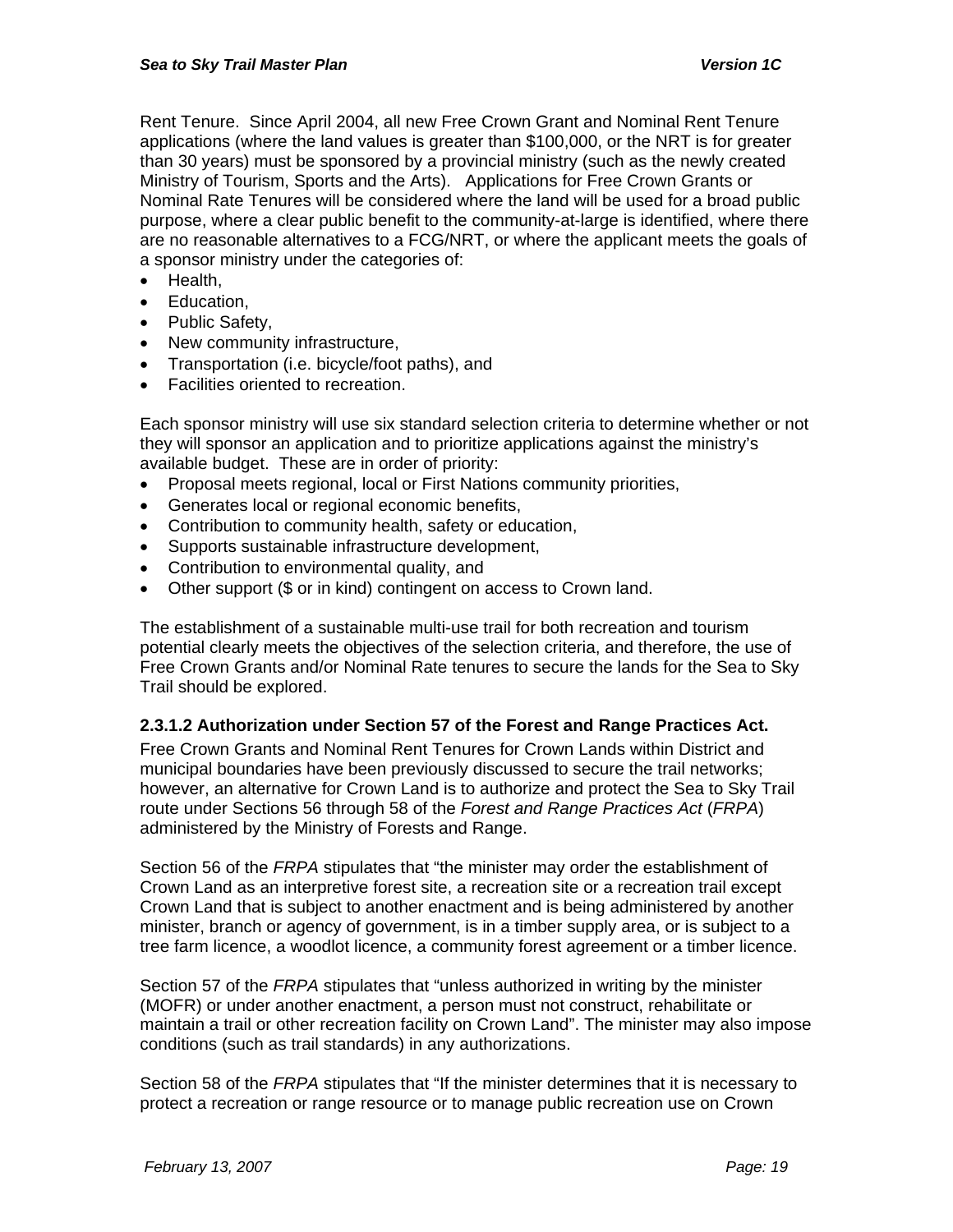<span id="page-24-0"></span>land, he or she by order may restrict or prohibit a non-recreational use of any of the following":

- a resource management zone,
- a landscape unit,
- a sensitive area, or
- a recreation site or recreation trail.

Note that a recreation site or recreation trail is defined as those established under Section 56 of the *FRPA*.

The Ministry of Forests and Range has a process whereby an individual or group can apply for authorization for an existing or new trail or recreational facility under Section 57 of the *FRPA*. The applicant needs to state the purpose of the works, and provide a description of the work, location, dates, expected use, standards that will be followed, and demonstrate a capacity and commitment to provide maintenance over the long term. The applicant may also request what actions or assistance is requested from the District Manager, these include, among others:

- Consent to proceed with the proposal (i.e. trail construction or maintenance),
- Inclusion of the trail or recreation facility in the Forest Services recreational inventory (the inventory is consulted when harvesting activity is proposed),
- Creation of a trail or recreation facility as a map notation (again this notation would be referred to in any harvesting plans),
- Establishment of the trail or recreation facility as a Forest Service trail or site (as per Section 56 of the *FRPA*, which would allow protection under Section 58 of the *FRPA*),
- Establishment of the trail or recreation facility as a "Resource Feature" (again, additional protection under Section 28 of the *FRPA*),
- Cooperative management of the trail or recreation facility, and/or
- Inclusion of the trail or recreation facility as a managed facility on maps and the Forest Service website.

It is likely that there would be a variety of trail types; inventoried trail, Forest Service Trail, or Resource Feature. In addition, it is likely that there would be some sort of recreation use agreement, between MOFR and the Sea to Sky Trail Committee or the SLRD or some other agency, to cooperatively manage the trail network that falls within MOFR's jurisdictions.

## **2.3.2 Provincial Parks**

The current proposed alignment of the Sea to Sky Trail falls within the boundary of four BC Provincial Parks. Running south to north they are: Stewamus Chief, Brandywine, Nairn Falls, and Birkenhead Lake.

## **2.3.2.1 Stewamus Chief Provincial Park**

One of the potential alternate routings of the Sea to Sky Trail runs along the western margin of the SCPP alongside the alignment of Highway #99. According to the current master plan, due to the international importance of the area as a rock climbing location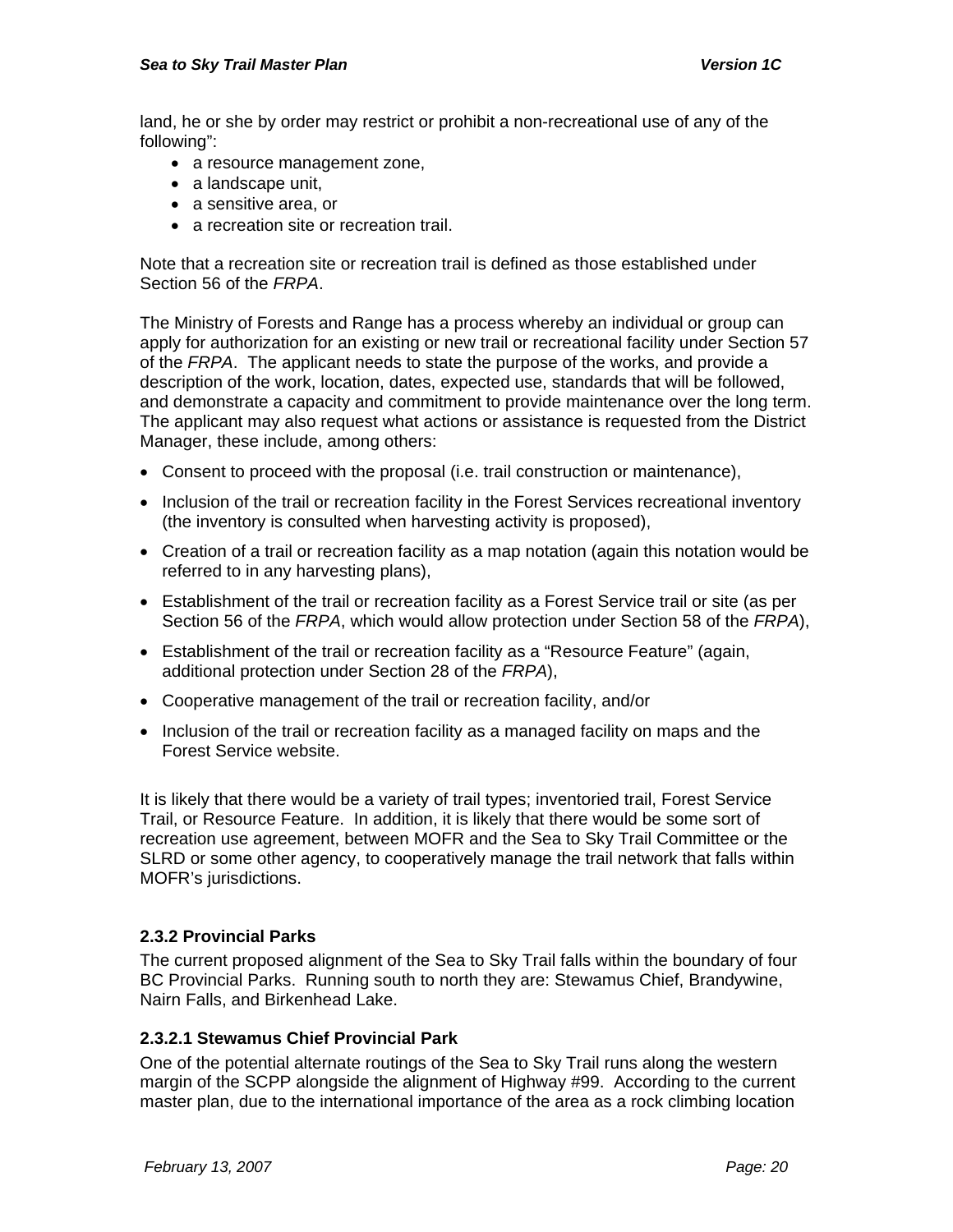and the high regional use of the park as a hiking destination, the focus of the park is to provide recreation opportunities. Hiking, but not biking, is currently listed as a commonly occurring activity within the park boundaries. Development of a multi-use trail along the western edge of the park should not be in conflict with the current park master plan and in fact should help the Park obtain its primary objective of providing recreational opportunities.

## **2.3.2.2 Brandywine Provincial Park**

The trail currently enters the park at the north end along a Hydro road on the east side of Brandywine Creek and is identified as an existing Nordic Ski and Hiking Trail in the BPP Master Plan. At the present time the trail does not exist south of the parking lot and main entrance to the park but the proposed future alignment will carry the trail through the park to the east of the Highway #99 alignment.

One of the three identified general objectives in the master plan of BFPP is to provide recreation opportunities for day use recreation and overnight use along Highway #99. Both hiking and Nordic skiing are identified in the master plan as recreational opportunities currently being pursued within the park, however there is no mention of biking. It should be noted that both the Cheakamus Challenge course and the Sea to Sky Trail ride offered by Great Explorations use the existing trail located in the northern portion of the park.

The concept of creating one of the primary staging areas for the Sea to Sky Trail at the current parking area of Brandywine Provincial Park has been discussed with BC Parks and they are keen to explore this possibility as it would help promote visitation within the park itself.

## **2.3.2.3 Nairn Falls Provincial Park**

At the present time one of the proposed alternate Sea to Sky Trail alignments brings a route through NFPP. This alternate route has the trail running between the railway and the Green River in the south end of the park. Site visits along that portion of the proposed alternate route indicate that there is very limited land and that it would be a very expensive option to pursue. However, as noted earlier, should the CN Rail route between Squamish and Pemberton ever decide that it is not economically viable, this portion of the railway would be ideal for the alignment of the Sea to Sky Trail. If other strategies develop which enable a route of the Sea to Sky to pass through the park it would act as both an ideal staging area as well as a breathtaking viewpoint along the trail.

## **2.3.2.4 Birkenhead Lake Provincial Park**

One of the proposed alternate routes has the Sea to Sky Trail running along the general alignment of the Birkenhead FSR and then over to the Birkenhead PP campground along the north side of Birkenhead Lake along existing trails and old roadbeds. The alternative loop then returns to the Pemberton Portage Road along the Blackwater Lake Road. This loop takes the trail through BLPP, running in a west-east direction.

The current park management plan indicates that BC Parks will not actively pursue a significant increase or shift in recreational activities but will focus on maintaining existing recreational experiences similar to current levels. The potential route is outside of the area zoned "Wilderness Conservation" and occupies areas zoned intensive recreation and natural environment. The park has identified an objective to provide recreational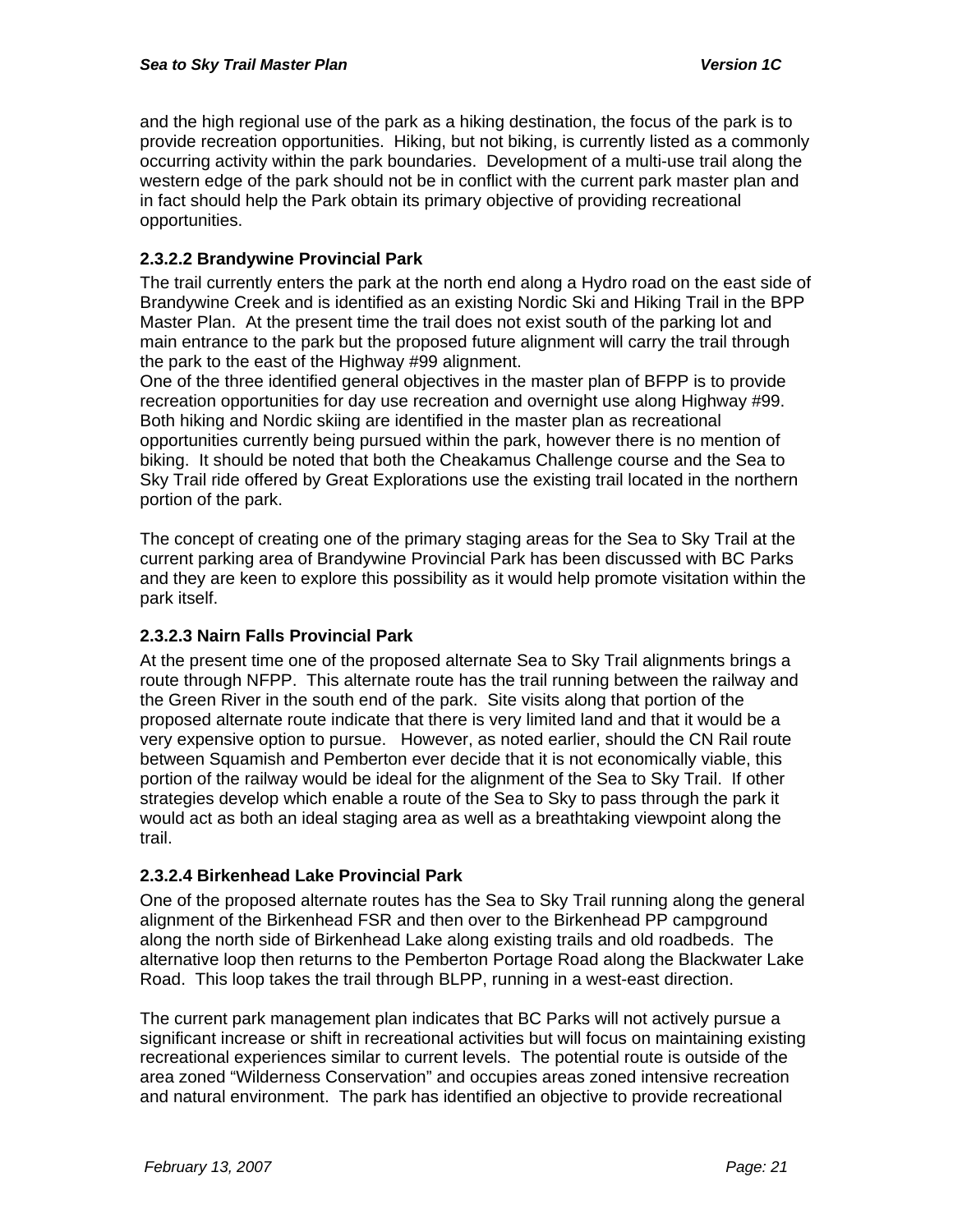<span id="page-26-0"></span>cycling opportunities within certain areas of the park and acknowledges the existing presence of the "Sea to Sky Trail" as one of these recreational cycling opportunities.

Initial meetings with BC Parks has indicated that they would welcome the construction of or improvements and maintenance to portions of the Sea to Sky Trail within their boundaries as they are currently illustrated at this time. BC Parks views the presence of the Sea to Sky Trail as an opportunity to both increase park visitation and showcase the provinces natural beauty as well as meet recreational objectives as outlined in existing management plans.

## **2.3.3 Municipal Parks**

The inclusion of the Sea to Sky Trail within Municipal Parks is a conforming use, providing that the trails meet the park's mandate, and the trails are built and maintained to an appropriate standard. For example, a large portion of the routing of the Sea to Sky Trail through the RMOW is along trails that form part of the Valley Trail system and are under the jurisdiction of the Parks Department. The presence of individuals from the various municipal recreation and parks departments on the Sea to Sky Trail Committee is evidence that these departments are behind the concept of the trail.

## **2.3.4 BC Hydro**

BC Hydro has historically been a supporter of trails throughout the Sea to Sky corridor and as significant portions of the Sea to Sky Trail route pass through and along lands administered by BC Hydro it is key that this support is maintained. Recognition of the trail as a sanctioned recreation feature and open dialogue maintained between the Sea to Sky Trail Committee and BC Hydro with regards to hydro line and access road maintenance schedules.

BC Hydro currently either owns (fee simple) or hold leases over crown land for their operations and hydro ROWs. Initial discussions with BC Hydro (pers. comm. Kim Proudlove – October 24, 2005) indicate that that the methodology for obtaining a licence of occupation for a public recreation trail would differ depending on the type involved (own or lease). For lands owned by BC Hydro the steps involved in obtaining a licence of occupation would be in the form of a map and covering letter outlying the trail alignment and proposed uses (preferably with site specific information such as tower numbers where applicable). As BC Hydro has recently been through many similar requests with the Trans Canada Trail the process is fairly straightforward, provided the trail poses no obstruction to BC Hydro operations. As portions of the trail on BC Hydro land are applied for and developed over time, they can be added under the same licence of occupation as an amendment (ie. not a new application for each portion). The licence of occupation term can be for up to 60 years. For leased lands, BC Hydro would be passed a referral from either MoF or LWBC and providing that there would be no obstruction to BC Hydro operations no objections would be raised.

Letters and plans requesting licence of occupation on BC Hydro lands can be sent to:

BC Hydro 12430  $88^{th}$  Ave., **Surrey** V3W 3Y1 Attention: Allison Baguley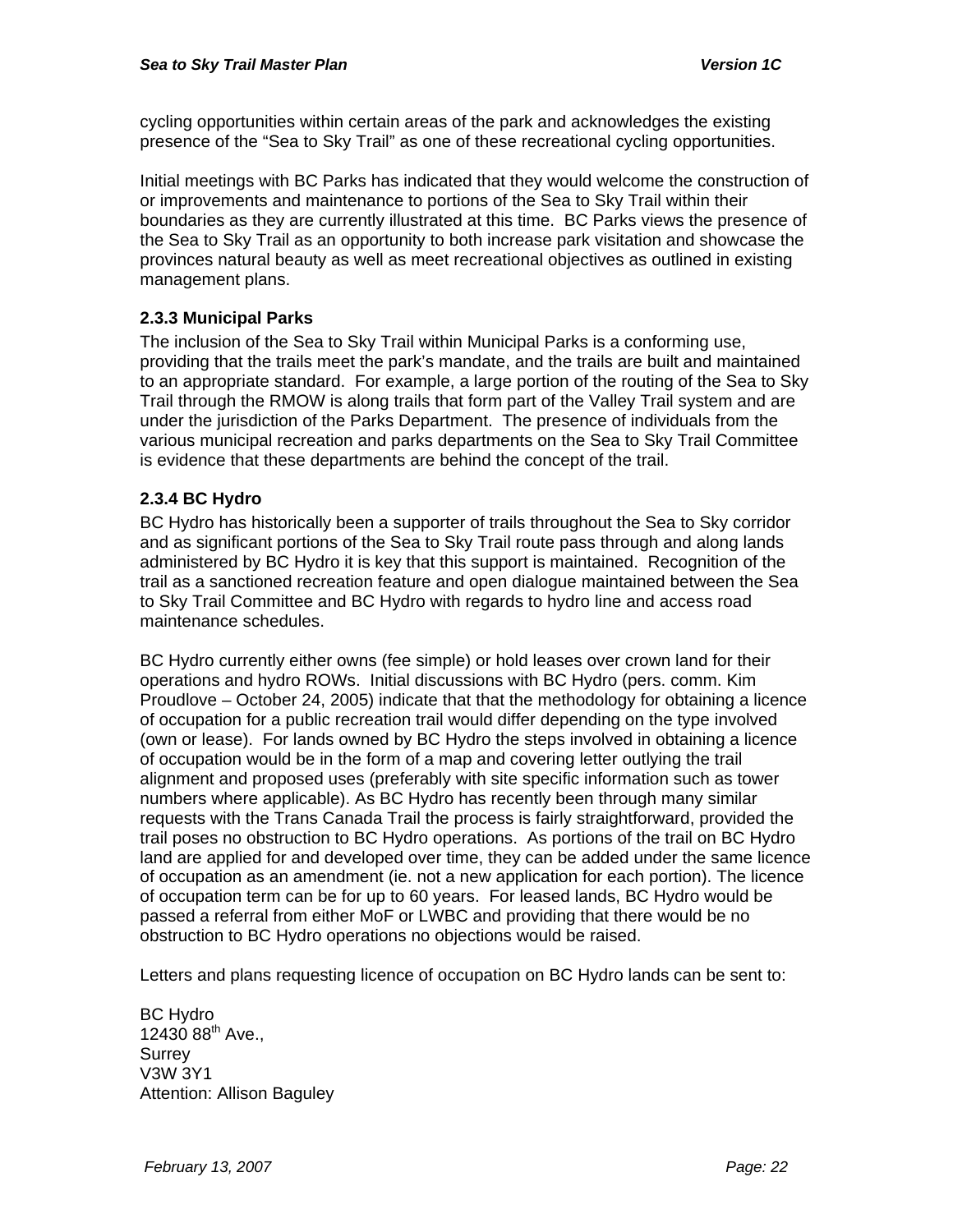## <span id="page-27-0"></span>**2.3.5 CN Rail**

Despite attempts to avoid, there exist a number of crossings of the CN Rail line running from Vancouver to Lillooet along the route of the Sea to Sky Trail. Dialogue must be opened up between the Sea to Sky Steering Committee and CN Rail with regard to opportunities for establishing legal crossings. Line of site distances, perpendicular crossings, appropriate signage, and other best management procedures must be followed in order to ensure the safety of trail users and avoid any disruption of CN Rail operations.

## **Rails to Trails:**

Should CN Rail ever decide that the line from Vancouver to Lillooet is no longer economically viable; the Sea to Sky Trail Committee should ensure that they are given the first opportunity to acquire the lands for a "rails to trails" system. There are numerous examples of rails to trails that exist in Canada, the Kettle Valley Rail Trail and the Galloping Goose trail are two which have been discussed in the previous section of this report

## **Rails with Trails:**

Rails with trails (RWT) are another concept that is being actively explored in North America, though primarily in the US. This is the concept of locating a trail within the right of way of an active rail-line.

Advocates of RWTs view them as a safer, better alternatives than bike lanes along roadways and a cost-effective maximized-use of existing infrastructure. The existence of a legitimate trail route alongside tracks will also likely result in a reduction of illegal crossings, trespassing, vandalism, and dumping. A number of successful RWT exist and should provide some level of comfort for rail companies that have reservations about incorporating a trail within their right of way (Robinson, 2004).

Research indicates that rail companies have two major reservations when considering the adoption of a RWT. The first is the concern that by allowing a trail within their ROW will put them in a position of owing a "higher duty of care" to trail users than they desire, in effect accepting additional responsibility at no perceived benefit to the company. Injuries and accidents occurring on rail property involving trail users may result in legal suits against the rail company, regardless of whether railroad operations where directly involved or not. The second reservation on the part of rail companies stems from the perception that by legitimizing a trail within their right of way their future opportunities for expansion are compromised.

There are sections of the Sea to Sky Trail route where RWT may make the most sense from the trail developer's perspective. For example the ability to incorporate the trail within the CN Rail ROW alongside Narin Falls Provincial Park would eliminate the need to identify a potential trail alignment on the opposite side of the highway, a route requiring a tremendous gain and loss of elevation over a short distance. The inclusion of RWT sections along the Sea to Sky Trail would have to be carefully designed to alleviate safety concerns and to ensure that CN Rail experiences no disruption to current and future operations.

Two examples of successful RWTs in Canada are discussed below: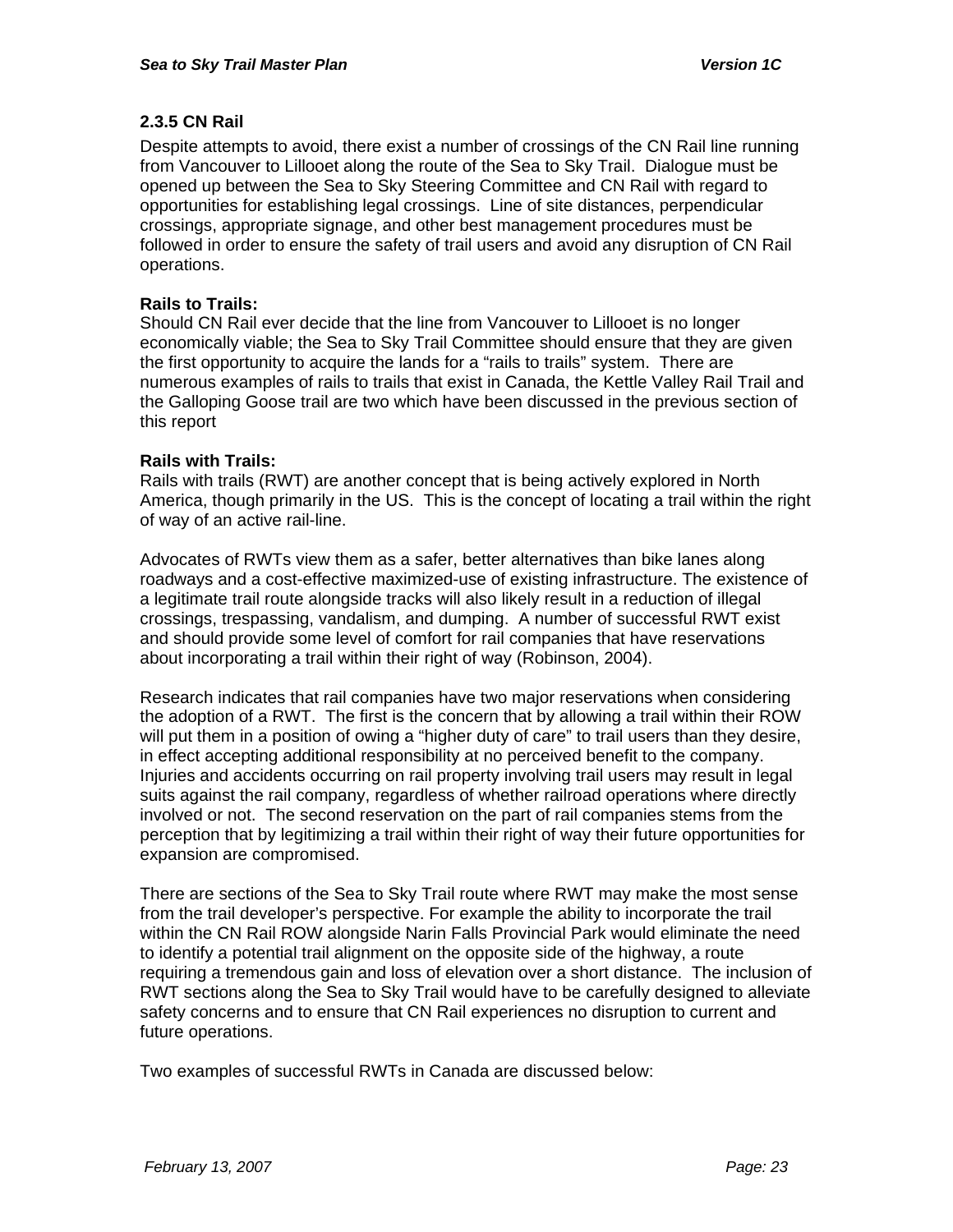<span id="page-28-0"></span>After approximately 2 years of negotiations, the City of Laval, Quebec has located 10km of trail adjacent to an active railway line. The land is now jointly owned by the City, Hydro-Quebec and CP Rail and a five foot high chain link fence separates the rail from the trail. Early planning documents identifying the railway corridor as a potential cycling route as well as the fact that new residents moving into the area were made aware of the potential for the greenway meant that there was no opposition when trail construction began (Robinson, 2004).

The Laurel Trail, a 5 km section of the Trans Canada Trail running through a densely populated neighbourhood in the City of Waterloo. Ownership of the corridor has changed hands from CN Rail to the Region of Waterloo. There are currently no passenger trains using the tracks but slow moving freight trains (< 20km/hr) are present, two or three times a day. Along this rail with trail there is no barricade in place, despite the fact that in some location the track and the trail are within one meter of one another. Since its establishment as a formalized trail route in 1990 there has never been an incident reported (pers com. Karen Anderson, Landscape Architect for Recreation and Leisure, City of Waterloo, January 2006).

## **2.3.6 Ministry of Transportation**

Sections of the trail fall within the road ROW and are under the jurisdiction of the Ministry of Transportation. This is especially significant in the early stages when large portions of the proposed Sea to Sky Trail exist on paper only and roads are being used in the interim. It is quite likely that portions of the Sea to Sky Trail will remain indefinitely along roads that have low traffic volume (such as parts of Paradise Valley Road). This is similar to portions of the Route Verte in Quebec and is both logical and economical. Portions of the Trail occurring along sections of roadway that experience high traffic volume and where the maximum speed limit is 80 km/h or above must be developed in such a way as to separate trail users from motorists for safety reasons. Dialogue should be initiated between the Sea to Sky Trail Committee and MOT for options in these locales. Initial conversations concerning the alignment of the Sea to Sky Trail through "The Canyon" have taken place and are expected to continue between MoT and proponents of the Sea to Sky Trail.

## **2.3.7 Private Lands**

With the incorporation of the Sea to Sky Trail routing into Official Community Plans, the various municipalities and the SLRD are indicating to prospective developers the region's desire to establish a viable multi-use trail running through the Sea to Sky corridor. Any development proposal needs to reflect the intent of the OCP, through retention of existing trails, relocation of established trails (in consultation with the Sea to Sky Trail Committee), and development of new trails and infrastructure to support those trails. Once a preferred alignment has been agreed upon by the Sea to Sky Trail Committee then a digital layer representing this alignment can be incorporated into the spatial databases of the individual districts and municipalities along the route.

It is recommended that the various districts and municipalities advise prospective developers to consult with the Sea to Sky Trail Committee to incorporate the existing or proposed routing of the multi-use trail into their development plans. The identified routing could then be preserved via park dedication, easement or other suitable mechanism. Portions of the Sea to Sky Trail that are lost to development will have to be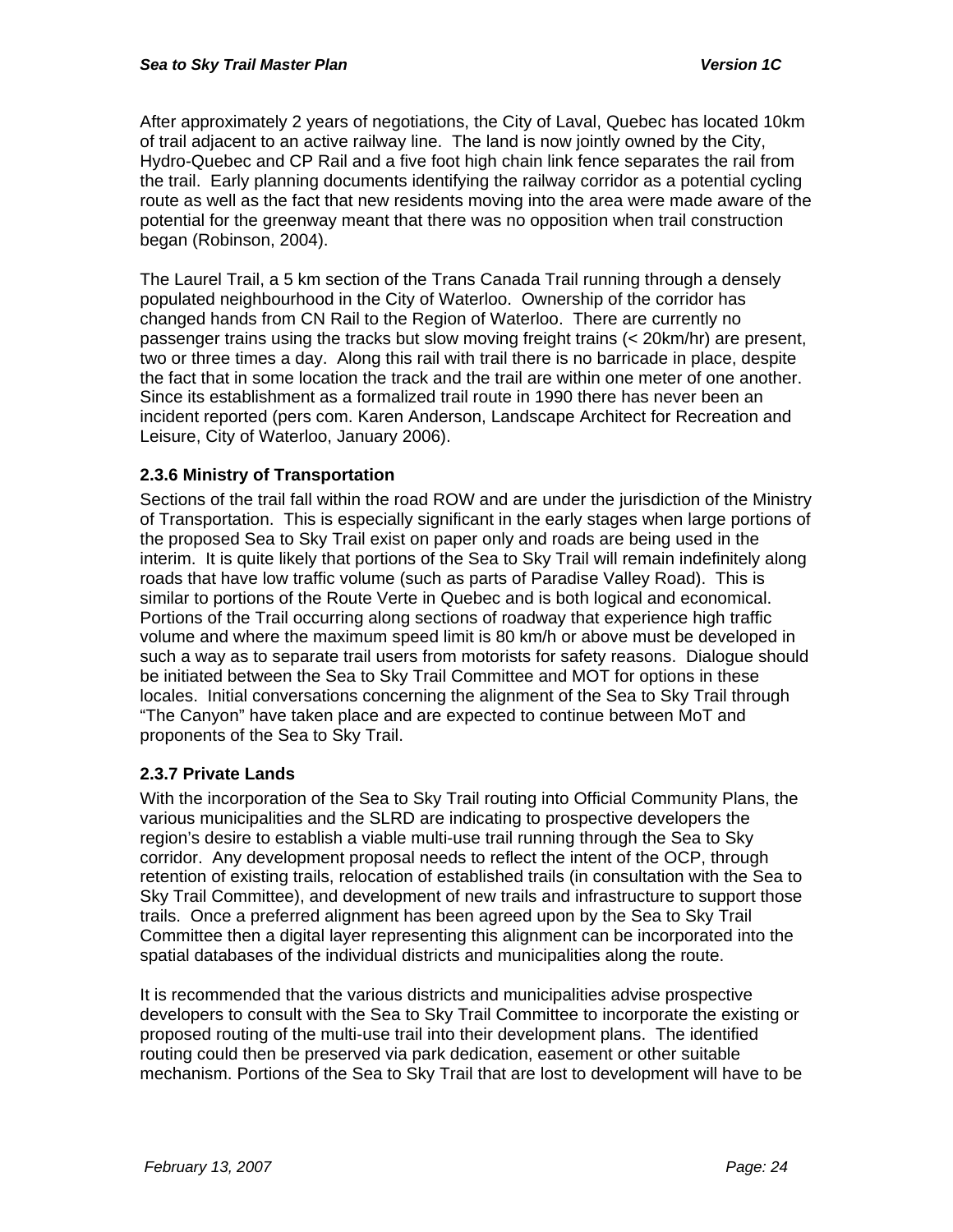<span id="page-29-0"></span>suitably relocated elsewhere; possible funding for the costs of relocating the trails would be the allocation of moneys from Development Cost Charges (DCC's).

In Park City, Utah, for example, the city has adopted a "City Trails Master Plan". Under their bylaws, there is a requirement for developers to provide/construct trails that are delineated within the City Trails Master Plan, and to provide an easement for such trails. There is also a bonding requirement if the trails are not constructed in the early stages of development. Park City's requirements are stipulated within their Title 15 - Land Management Code – Chapter 7.3 Requirements for Improvements, Reservations and Design, and reads as follows:

#### **15-7.3-8. SIDEWALKS, HIKING TRAILS, BIKE PATHS, AND HORSE TRAILS**.

5) Hiking trails, bike paths, and horse trails shall be provided by the Developer in accordance with the City Trails Master Plan and where otherwise necessary as determined by the Planning Commission. Trails should connect traffic generators such as schools, recreation facilities, commercial Areas, parks, and other significant natural features. Such trails shall be built to City specifications and easements shall be dedicated for such trails. The trails shall be constructed at the time of road construction, unless the Planning Commission determines otherwise, in which case cash deposits shall be required pursuant to Section 15-7.2 of this Code.

In instances where the proposed/existing trail crosses private land and the land owner is not applying for development permits or rezoning, the options are:

- Benevolent acceptance of the trail on the part of an altruistic landowner
- Other opportunities are limited if the landowner is not sympathetic

## **2.3.8 First Nation Lands**

In order for the Sea to Sky Trail to be a success, a working partnership will have to be developed between the Sea to Sky Trail Standing Committee and all the communities in the corridor, including the various First Nations whose lands the proposed trail passes through. The Squamish, Lil'wat, and N'Quatqua Nations all have lands through which both the preferred and alternate route passes. In addition to reserves and other land holdings, the entire Sea to Sky Trail passes through the traditional use areas of the above named First Nations.

See Section 3 (Character Area Maps and Descriptions) for Reserve names and numbers through which the route passes.

## **2.4 Signage**

It is important to develop a comprehensive consistent signage system for the Sea to Sky Trail. Signs should be placed at main trailheads, trail intersections and at other key locations. The Sea to Sky Trail Committee has hired a professional firm to aid in the development of a comprehensive signage system. This section deals with some basic trail signage philosophy.

Sign types would include:

- o Trailhead kiosks complete with maps,
- o Directional signs,
- o Warning and safety signs,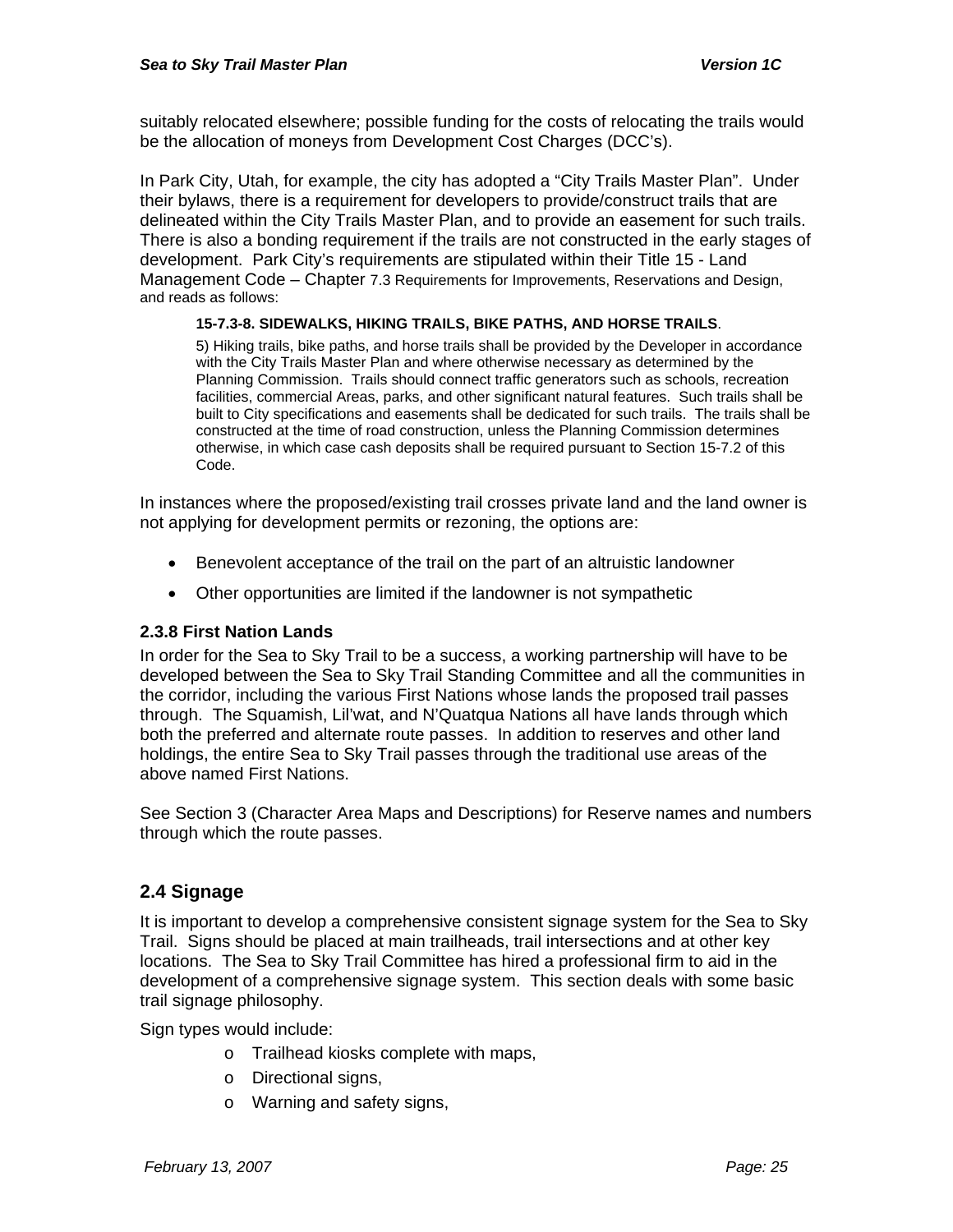- <span id="page-30-0"></span>o Regulatory signs (incorporating Trail User Code of Conduct, Permissible modes of transportation on sections of the trail (non-motorized, no horses etc…)
- $\circ$  Educational signs there will be many opportunities along the Sea to Sky Trail route for interpretive signage – cultural (Pemberton trail, First Nations), environmental (flora and fauna interpretation), and historical (natural landforms)

It is very important that official sections of the Sea to Sky Trail be clearly and consistently marked so that trail users feel confident that they are "on the right path". This is especially true where the trail enters towns and villages and the potential for making wrong turns is high. It is also important that the trail markers be easily visible and identifiable but also in harmony with the wilderness setting of some portions of the route (not taking away form the natural feel of the location).

## **2.5 Parking and Staging Areas**

It will be necessary to locate parking and staging areas along the Sea to Sky Trail route. While the various towns and communities located along the route will offer and act as parking/staging areas for the trail, points need to be located along the more remote sections. These areas will serve as parking, pick-up/drop-off, meeting, and kiosk/trail information locations. The vision of the Sea to Sky Trail is that of a family oriented multiuse trial and as such there should ideally be staging facilities located every 10 km (approximately) enabling frequent opportunities for trail users to disembark, replenish supplies, and gather information.

Ideally staging locations will possess the following attributes:

- Evenly/well spaced between other staging areas (approximately 10-15km apart)
- Natural beginning or finishing areas (start or finish of character area sections)
- Safe location for turning on/off highway good line of sight
- $\bullet$  Existing cleared areas that can hold up to  $\#$  of vehicles and provide future expansion opportunities
- Locations for trailhead kiosks (maps, code of conduct, trail descriptions etc…)

In addition to the information kiosks mentioned above, the following list represents other facilities that should be considered for inclusion at official Sea to Sky Trail staging areas:

- Drinks/Snacks (machines or manned kiosk)
- Pay/Emergency phones
- Picnic Tables
- Washroom Facilities
- Potable water source
- Emergency Shelter / Lean-to (built from scrap lumber?)
- Garbage/Recycling bins (scheduling garbage pick-up will have to be organized as well as ensuring that the bins are Bear proof and do not cause habituation of wildlife)

The following locations have been identified as potential staging areas along the route (note that staging locations within the major communities of Squamish, Whistler,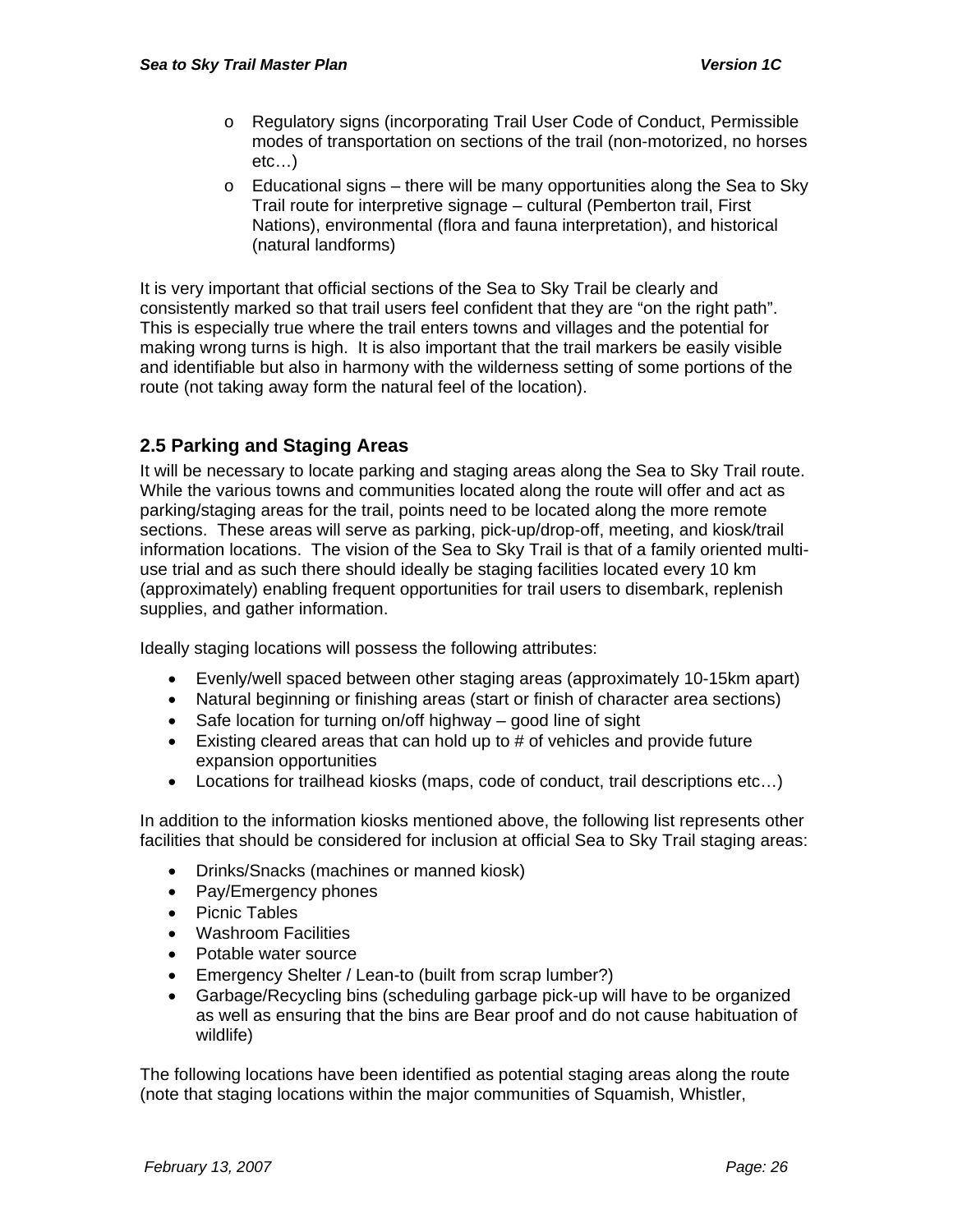<span id="page-31-0"></span>Pemberton, and SLRD Area C have been omitted pending discussions with the individual planning departments)

Squamish – Whistler Section

- Stawamus Chief Parking Area
- Waterfront location in downtown Squamish
- End of Paradise Valley Road
- Junction of Highway #99 and Chance Creek FSR
- Brandywine Provincial Park parking area

Whistler – Pemberton Section

- Junction of Highway #99 and Wedgemount Lake Access
- Rutherford Creek area

#### Pemberton – D'Arcy

- Birkenhead FSR Pemberton Portage Rd. junction
- Blackwater Campground
- Blackwater FSR Pemberton Portage Rd. junction

Existing transit providers should be approached to determine the options/viability of enabling buses to transport multiple bikes. Opportunities may exist for entrepreneurs to establish a Sea to Sky Trail shuttle service, or this may be something that the various communities subsidize for the snow-free season.

Should the passenger rail service resume along the CN Rail track, this is another transit option that should be examined for its potential to deliver cyclists and hikers to various staging areas along the Sea to Sky Trail.

## **2.6 Environmental Considerations in Design and Construction**

Consideration of Valued Ecosystem Components (VECs) will be required to meet sustainability objectives and regulatory requirements. VECs that may be encountered during layouts and construction of the trail system include:

- Watercourses and associated wetlands and riparian areas
- Wildlife dens, nests and wildlife habitat trees
- Cliffs and talus slopes
- Old growth forests

Each of these VECs will require special attention to ensure protection and mitigate adverse impacts. The following provides a brief discussion for each of these VEC and ways of addressing them.

#### **Watercourses and associated wetlands and riparian areas**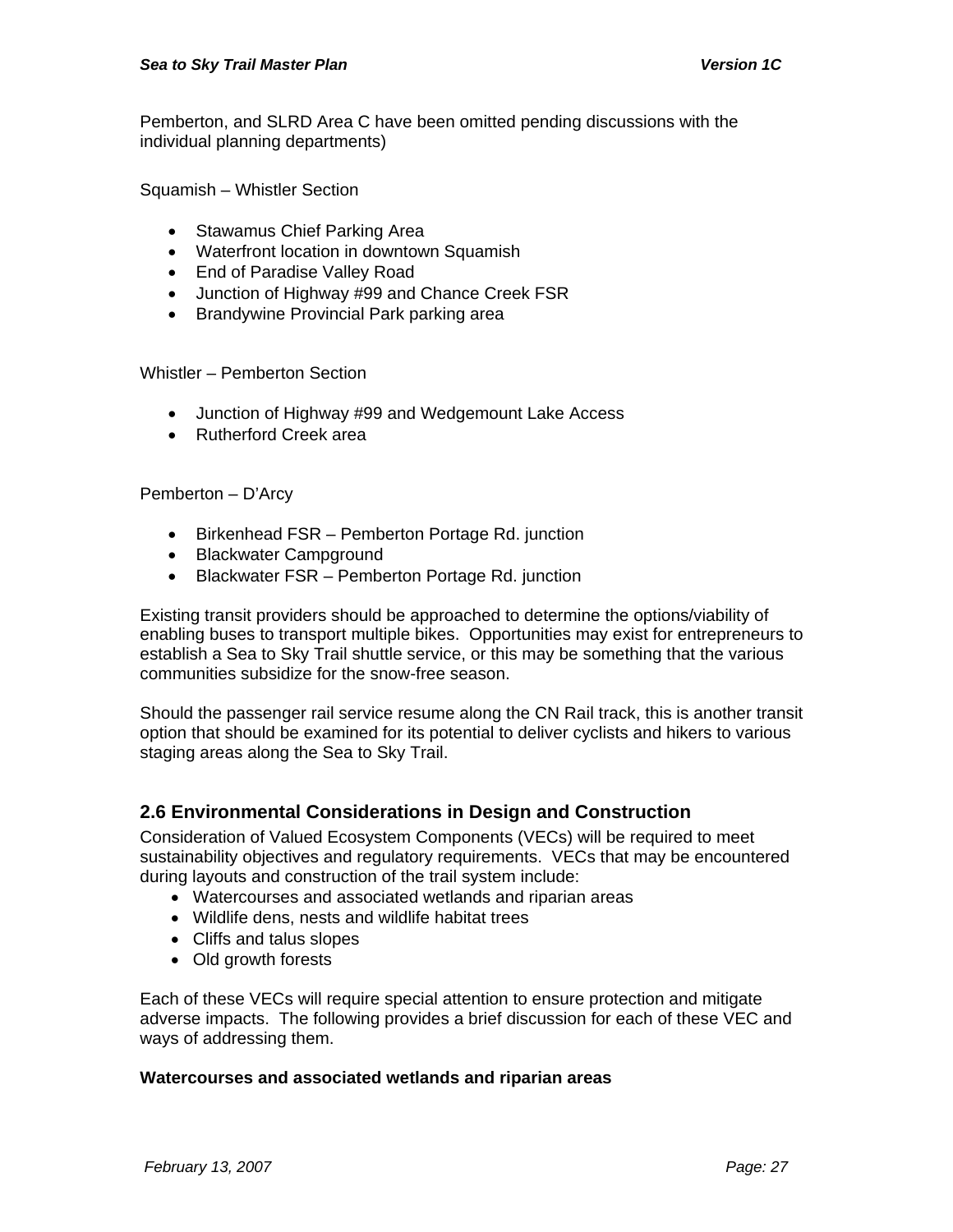<span id="page-32-0"></span>Efforts should be made to avoid watercourses, wetland and to respect riparian setbacks when designing trails. However, over the 160 km length of the Sea to Sky Trail stream crossings will be required. Freespan bridges are the method of crossing preferred by MOE and DFO and as a result freespan bridges constitute a BMP for stream crossings. Culverts may be used in certain conditions for ephemeral streams or for streams that are not fish bearing. Notification to MOE under Part 7, Section 44 of the Water Act Regulation is a basic requirement for all crossings and in certain circumstances approvals may be required under Section 9 of the Water Act and Section 35(2) of the Federal Fisheries Act. Riparian setbacks are typically 30 m from watercourses.

## **Wildlife dens, nests and wildlife habitat trees**

Wildlife dens, nests and wildlife habitat trees should be identified and avoided at the design level of the project. Any of these VECs identified during construction should be avoided as a BMP.

#### **Cliffs and Talus Slopes**

Cliffs and talus slopes can be habitat for a range of specialized wildlife species and as a result should be avoided whenever possible for the same reason that occupied dens and nest are protected under the Wildlife Act and the Federal Migratory Birds Convention Act.

## **Old Growth Forests**

While avoidance of old growth forests may not be avoidable or desirable for the Sea to Sky Trail, careful planning and layout should be incorporated into design and construction. Old growth forests are sensitive to changes in their environment and may not respond well to soil or groundwater disturbance. Further, old growth forests of the region are known to host rare or endangered species protected under the Federal Species at Risk Act; specifically Spotted Owl and Northern Goshawk.

## **2.7 Trail Building Costs**

The cost of developing a trail the length and desired treatment of the Sea to Sky Trail will be a significant amount. There are a variety of factors that influence the actual on the ground cost of trail development. These include: point of access, location of materials, existing substrate, forest or land cover type, existing and desired grade, existing condition of trail (if applicable), and fluctuations in machine and labour costs.

It is likely that the majority of the trail will be built using machines. Trail Solutions – IMBA's Guide to Building Sweet Singletrack states that a three person crew with a walkbehind earth mover is capable of building five to ten times the trail in a single day that a group of three using only hand tools are.

Randy Symons, Parks and Trails Maintenance Supervisor for the RMOW, has a great deal of experience with building trails in this region and to a standard very similar to that desired for the Sea to Sky Trail. He estimates that as a general figure the cost is approximately \$30/m for machine built trail to the desired standard when starting from scratch. He also notes that building trail through mature and old growth forests is more difficult and expensive than through young forest and cut-blocks.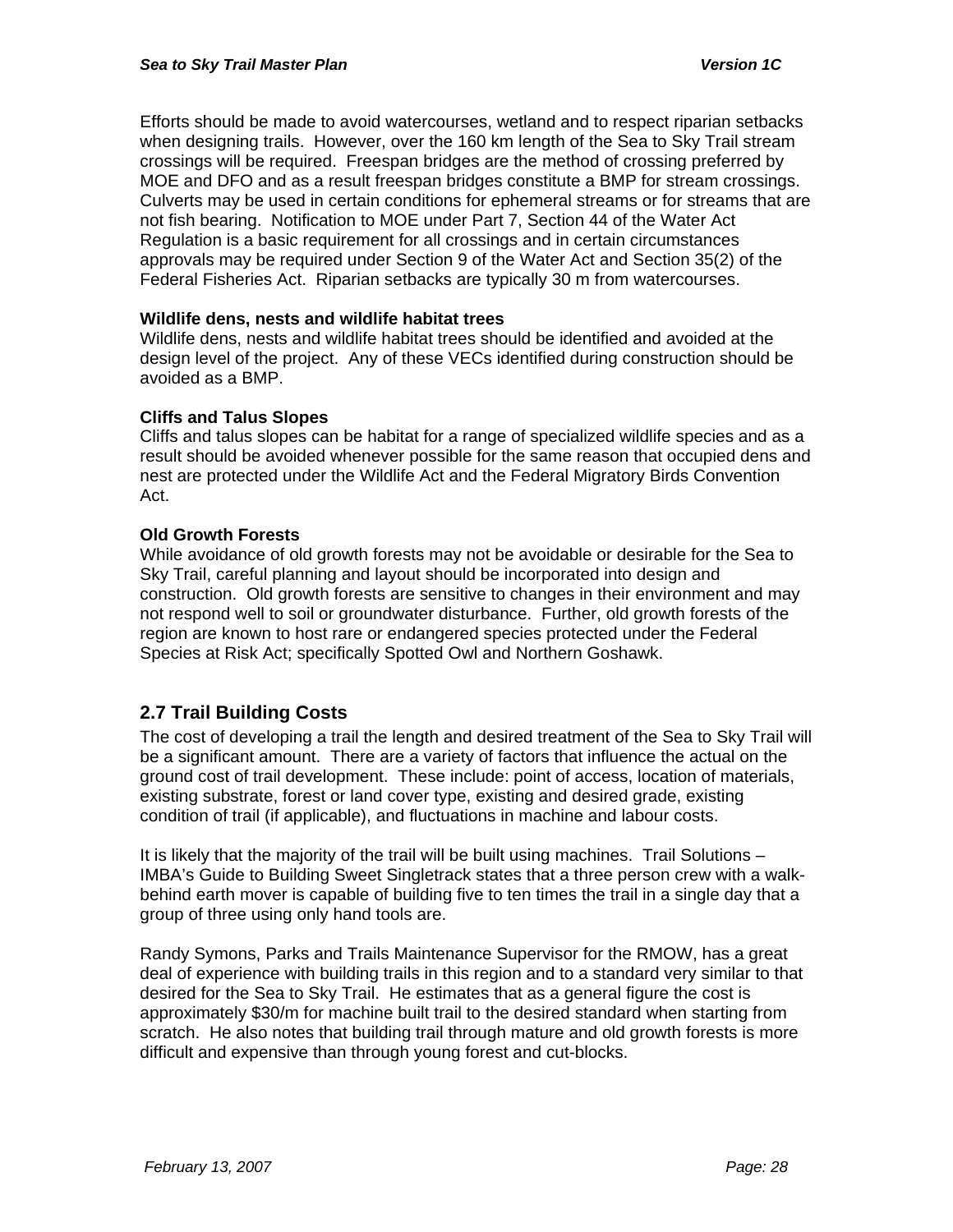<span id="page-33-0"></span>Boyd McTavish, an experienced local trail builder who creates both hand and machine built trails offered the following estimates of trail building costs. Machine built trail to the Sea to Sky Trial standard from scratch through forested landscapes would be approximately \$40/m. It would cost approximately \$15/m to upgrade existing singletrack (if at an acceptable grade) to Sea to Sky Trail standard.

It is interesting to note that a donation of \$40 is what is required to build 1m of the Trans Canada Trail.

Both local trial builders cautioned that prices can fluctuate depending on the variables listed above – especially the proximity to supplies, materials, and labour force. If it takes a work crew 1.5 hours to reach the work site and be underway, and the same again at the end of the work day, costs per meter of trail built will increase substantially. Equipment storage and starting points for the more remote sections of the trail have yet to be determined.

Estimated costing for individual character areas is included in Section 3 of this report.

Costing has been estimated at the following rates. Increases in the estimates provided by trail builders are to account for the remoteness of many sections of the trail as well as increased length of trail required in steep terrain:

- \$60/m for new trail development in steep/difficult terrain
- \$40/m for new trail development (including areas where existing trail has not been built at appropriate grade for the Sea to Sky Trail)
- \$20/m for upgrading existing singletrack to Sea to Sky Trail standard where existing trail is at an acceptable grade
- \$10/m for minor upgrades/erosion control on existing rough roads
- \$0/m for use of existing roadways

It should be noted that detailed ground investigations and routing of each character area by an experienced trail builder will provide a more accurate cost estimate than those provided in this report.

Some character areas and certain proposed routings will have sections and features requiring more expensive trial building. Some of these will be unavoidable, such as portions of the route through the Canyon prior to descending into Paradise Valley where the trail is pinched between the highway and river (Character Area 4). Others will be optional but may be selected due to the aesthetic benefit derived by Sea to Sky Trial users. An example of this would be the proposed routing through the boulder field located between Highway #99 and Green River north of Whistler (Character Area #9). Features and routings requiring more expensive trail building techniques will be discussed in Section 3 in the character area detail in which they occur.

## **2.8 Trail Development Schedule**

The development of a multi-use trail the length and scope of the Sea to Sky Trail does not happen over the course of a single trail building season. It is likely that the trail development process will be ongoing for up to a decade. One of the key questions to answer when approaching a project of this scale is *where do we start*?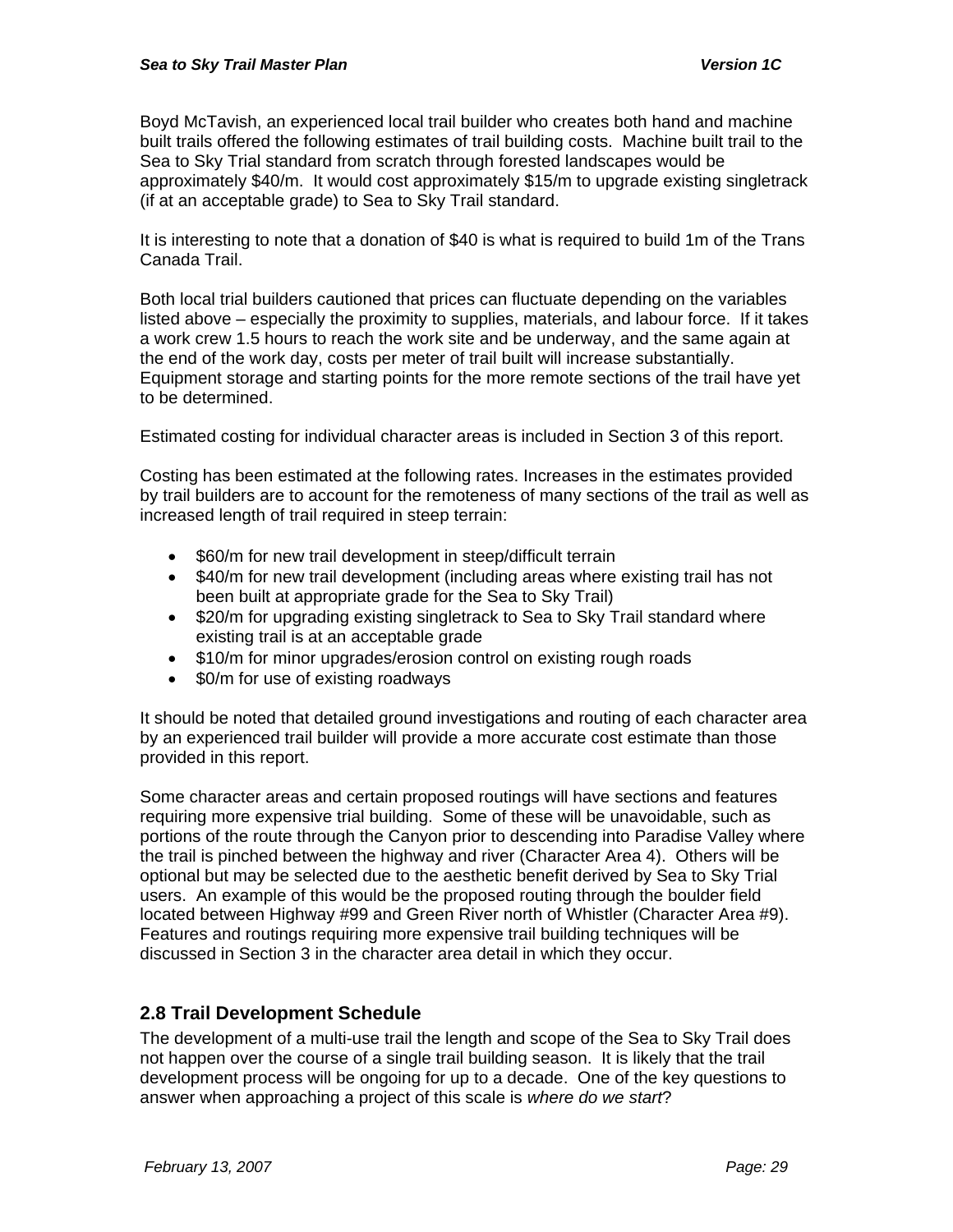<span id="page-34-0"></span>In order to answer this question a set of goals were developed to aid in the decision making process.

- Establish a safe functional route at the earliest possible date.
- Develop the higher traffic corridors first (Squamish to Whistler, Whistler to Pemberton)
- Develop non-existent portions of the trail before updating functional sections of the route currently along low traffic volume roadways.
- Take advantage of low-hanging fruit (low cost, low effort connections)

The SLRD Board has already indicated that they would like to see these two portions of the trail developed first:

- 1. Pemberton Mt. Currie commuter route along Highway 99, providing a much needed off-road link for pedestrians and cyclists in this growing community.
- 2. the potion that rises from the end of Paradise Valley and eventually merges with the Sea to Sky Highway in the canyon, continuing northward to the Chance Creek Forest Service Road.Development of this section will almost complete the route between Whistler and Squamish.

The Parks and Recreation department of the RMOW is began developing a portion of the route linking Function Junction and Brandywine Park during the 2006 trail building season.

## **2.9 Management of the Sea to Sky Trail**

A project of this scale will require management on an ongoing basis. At this time it is envisioned that the Sea to Sky Trail Steering Committee will act as the guiding body behind the project, reporting to the Squamish-Lillooet Regional District Board of Directors. The Steering Committee will be composed of the following:

Staff members from : Village of Pemberton Resort Municipality of Whistler District of Squamish SLRD. Area First Nations Ministry of Tourism, Sport and the Arts One elected representative from the SLRD Board Optional: BC Parks representative

As the project moves forward and the vision becomes a reality positions may need to be created to handle the following tasks:

- trail maintenance
- liaising with local trails organizations
- organization and maintenance of land acquisition database
- trail development
- Fundraising and marketing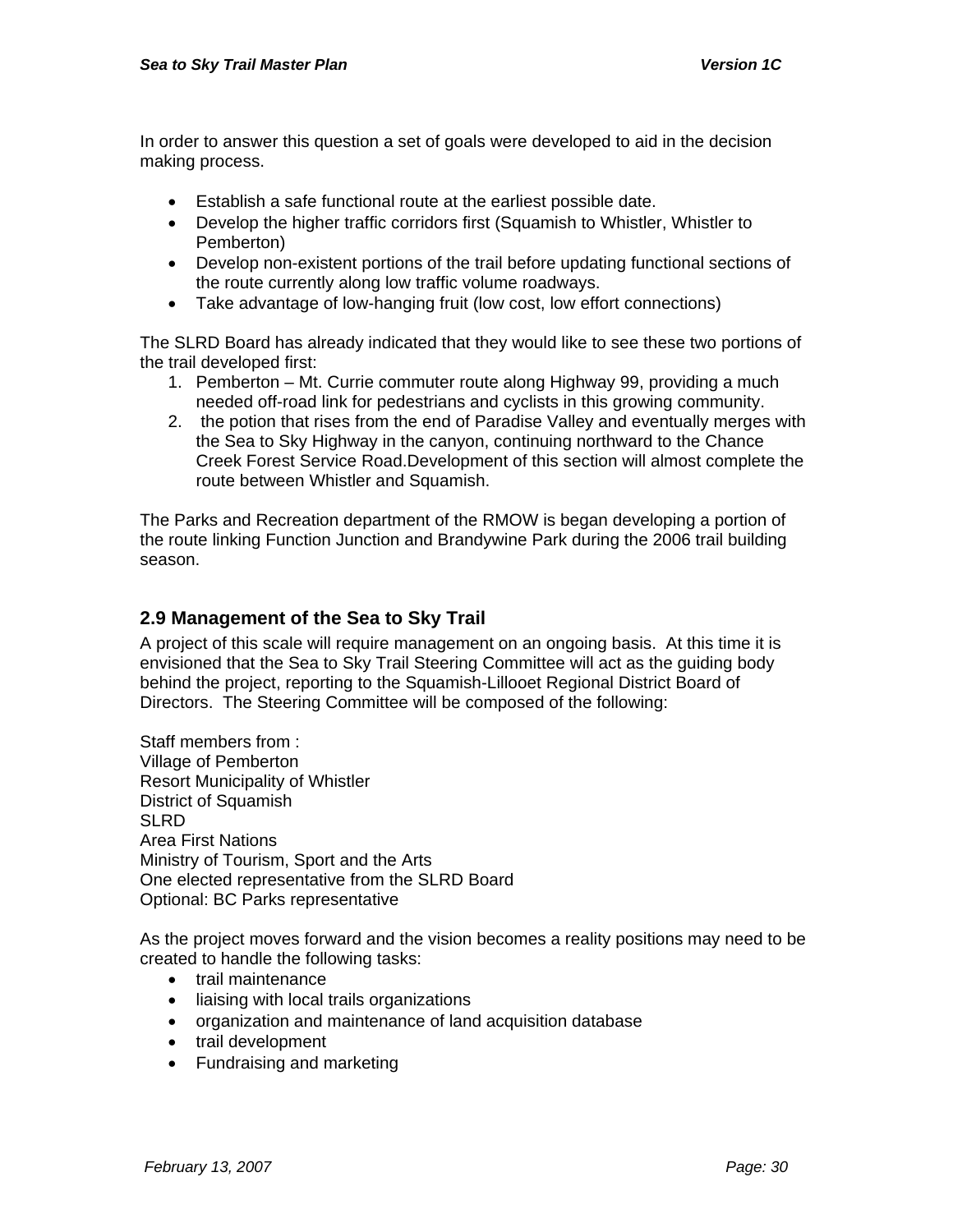## <span id="page-35-0"></span>**2.10 Trail Maintenance**

The organization of efficient inspection and maintenance of the trail will be an ongoing iob once sections of the trail are officially opened. Regular trail inspections will have to be carried out and a maintenance budget and person(s) established, in compliance with Ministry of Tourism, Sport and the Arts guidelines with regard to trails in the Sea to Sky Corridor. It is important that maintenance costs be factored into the overall cost of developing the Sea to Sly Trail. For both safety and marketing reasons, developed portions of the Sea to Sky Trail must be kept up the standard expected by users. Ensuring that small repairs are made in a timely manner will avoid having to deal with larger, more costly repairs down the road should the trail be allowed to deteriorate.

A system should be developed that enables trail user's comments and observations on the state of the trail to reach the Sea to Sky Trail maintenance crew. One method to allow for trail user feedback is the inclusion of a digital trail maintenance form on the Sea to Sky Trail website. This interactive feature will allow trail users to enter information on sections that require repair remotely from their home computer. Information such as; approximate location, nature of incident (wind thrown trees, gulleys caused by erosion, etc.), and date encountered. The establishment and publication of a 1-800 number to report any trail repair issues is another manner via which the Sea to Sky Trail Committee can tap into the public's knowledge of the trail's state of repair.

Once the functional portions of the trail have been established, an annual Sea to Sky Trail Maintenance Day could be advertised and a volunteer work force organized at the beginning of each season to note major repair work required and to perform moderate levels of trail maintenance such as brush clearing (see Volunteers, Section 2.13).

## **2.11 Risk Management**

Risk management and liability is a common issue/concern for all government agencies, landowners and land managers. To paraphrase the provincial *Occupier Liability Act,* a land manger/owner must make reasonable provisions to make facilities reasonably safe. The act also states that "an occupier has no duty of care to a person in respect of risks willingly assumed by that person other than a duty not to create a danger with intent to do harm to the person or damage to the person's property, or act with reckless disregard to the safety of the person or the integrity of the person's property". The landowner manager, therefore, needs to ensure that their lands are reasonably safe, and they are not acting in "reckless disregard to the safety". (Note that the above should not be regarded as legal advice.)

As discussed previously, the desired nature of the proposed Sea to Sky Trail is that of a wide multi-use trail with a mellow gradient that accommodates recreationists of all ages and athletic ability. It is very important that the both the perceived and real risk associated with trail use on the Sea to Sky Trail be minimized.

The International Mountain Bicycling Association (IMBA) has developed a strategy for managing risk associated with free riding. Although the Sea to Sky Trail is far removed from what is considered "free riding" certain elements of their strategy apply to all trails and are listed below:

• Follow best practices used for trail construction and maintenance: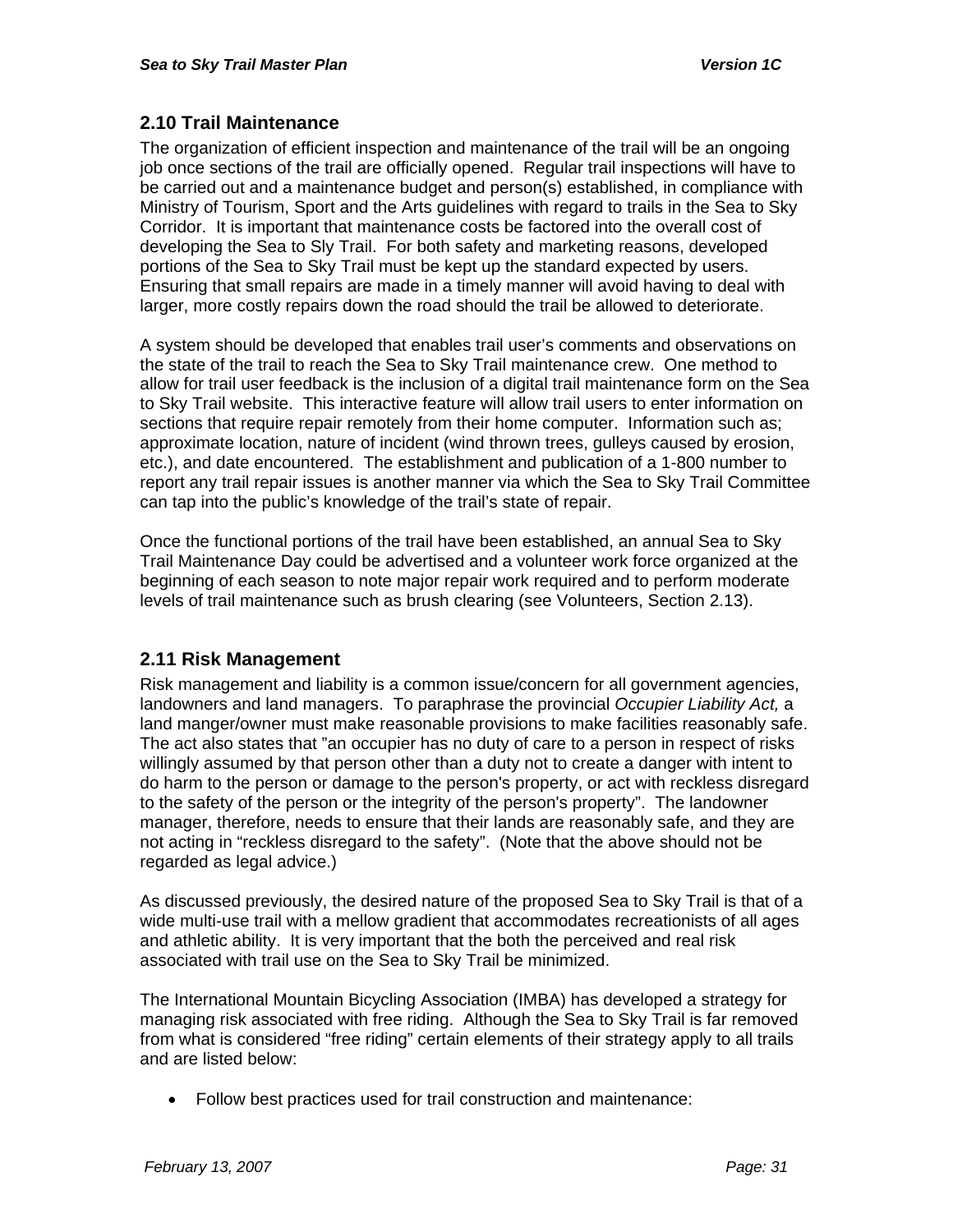- <span id="page-36-0"></span>• Ensure knowledge of trends in trail maintenance,
- Provide adequate falls zones, and
- Follow construction guidelines, and best environmental practices.
- Adopt a risk management strategy that includes:
	- Designating a risk management coordinator,
	- Regular inspection of trails
	- Up to date, visible, effective and consistent signage system,
	- Adoption of education signage, including a code of conduct for trail users,
	- Adoption of trail standards, with a consistent trail rating system, with consistent trail conditions over time,
	- Documentation of inspection and trail maintenance activities,
	- Understanding local liability laws, and related case law, and
	- Build partnerships and develop communication amongst various user groups to accommodate diverse needs (including safety) and alleviate concerns

In addition to the above, due to the length and nature of the Sea to Sky Trail and the fact that it crosses through urban areas, along roadways, and over railway tracks, the following should be incorporated into the Risk Management Strategy:

- Ensure that all road and railway crossings are well marked with explanatory signage.
- Ensure that signage at the trailheads alerts users to the remoteness and length of the various sections
- When the trail travels along roadways ensure that signage indicates the proper manner of travel (bike with traffic, walk against traffic etc...)
- Ensure that adequate barriers and fencing exist where appropriate (i.e., high speed/volume motorized traffic zones; steep drop-offs)

## **2.12 User conflict on Multi-use Trails**

*"Trails are a living laboratory for democracy" Jeff Ciabotti (vice president of trail development for the Rails-to-Trails Conservancy, USA)* 

One of the concerns identified when envisioning a multi-use trail is that of conflict amongst the various potential user groups. Different people use trails for different purposes and this will be the case on the Sea to Sky Trail. A runner out for her daily training; a group taking a social walk to a view point; mountain bikers in the process of completing a long section of the trail; commuting cyclists on their way to work; a group of equestrian riders out for ride; these are different users that have a different objective in mind as they use the same pathway. Through advance planning, sound trail design, and open-dialogue amongst different user groups, user conflict can be minimized.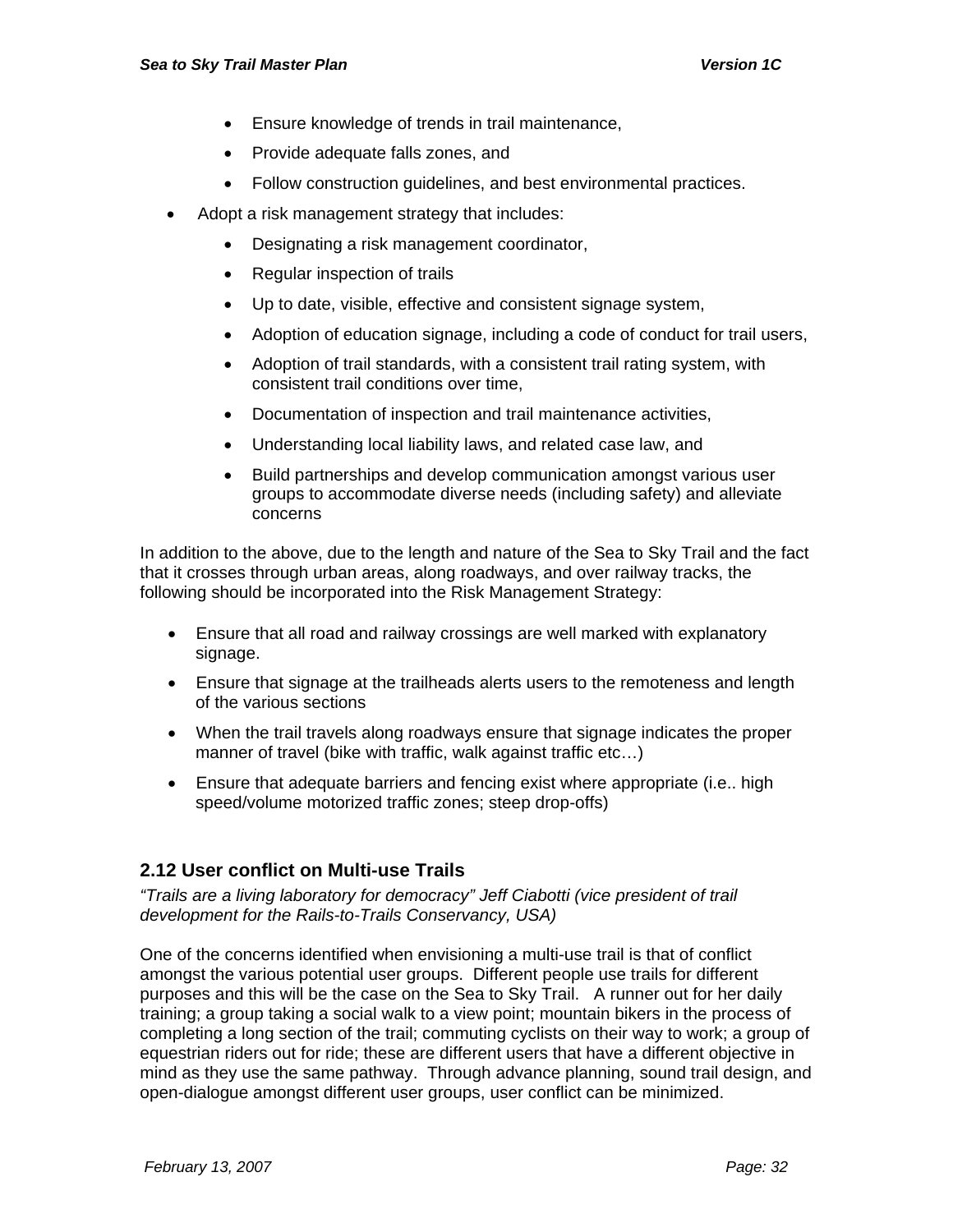Multi-use trail conflict can come in different forms. There is perceived conflict when one user's recreational experience is diminished due to noise, trail degradation, and/or the presence of another user group. There is also real conflict when actual accidents or close calls occur between individual or groups using differing travel modes. Surveys conducted amongst multi-use trail users and interviews with multi-use trail managers have identified hikers/cyclists, equestrian/mountain bikers, and x-country skiers/ snowmobilers as the most common conflicting user groups. Motorized/non-motorized users; over-crowding; and trail design and degradation were identified by manager's as key causes of trail-use conflicts.

Some of the recommendations for controlling conflict amongst different user groups include: appropriate trail design and maintenance; education of trail users; educational signage; involvement of the various user groups in decision-making process; involving various user groups in trail maintenance days.

Solid trail design and maintenance has been identified as one of the primary means to minimize user group conflict. Scott Linnenburger, IMBA's Trail Solutions Coordinator states that "In looking at different trail systems across the country, it is evident that in 85% of cases, an actual accident or potential accident could have been prevented with better trail design". With proper planning and building technique this can be achieved from the beginning. Good trail design and maintenance incorporates the following techniques: providing adequate width for safe passing amongst various user-groups; the elimination or minimization of blind corner situations; solid trail construction resulting in a trail that is well drained and able to withstand heavy usage by all of the supported user groups as trail popularity grows into the future; and a system in place for efficient notification and response to required trail maintenance.

Trail user education has been identified as the other primary means to alleviate various user-conflicts. Signs and pamphlets that emphasize the importance of mutual respect among various trail users is one of the ways to get the message across (see Section 2.4). Education of various user–groups by user-group organizations on proper trail use and etiquette is another method. This one has the advantage of direction coming from like users and may be better received amongst the groups. Building partnerships amongst the various user groups and involving the various user groups in the planning process is also a good way to mitigate against potential user-conflicts from the outset.

The vision of the Sea to Sky Trail is a multi-use trail, with the primary usage being that of mountain biking. The Sea to Sky Trail Standing Committee needs to determine, in consultation with various trail user groups, if and where the use of equestrian and motorized vehicles is appropriate along the proposed routing. It is understood that portions of the Sea to Sky trail, primarily in the Pemberton to D'Arcy corridor, may see motorized vehicle use in the form of ATVs and motorbikes in the summer and snowmobiles in the winter. If the Sea to Sky Trail Committee determines that motorized use is appropriate along certain sections, then careful consideration must be given to the design of these portions of the route in order to ensure that all users have a pleasant/safe experience. The implementation of speed controlling measures will likely be required.

Existing recreational trails and facilities in the vicinity of the Sea to Sky Trail should alleviate some of the user conflict experienced in other locations where the trail in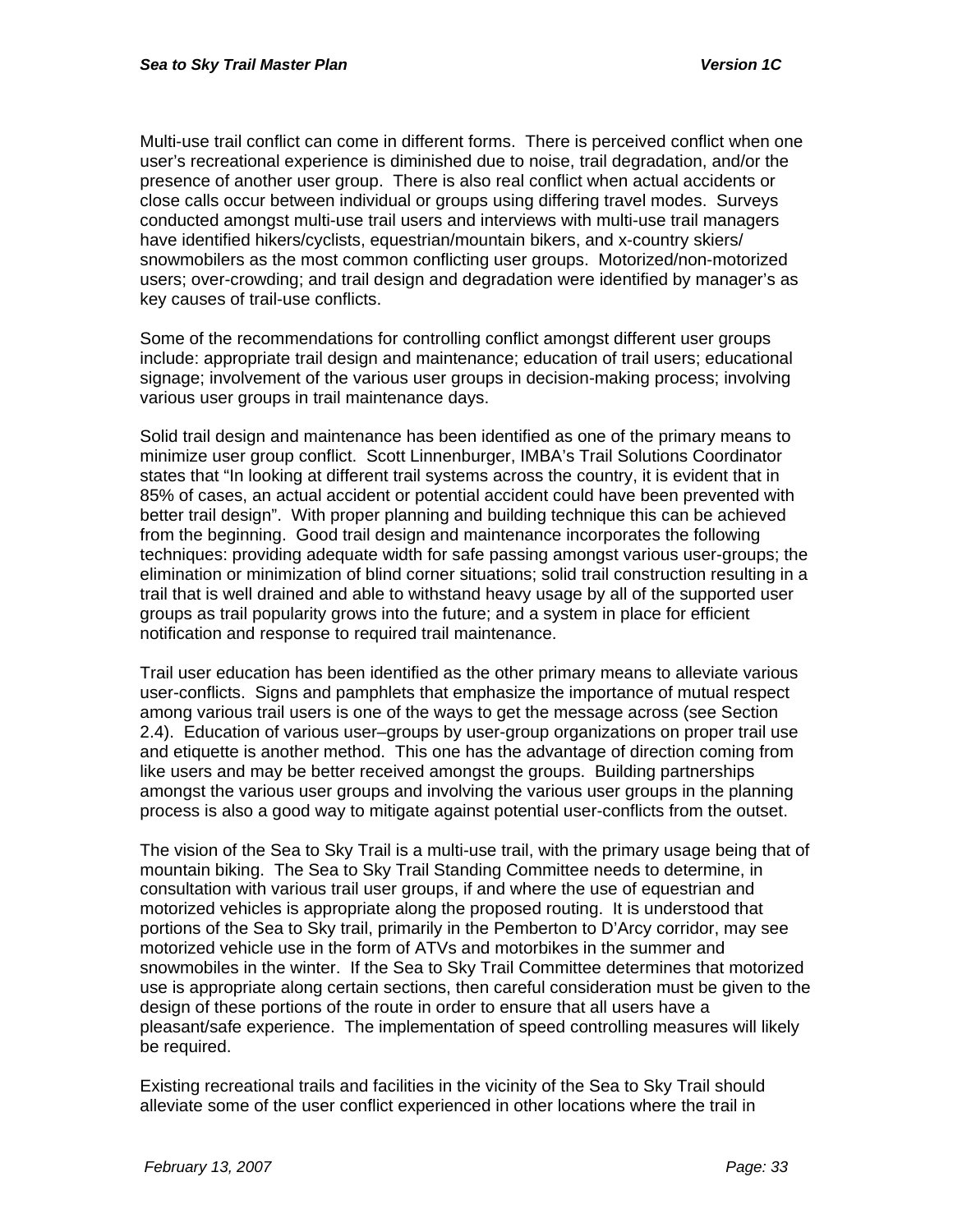<span id="page-38-0"></span>question is one of the only recreational features. Squamish, Whistler, and Pemberton all have extensive existing mountain bike trail networks offering everything from beginner xcountry to advanced freeriding trails. Mountain bikers seeking their adrenaline fix will not likely be found on the Sea to Sky Trail. It is expected that many mountain bikers will use the Sea to Sky Trail but as an epic x-country ride on mellow terrain.

## **2.13 Volunteers**

Creating and maintaining a multi-use trail the magnitude of the proposed Sea to Sky trail is going to take a lot of time, money, and labour. As discussed in the proceeding section, funding opportunities are available and these funds should be sought after as much as possible. The overall management of the trail will likely be the responsibility of the Sea to Sky Trail Committee and they will oversee the hiring of professional trail builders and the determination of the order in which trail sections are developed as well as the management and allocation of trail development funds and materials. One of the best resources available is free, and in the case of many trail networks is the primary reason behind their existence. This resource is the time and labour of volunteers. This is a resource that must not be overlooked as it may be the link between dream and reality in terms of seeing the Sea to Sky Trail vision come to fruition.

Potential sources of volunteer labour for trail building include:

- Local biking, hiking, equestrian, x-country ski clubs
- Active senior citizens and retirees
- Local environmental groups (creation of greenways, planting and habitat restoration along trail sections)
- Community groups (Rotary Club, Lion's Club, etc…)
- Local high-school/college students (especially those enrolled in outdoor recreation programs)

In IMBA's Trail Solutions book the author's outline some key points to both having productive trail building days as well as keeping volunteers happy and (hopefully) coming back again. These points include:

Ensuring productive trail days:

- Be organized (have tools, location, the day's objective and strategies to achieve it ready to go)
- Be prepared for any kind of turnout (have a variety of work plans ready to go depending on the number of volunteers who show up)
- Be safe (ensure that the volunteers know how to use the tools properly)
- Ensure that crew leaders are experienced in proper trail construction

Keeping volunteers happy and coming back for more:

- Set reasonable goals and outline the day's (evening's) objective at the beginning
- Look to local business to provide small gifts for volunteers
- Ensure that crew leaders don't work the volunteers too hard
- Provide refreshments and snacks
- Provide encouragement and make the trail building event fun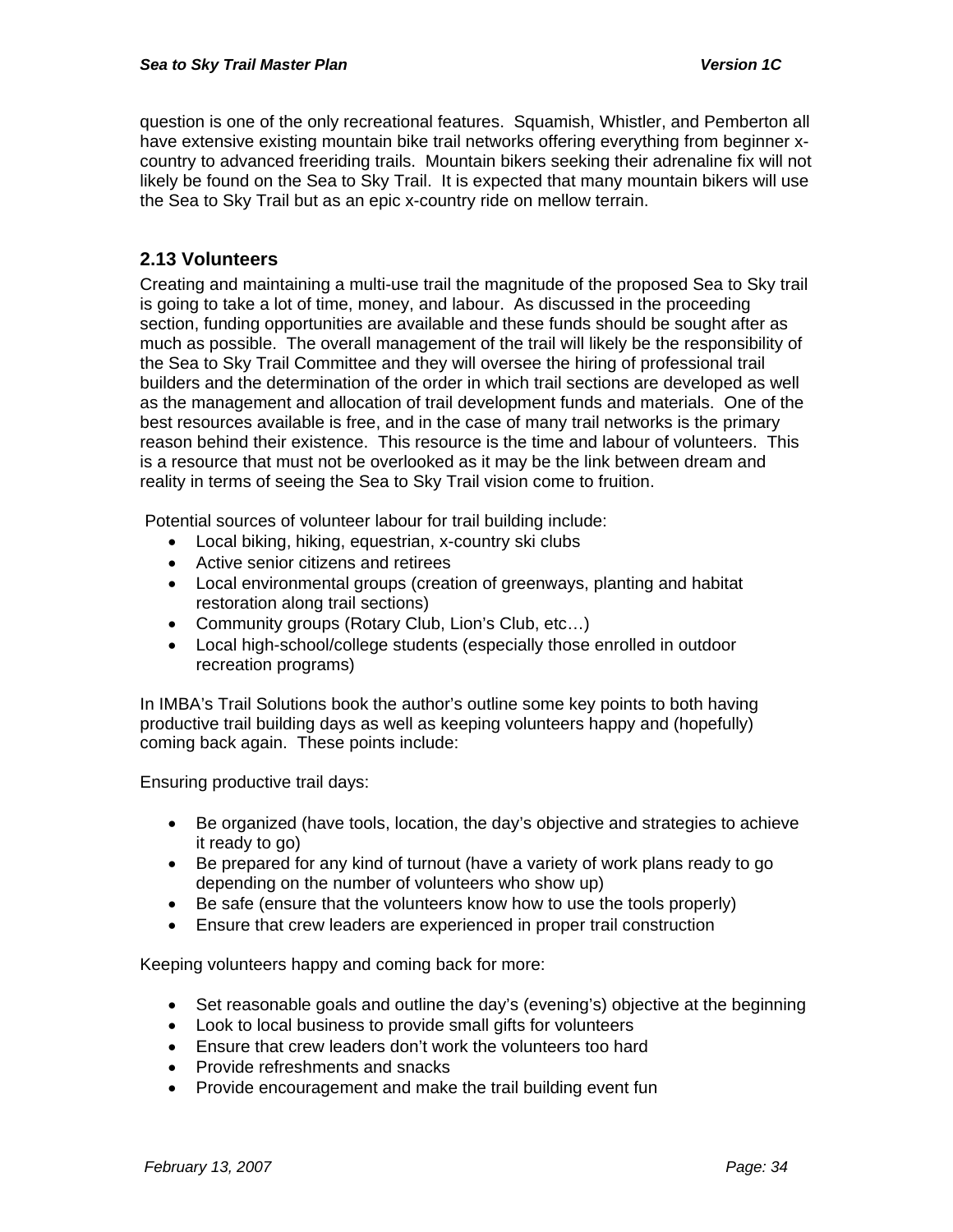- <span id="page-39-0"></span>• Keep records of volunteer's names, phone numbers, e-mail so they can be contacted for upcoming trail development days
- Keep records of volunteer time invested, numbers of volunteers, and before and after photographs of work done

## **2.14 Marketing**

In many ways the Sea to Sky Trail is fortunate, as far as marketing is concerned, in that the Sea to Sky corridor is already a magnet for outdoor enthusiasts of all types. The entire corridor boasts internationally known locales for various sports and outdoor activities. These include: the North Shore of Vancouver for free ride mountain biking; the Stawamus Chief and Howe Sound in Squamish for rock climbing and windsurfing respectively; Whistler/Blackcomb mountain in Whistler for both skiing/snowboarding in the winter and downhill mountain biking in the summer; white-water kayaking opportunities throughout the area; cross-country mountain biking trails throughout the entire region, especially in the vicinity of Squamish, Whistler, and Pemberton; world class golf courses throughout the region; five Provincial Parks for hiking and/or backcountry camping opportunities; and the list goes on. The entire area is already heavily marketed and the upcoming 2010 Olympic and Paralympic Games will only add to the corridor's international reputation.

Many of the above mentioned activities are seen as being on the "extreme" end of the spectrum as far as outdoor recreation is concerned (golf being the exception). What the Sea to Sky Trail has to offer is a different option. An option for an activity that members of an entire family can enjoy together: a trail upon which healthy and active retirees can enjoy the outdoors; and a trail upon which a young family can share an all day biking outing despite the fact that they are pulling a trailer; a trail that, for the strong of lung and legs, will offer a 150 km epic weekend cross country ride past scenic vistas. It is this different option that the marketing of the Sea to Sky Trail should focus on. It is not in competition with existing tourist opportunities in the corridor, it complements them and adds another dimension to the current offerings. More importantly, it can draw a demographic for which the existing extreme outdoor recreation opportunities are not an attraction.

Concepts for successfully marketing the Sea to Sky Trail and the associated communities as a recreational travel destination were adopted from IMBA's "Bringing Mountain Biker's to your Area" (IMBA, 2004) and are presented herein:

- Ensure that local business and community leaders are aware of the positive economic impact that trail users have on the area and their business and that business that set themselves up to be "biker/hiker friendly" will benefit from their presence
- Design, produce, and post accurate signage to ensure visitors do not get lost and have bad experiences (a signage program is currently under development),
- Help local bike/hiking shops situate themselves to best handle visitor questions regarding where to ride, stay, eat etc… (perhaps a "Sea to Sky Trail for the First Time User" pamphlet)
- Lodging geared towards cyclists/hikers secure bike storage and in close proximity to trailheads (no need for vehicles)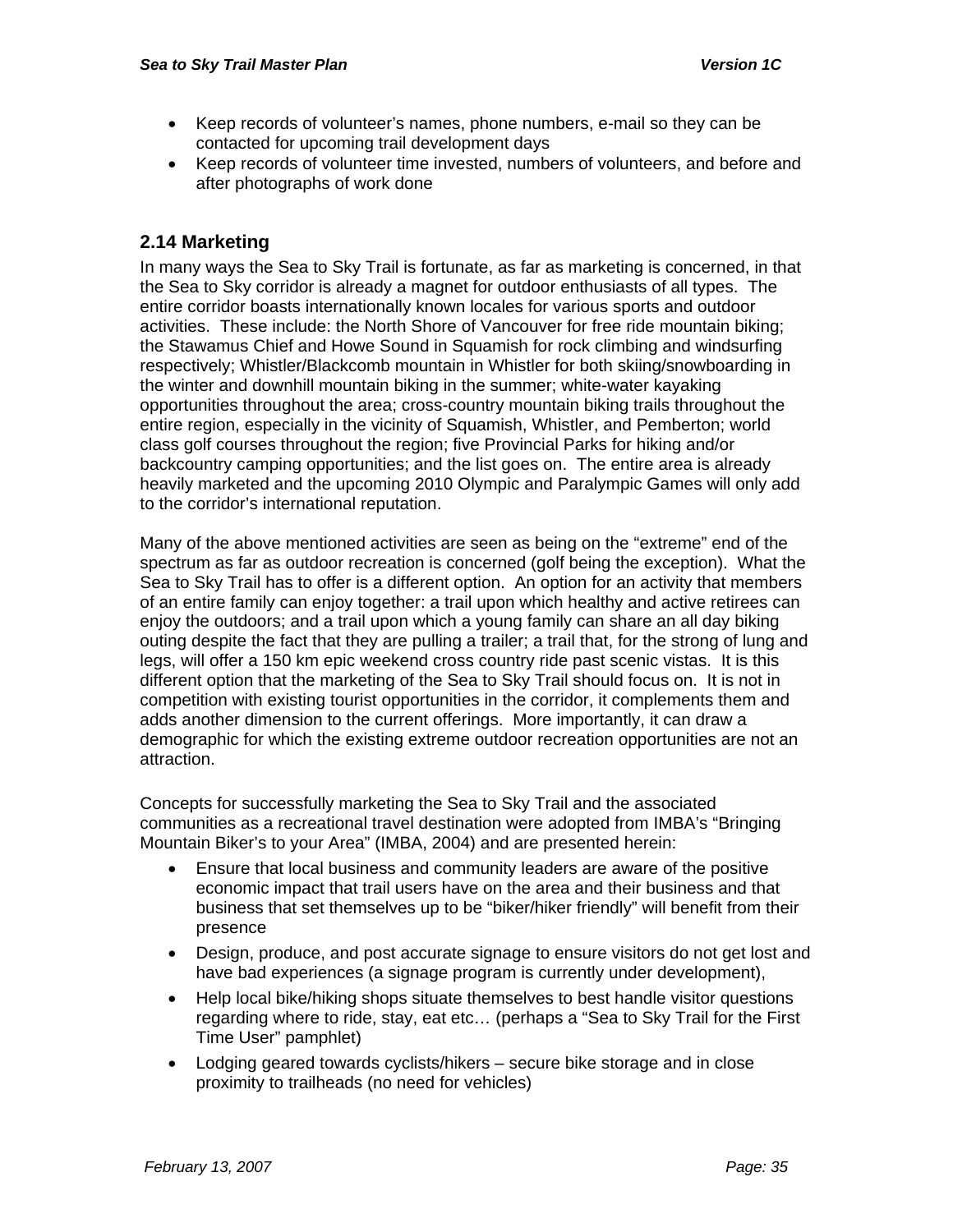- <span id="page-40-0"></span>• Photograph local trails professionally for advertising in magazines and on the internet (pictures of people enjoying the trail with a beautiful natural backdrop will draw people to the destination),
- Promote the other local activities that would be attractive to visiting trail-users (the Sea to Sky corridor offers numerous world class locations/activities: mountain climbing, wind surfing, backcountry camping, Provincial Parks, whitewater kayaking, golfing etc.)
- Local business should work on developing package deals catering to trail users (lodging, rentals, restaurants, camping etc…)
- Woo the media get the media involved (free visits and bike tours, national, international journalists, outdoor, travel, and bicycling magazine editors and writers – articles in magazines and newspapers and on websites with photographs of area will build profile of the towns as a trail destination).
- Website development and internet presence
	- o Mapping browser complete with photos of trail to attract and educate riders coming from far away,
	- o Setup to be top 10 site when searching common key words for biking/hiking in BC (mountain biking, BC, Squamish, Whistler, trails, Test of Metal, Cheakamus Challenge etc.)
	- o Hyperlink to other common mountain biking, hiking or associated web pages (NSMB, Test of Metal, Cheakamus Challenge, District of Squamish, Resort Municipality of Whistler, Village of Pemberton, SORCA, WORCA, Pemberton Valley Trail Society, local bike shops, etc.).

## **2.14.1 Mountain Bike Tourism Partnership Options**

There exists a great opportunity for co-operative marketing of the entire Sea to Sky region as a mountain biking destination. The major communities can all legitimately boast of having some of the best singletrack networks in the world. The Sea to Sky Trail can serve as the backbone route, a cross country mountain bike trail linking a series of world-class singletrack networks together – an idea that will get any avid mountain biker salivating. There is great potential for the region as a whole to market itself as a world class mountain biking destination – a destination that offers the opportunity to bike from D'Arcy to Squamish with the option of stopping in the main communities and exploring their singletrack networks, without having to use a vehicle (after reaching your starting point). It would be both practical and economical for the communities throughout the Sea to Sky region to develop a marketing strategy in cooperation with one another that highlights the region's mountain biking opportunities.

It should be noted that at the current time there exist concerns around the legitimacy of a number of the singletrack trails located throughout the Sea to Sky region. A large percentage of the existing networks have been built illegally without the landowner or land steward's knowledge or permission. At the same time the various communities are marketing themselves as world-class outdoor recreation destinations, with these "dubious" trail networks being promoted as one of the key features. Efforts are currently being undertaken on the part of the Ministry of Tourism, Sport and the Arts to open dialogue amongst the various user groups on the trails, local and provincial governments, and other stakeholders. The Squamish-Lillooet Regional District has indicated its willingness to take on authority for trails throughout the Sea to Sky corridor.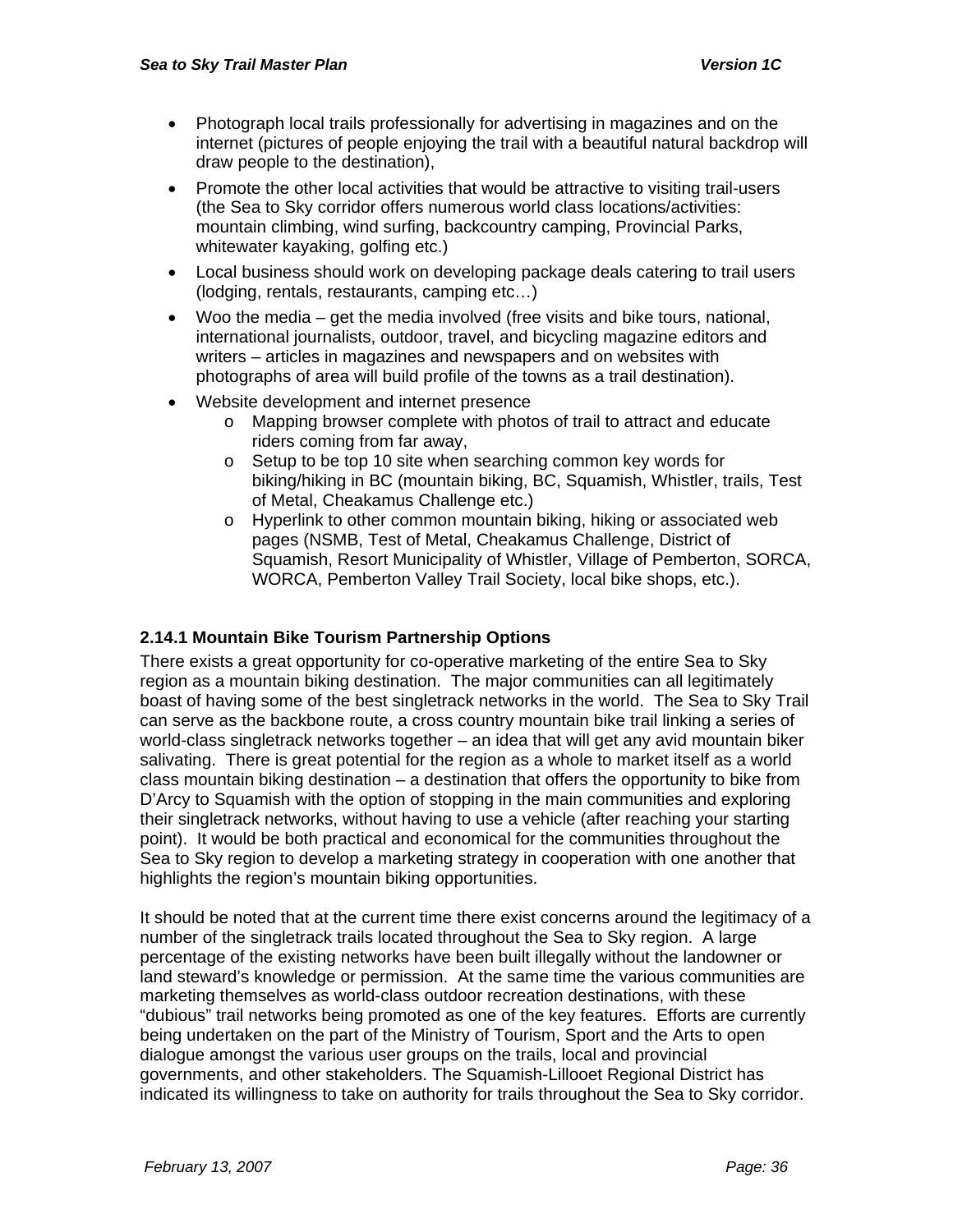## <span id="page-41-0"></span>**2.15 Funding Opportunities**

While the Whistler-Blackcomb Foundation grant of \$300,000 is an enormous contribution, it is expected the trail will cost \$3 to 3½ million to complete. Trail of the "Tin Pants" quality (in Whistler's Lost Lake trail system) costs about \$20,000 per kilometer on average. Phase 1 is approximately 150 kilometers in length. Funding opportunities large and small will be pursued.

Sources for funding need to be explored.

Federal Government (Tourism Canada, Sports Canada),

- o Province of British Columbia (Ministry of Tourism, Sports and the Arts, Ministry of Forests and Range – could provide materials, engineering services, standard drawings, co-sign insurance, etc),
- o District of Squamish, The Resort Municipality of Whistler, Village of Pemberton, Squamish-Lillooet Regional District
- o Tourism Industry Bicycle Companies, Outdoor Gear Companies
- $\circ$  Local industry/businesses throughout the Sea to Sky Corridor especially the larger national/provincial companies like banks, large chain restaurants
- o User groups
- o Community Foundations (CFOW)
- o CR companies that will take advantage of the Sea to Sky Trail system

Website development and internet presence

- o Mapping browser complete with photos of trail to attract and educate riders coming from far away,
- o Setup to be top 10 site when searching common key words for biking.hiking in BC (mountain biking, BC, Squamish, Whistler, trails, Test of Metal, Cheakamus Challenge etc.)
- o Hyperlink to other common mountain biking, hiking or associated web pages (NSMB, Test of Metal, Cheakamus Challenge, District of Squamish, Resort Municipality of Whistler, Village of Pemberton, SORCA, WORCA, Pemberton Valley Trail Society, local bike shops, etc.).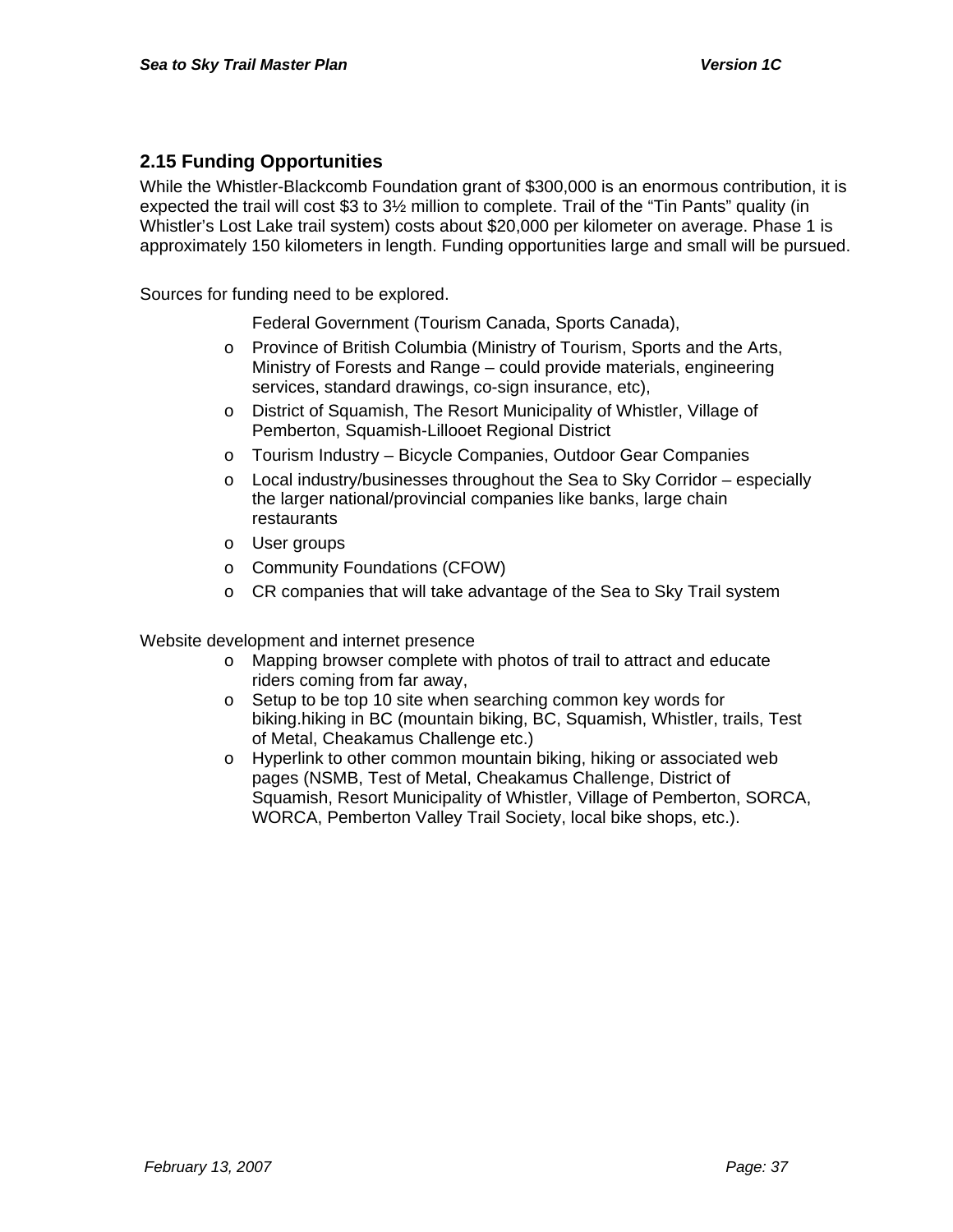# <span id="page-42-0"></span>**SECTION 3 DETAILED CHARCTER AREA DESCRIPTIONS**

This section of the Master Plan contains a technical evaluation of the various potential routes of the trail.

## **Character Areas**

The Sea to Sky Trail is divided into 17 Character Areas (see Map 3). Individual character areas are examined and summarised based on preferred and alternate routes, section highlights, length, elevation gain/loss, physical and environmental obstacles as well as underlying land ownership and related concerns such as highway and railway crossings. Each section of the trail is also portrayed on an annotated map at either 1:25,000 or 1:30,000 scale.

| $CA-1$       | Squamish South                                        |
|--------------|-------------------------------------------------------|
| $CA-2$       | Squamish North                                        |
| $CA-3$       | Paradise Valley                                       |
| $CA-4$       | Paradise Valley North to Chance Creek FSR Bridge      |
| $CA-5$       | Chance Creek FSR Bridge to Brandywine Provincial Park |
| $CA-6$       | Brandywine Povincial Park to Function Junction        |
| <b>CA-7</b>  | <b>Whistler South</b>                                 |
| $CA-8$       | <b>Whistler North</b>                                 |
| $CA-9$       | Wedgemount to Soo/Green River Confluence              |
| CA-10        | Soo/Green River Confluence to Pemberton               |
| <b>CA-11</b> | Pemberton to Owl Creek                                |
| CA-12        | Owl Creek to Birkenhead FSR                           |
| CA-13        | <b>Birkenhead FSR to Gates Lake</b>                   |
| CA-14        | Gates Lake to Blackwater Lake Rd.                     |
| CA-15        | <b>Birkenhead Lake Provincial Park West</b>           |
| CA-16        | <b>Birkenhead Lake Provincial Park East</b>           |
| CA-17        | Blackwater Lake Road to D'Arcy                        |

Sea to Sky Trail - Character Areas

**Finalization of the 13 character areas will be done with planning department staff and in consultation with First Nations.**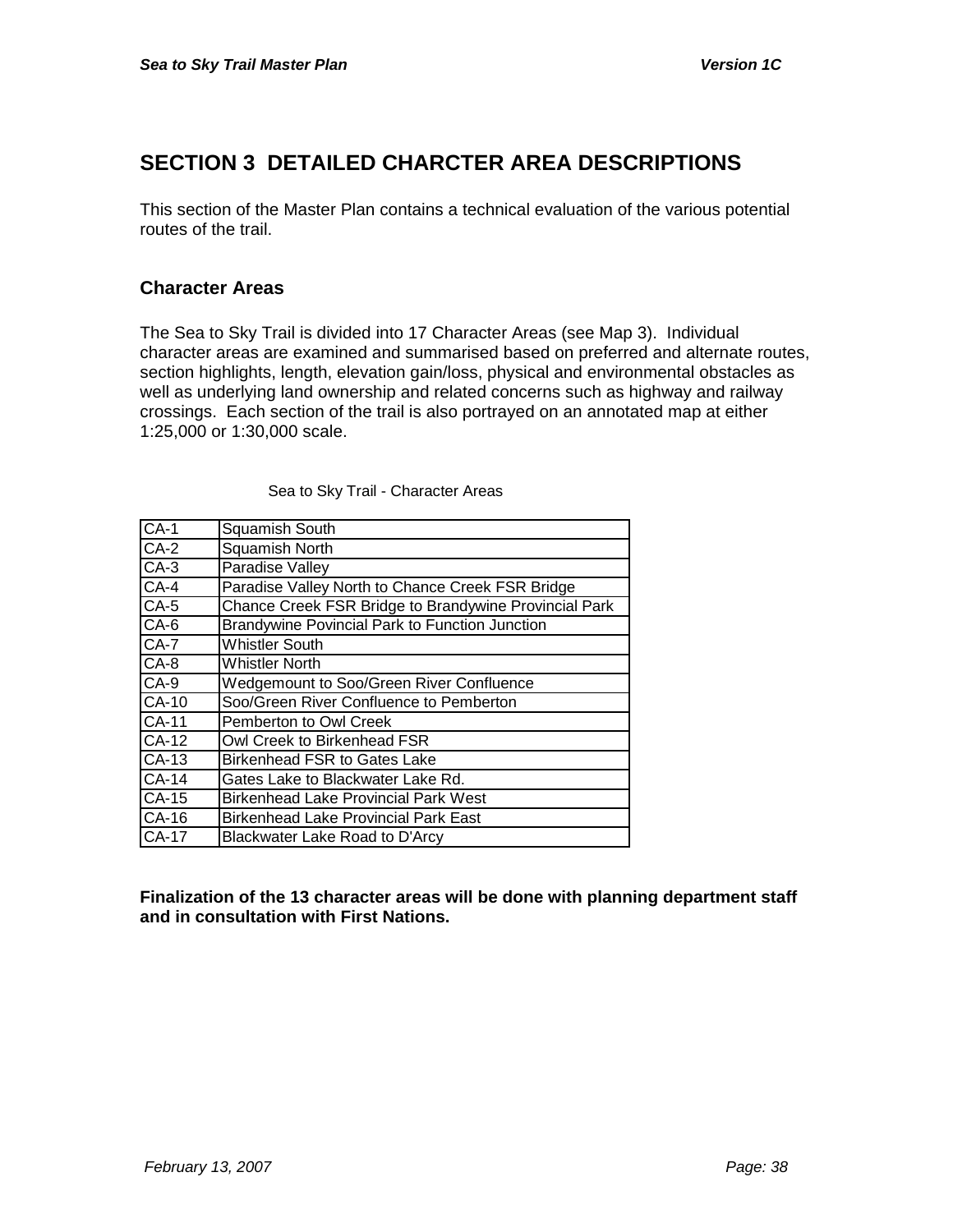## <span id="page-43-0"></span>**Character Area #4 – Paradise Valley North to Chance Creek FSR Bridge**

#### **Description of preferred routing (south to north):**

This portion of the proposed S2S Trail begins as the trail crosses under the power lines and leaves them to the west at the northern end of Paradise Valley Road. The trail at this time is a rough road, with coarse cobble. The trail crosses the railway tracks, leaving them to the west, and climbs towards Starvation Lake. The trail passes on the western shore of Starvation Lake while still along a rough BC Hydro access road and then begins to climb up out of the canyon towards the Sea to Sky Highway. As the trail climbs views down the valley and of the Cheakamus river below begin to appear. The trail also offers a unique perspective of the CN Rail line running through the canyon. The trail for this portion is a mix of rough cobbled access road and rocky singletrack. This portion of the trail is part of the annual Cheakamus Challenge mountain bike race. The trail eventually emerges from the canyon on the western side of the highway. It will be a challenge to maintain the desired grade of the Sea to Sky trail for this portion rising from the valley bottom to the Sea to Sky highway. From this point until the pullout/parking area at the Chance Creek FSR junction the trail runs along the west side of the highway, at times immediately adjacent to it, at times closer to the Cheakamus river, and at times the trial is non-existent. The preferred routing option will have the Sea to Sky Trail route staying on the western side of the highway, using available land between the highway and the Cheakamus River or canyon for trail development whenever possible. It should be noted that the majority of this section of the Sea to Sky Trail is within the Barrier Civil Defence Zone (BCDZ).<sup>\*</sup> There are some pinch points along this section that will require working closely with MOT to ensure a safe and pleasant experience for trail users. The Doris Burma Memorial Trail, portions of which were destroyed during the flood event in October 2003, will be the basis for the routing of this section of the trail on available lands between the highway and the Cheakamus River. Scenic parts of the trail will run through open forest and along the riverbank. This section of the trail ends at the pull-out/parking area at the Chance Creek FSR junction on the east side of the bridge.

\* Please note that it is illegal to camp or overnight within the BCDZ.

#### **Alternate Routings:**

#### AR4.1

Potential alternate routing has been identified across highway 99 at the north end of the "Doris Burma Memorial Trail". At the present time this is a rolling combination of singletrack and double track. The south end of the trail is winding, gentle single track that eventually turns into old double track as it approaches Deadman's Lake. The trail ends just across highway #99 from the Chance Creek FSR. **Potential difficulties with this routing are the requirement of two additional crossing of highway #99 over a short distance.**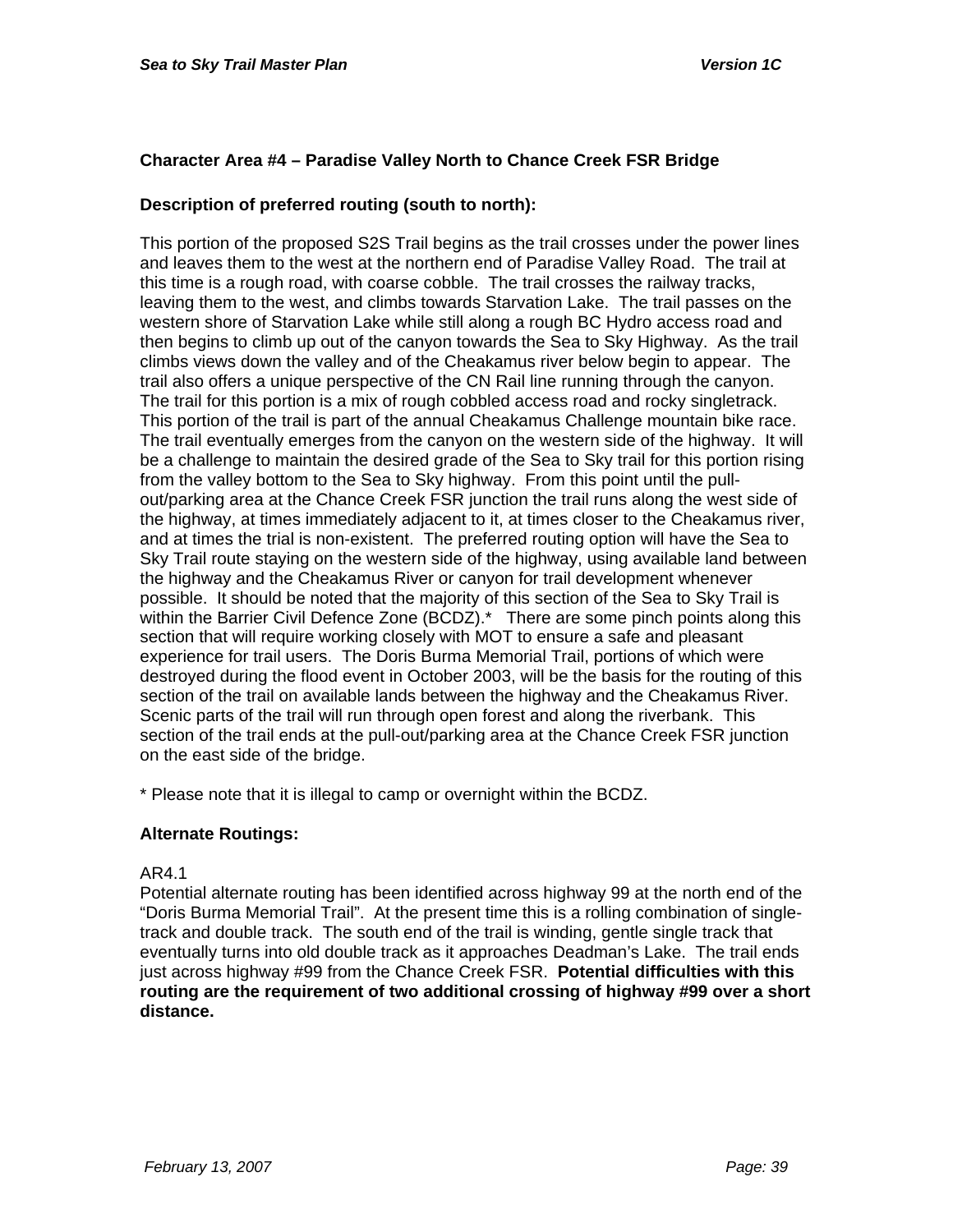**Length: 8.87 km** (approx.)

## **Elevation Gain/Loss: 240m**

North end of Paradise Valley: 100m asl Chance Creek FSR/Staging Area: 340m asl This canyon section of the trail experiences the greatest gain/loss in elevation over the shortest distance of the entire Sea to Sky Trail route.

## **Land Ownership:**

**BC Hydro ROW** – much of this section of trail falls within land held by BC Hydro **CN Rail ROW** – 1 crossing (in the south end prior to starting to climb out of the canyon) **Surveyed Crown Land** – various portions along the trail

**Highway 99 ROW** – between the point where the trail drops into the canyon towards Paradise Valley and Chance Creek FSR junction large portions of the route fall within the MoT ROW.

**Private Land** – no private land was identified along this section

## **BC Parks** -

## **Ecology and Natural Features:**

Biogeoclimatic Zones: CWH ds1 Rivers: Cheakamus River Lakes: Starvation Lake Other Features: Cheakamus River Canyon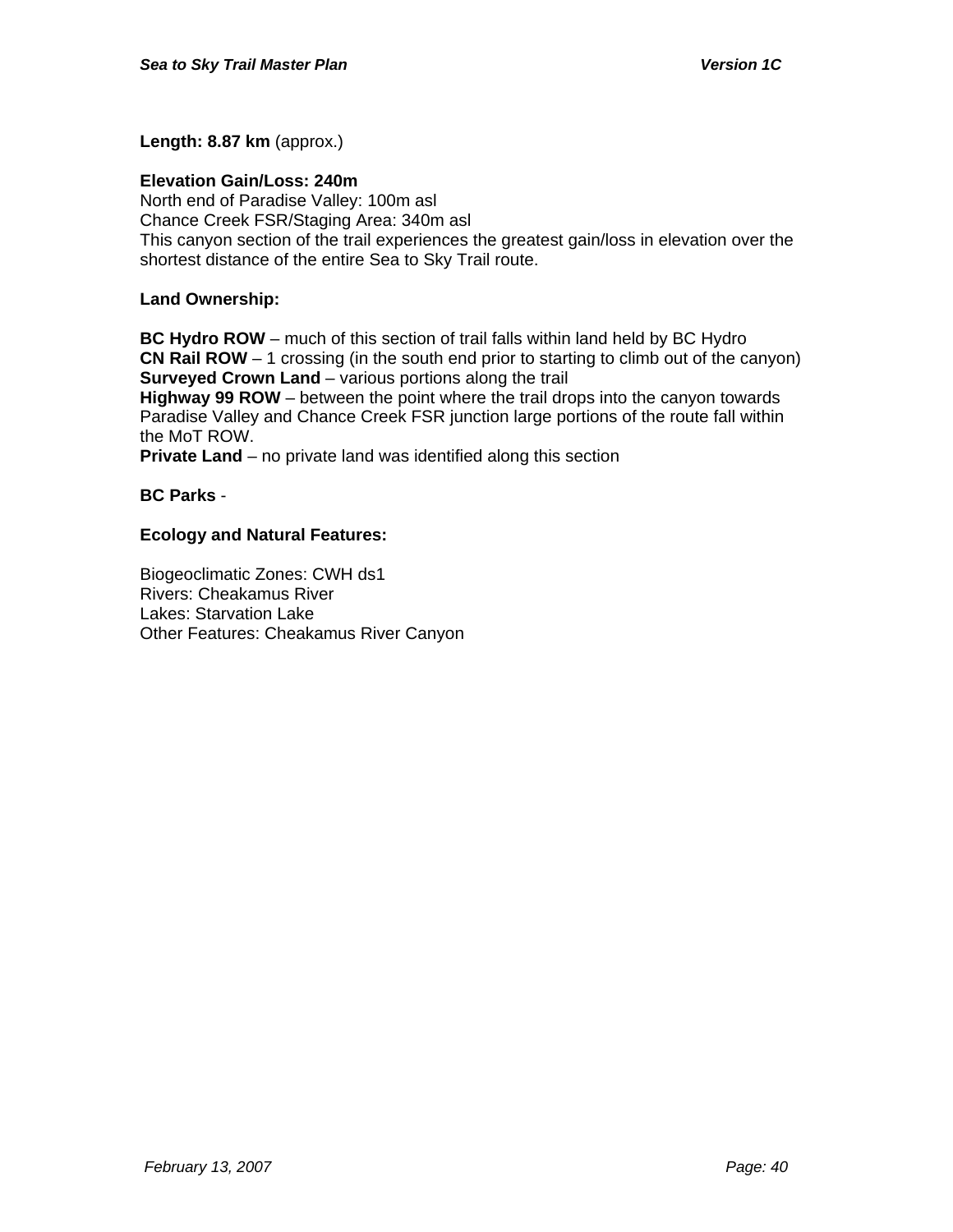#### **Character Area Highlights:**

- H4.1 Starvation Lake
- H4.2 Views of the Cheakamus river valley while descending into /climbing out of the canyon
- H4.3 Challenging terrain on the steepest elevation gain/loss of the entire Sea to Sky Trail route
- H4.4 Views of the Tantalus Mountain Range
- H4.5 Scenic ride through forest alongside Cheakamus River

#### **Potential Difficulties:**

- D4.1 CN Rail crossing which is along a curved portion of the track; potential line of sight issue
- D4.2 Maintaining a desired trail grade on the portion of trail from valley bottom up to the highway
- D4.3 Portions of trail rising from valley bottom need major repair
- D4.4 Development of portions of the route pinched between the western edge of the Sea to Sky highway and the Cheakamus River/Canyon may be costly and require joint venture with the Ministry of Transportation
- D4.5 Encroachment into riparian areas (environmental issue)
- D4.6 Establishment of staging area at Chance Creek FSR because of location within the Garibaldi Civil Defence Zone

## **General Costing Estimates of Preferred Route Development\***

| <b>Character Area 4 - Preferred Routing</b>             |            |                   |              |
|---------------------------------------------------------|------------|-------------------|--------------|
| <b>Existing Condition</b>                               | Length (m) | Cost/m to upgrade | Total        |
| Road - Good Condition                                   |            | \$0.00            | \$0.00       |
| Rough Road - Condition OK                               | 1717       | \$0.00            | \$0.00       |
| Rough Road - Minor Upgrades                             | 256        | \$10.00           | \$2,560.00   |
| Upgrade Existing Single Track - Gentle Terrain          | 1986       | \$20,00           | \$39,720.00  |
| Upgrade Existing Single Track - Difficult/Steep Terrain | 2098       | \$60,00           | \$125,880.00 |
| <b>None</b>                                             | 2808       | \$40.00           | \$112,320.00 |
| None - Difficult/Steep Terrain                          |            | \$60.00           | \$0.00       |
| Total                                                   | 8865       |                   | \$280,480.00 |

\*Note that the general costing estimates of the preferred routing are to develop the route to a "functional" level, using existing roadbeds and roads with minimal traffic when possible. Existing Conditions described as Road – Good Condition, Rough Road – Condition OK, and Rough Road – Minor Upgrades are sections that do not meet the desired Sea to Sky Trail Standard but will function over the initial period of the Sea to Sky Trail's development and will enable the trail to be used long before its completion.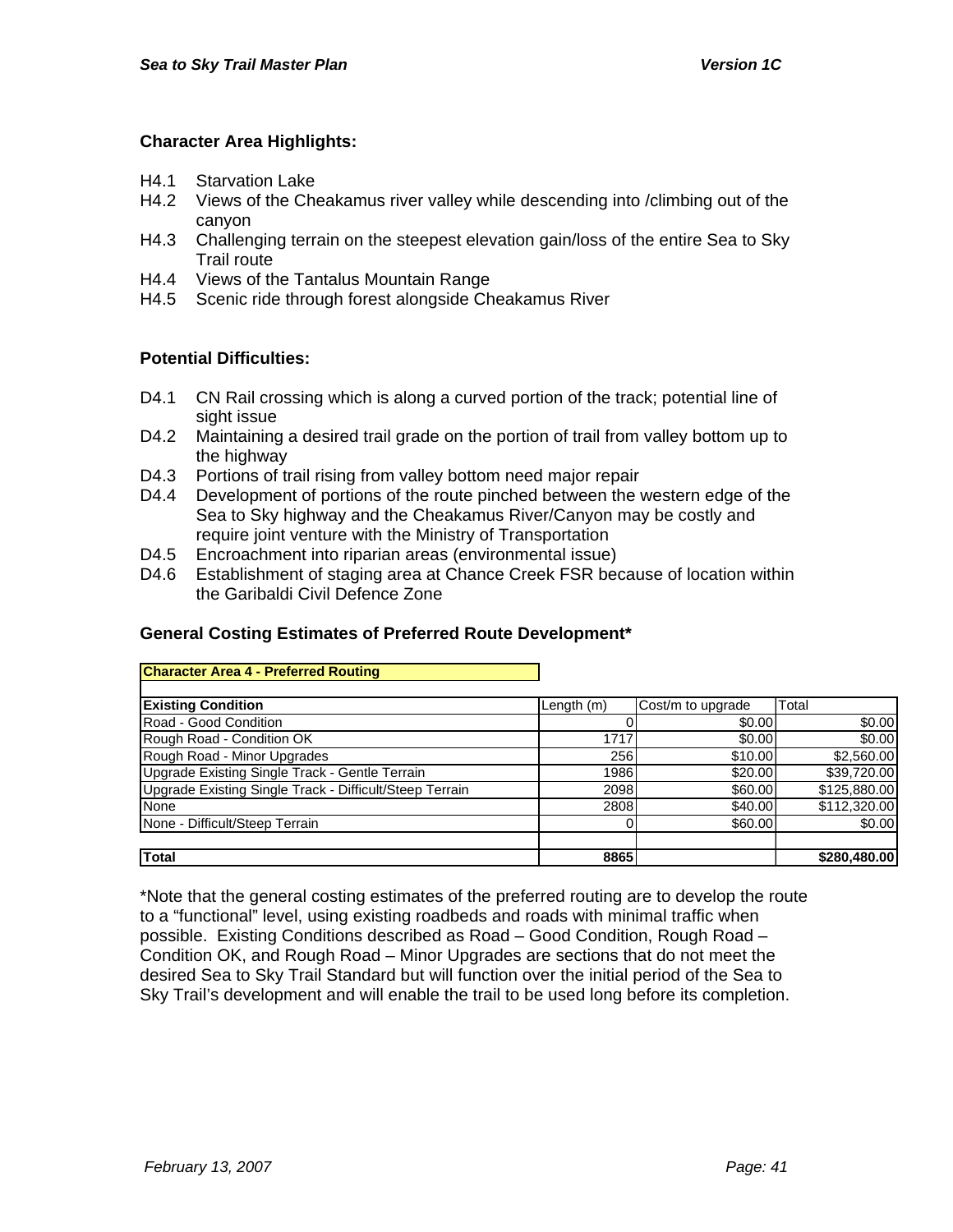## **Character Area #5 –Chance Creek FSR Bridge to Brandywine Provincial Park**

## **Description of preferred routing (south to north):**

This portion of the Sea to Sky Trail commences at the cleared pull-out/parking area located on the east side of the Chance Creek FSR Bridge. Opportunities for improving/expanding this parking area to serve as a staging area for the Sea to Sky Trail should be pursued. The trail leaves the parking lot and crosses the bridge over the Cheakamus River and then over the railway tracks and onto a BC Hydro access road. It should be noted that the southern half of this section of the Sea to Sky Trail is within the Barrier Civil Defence Zone (BCDZ).\* The trail currently follows a rough BC Hydro access road to the east of Lucille Lake and then cuts back under the hydro lines and continues on, leaving the hydro lines and staying to the west side of Shadow Lake (this lake, as well as Daisy Lake, was formed as a result of the construction of the Daisy Lake Dam). The trail curves around the north end of Shadow Lake, crosses over a couple of minor bridges, crosses over the railway tracks and then turns north under the power lines again, emerging at the entrance/exit of Pinecrest Estates onto Highway #99. Construction of a new trail following a similar route to the one described but through the forest and away from access roads is possible and should be considered, however the route will function initially using the existing access roads. Ongoing planning for the Sea to Sky Highway upgrades indicate that the portion of Highway #99 between Pinecrest Estates and Brew Creek FSR will likely be routed closer to Daisy Lake. If this occurs then the Sea to Sky Trail can utilise the former highway route in front of Pinecrest Estates and Black Tusk Village, as traffic along here would be minimal. Once the highway merges back with its original alignment near Brew Creek FSR a route will have to be determined along the west side of the highway and eventually into Brandywine Park. Finding and developing a route on Crown / BC Hydro land from the vicinity of Brew Creek FSR to the southern boundary of Brandywine Provincial Park appears to be feasible, although the terrain is steep and bluffy.

BC Parks has indicated a desire to both accommodate and aid in the development of a multi-use trail through the southern portion of the park (pers. comm. John Tisdale, August 31, 2005). A highway overpass is proposed to be built over the CN Rail line near where the current crossing occurs. Ideally the trail route will flow under the highway and alongside the tracks, crossing the tracks at a safe point further north before the rail line veers to the west and out of Brandywine Provincial Park. Discussion with MOT is required on this matter. **If this proves to be possible, the Sea to Sky Trail will be able to run from Squamish to Whistler without ever having to directly cross the Sea to Sky highway.** This section of the trail ends at the Brandywine Provincial Park parking area which will serve as an ideal staging area.

\* Please note that it is illegal to camp or overnight within the BCDZ.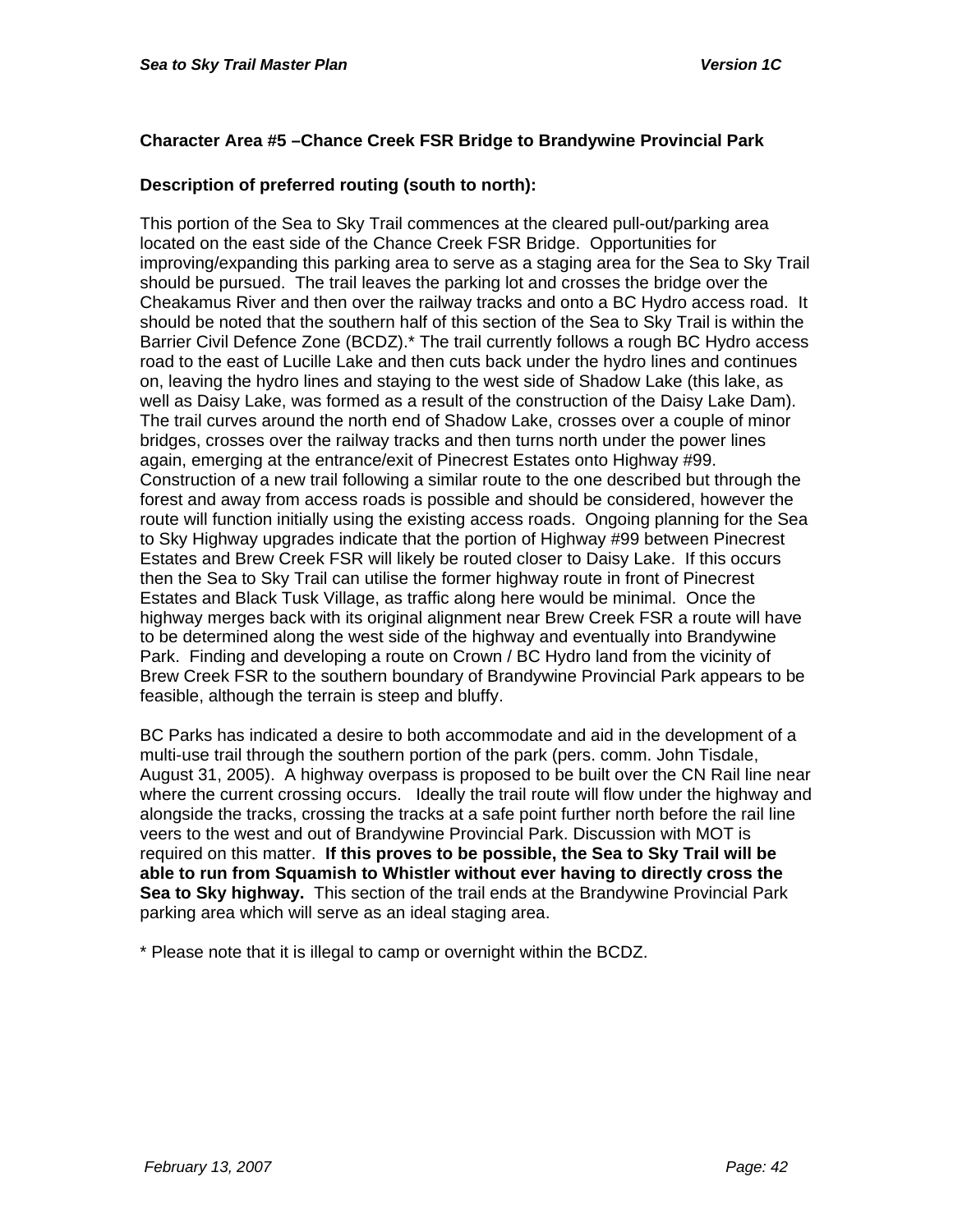## **Alternate Routings:**

## AR5.1

An alternate route was examined along the western side of Daisy Lake. Due to both the basalt substrate and the potential highway re-alignment, the preferred routing described above seems both logical and less expensive.

## AR5.2

An alternate route was also examined to the east of Daisy Lake. However, the privately owned Sea to Sky Retreat Centre is located in a key area and have indicated that the presence of a multi-use trial running through their property poses potential conflict with the desired conditions of their operations. Positive aspects of this route are that it offers incredible views of the Daisy Lake and the mountains to the south, as well as being well removed from the highway. Negative aspects are that Brandywine Park would be missed as would the villages of Pinecrest and Black Tusk. This option should be retained as a future possibility should the situation with the retreat change.

## **Length: 10.47 km** (approx.)

## **Elevation Gain/Loss: 140m**

Chance Creek FSR/Staging Area: 340m asl Brandywine Provincial Park – Parking Area: 480m asl

## **Land Ownership:**

**BC Hydro ROW**: DL 2663; DL 3112; DL 2666; DL 5627 (ref pl 2310); DL 2668 (part east of DL 5627 (ref pl 2310); DL 5626 (ref pl 4249) portion leading into BPP **CN Rail ROW**: DL 2945 (3 crossing through this DL) **Surveyed Crown Land**: **LWBC**: DL1012; **Private**: DL 3457 (ref pl 16824) property along Brew Creek Road **BC Parks:** Brandywine Provincial Park

## **Ecology and Natural Features:**

Biogeoclimatic Zones: CWH ds1 – Coastal Western Hemlock dry-submaritme Rivers: Cheakamus River Lakes: Lucille, Retta, Daisy Lake (man-made), Shadow Lake (man-made) Other Features: Brandywine Falls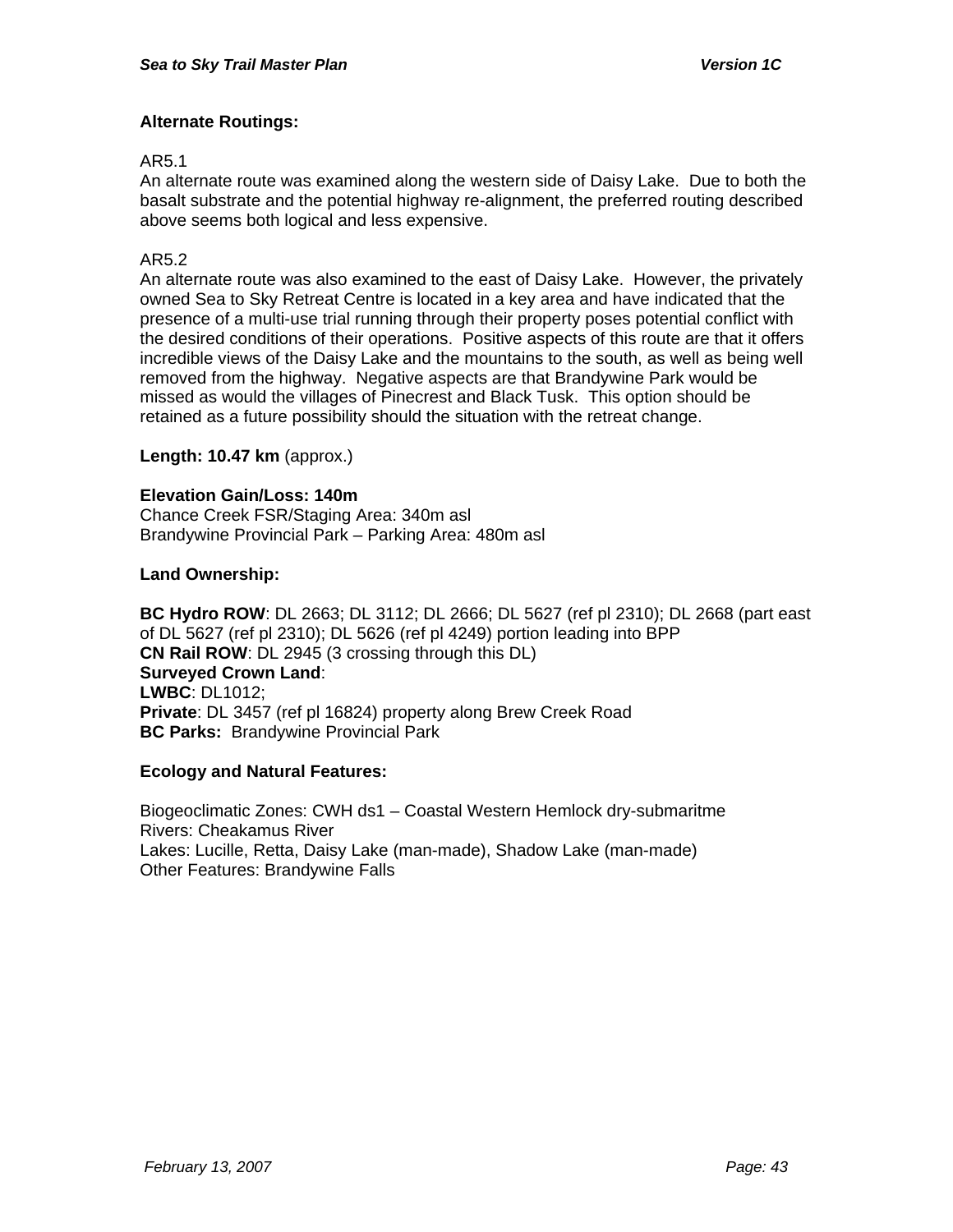## **Character Area Highlights:**

- H5.1 Trail passes by Lucille, Shadow, Retta, and Daisy Lakes
- H5.2 Entire route is removed from Sea to Sky Highway
- H5.3 Trail passes via Pinecrest Estates and Black Tusk Village
- H5.4 Trail passes through Brandywine Provincial Park
- H5.5 Views of Black Tusk

#### **Potential Difficulties:**

- D5.1 Establishment of staging area at Chance Creek FSR because of location within the Garibaldi Civil Defence Zone
- D5.2 multiple CN Rail crossings: one on an existing road just after the Chance Creek FSR bridge over the Cheakamus River; one on an existing road north of Shadow Lake; one to be determined within Brandywine Provincial Park boundaries
- D5.3 obtaining extra width on planned overpass to allow for Sea to Sky Trail alignment alongside the CN Rail ROW

## **General Costing Estimates of Preferred Route Development\***

| <b>Character Area 5 - Preferred Routing</b>             |            |                   |              |
|---------------------------------------------------------|------------|-------------------|--------------|
| <b>Existing Condition</b>                               | Length (m) | Cost/m to upgrade | Total        |
| Road - Good Condition                                   | 1825       | \$0.00            | \$0.00       |
| Rough Road - Condition OK                               | 5092       | \$0.00            | \$0.00       |
| Rough Road - Minor Upgrades                             |            | \$10.00           | \$0.00       |
| Upgrade Existing Single Track - Gentle Terrain          |            | \$20.00           | \$0.00       |
| Upgrade Existing Single Track - Difficult/Steep Terrain |            | \$60.00           | \$0.00       |
| <b>None</b>                                             |            | \$40.00           | \$0.00       |
| None - Difficult/Steep Terrain                          | 3548       | \$60.00           | \$212,880.00 |
|                                                         |            |                   |              |
| <b>Total</b>                                            | 8640       |                   | \$212,880.00 |

\*Note that the general costing estimates of the preferred routing are to develop the route to a "functional" level, using existing roadbeds and roads with minimal traffic when possible. Existing Conditions described as Road – Good Condition, Rough Road – Condition OK, and Rough Road – Minor Upgrades are sections that do not meet the desired Sea to Sky Trail Standard but will function over the initial period of the Sea to Sky Trail's development and will enable the trail to be used long before its completion.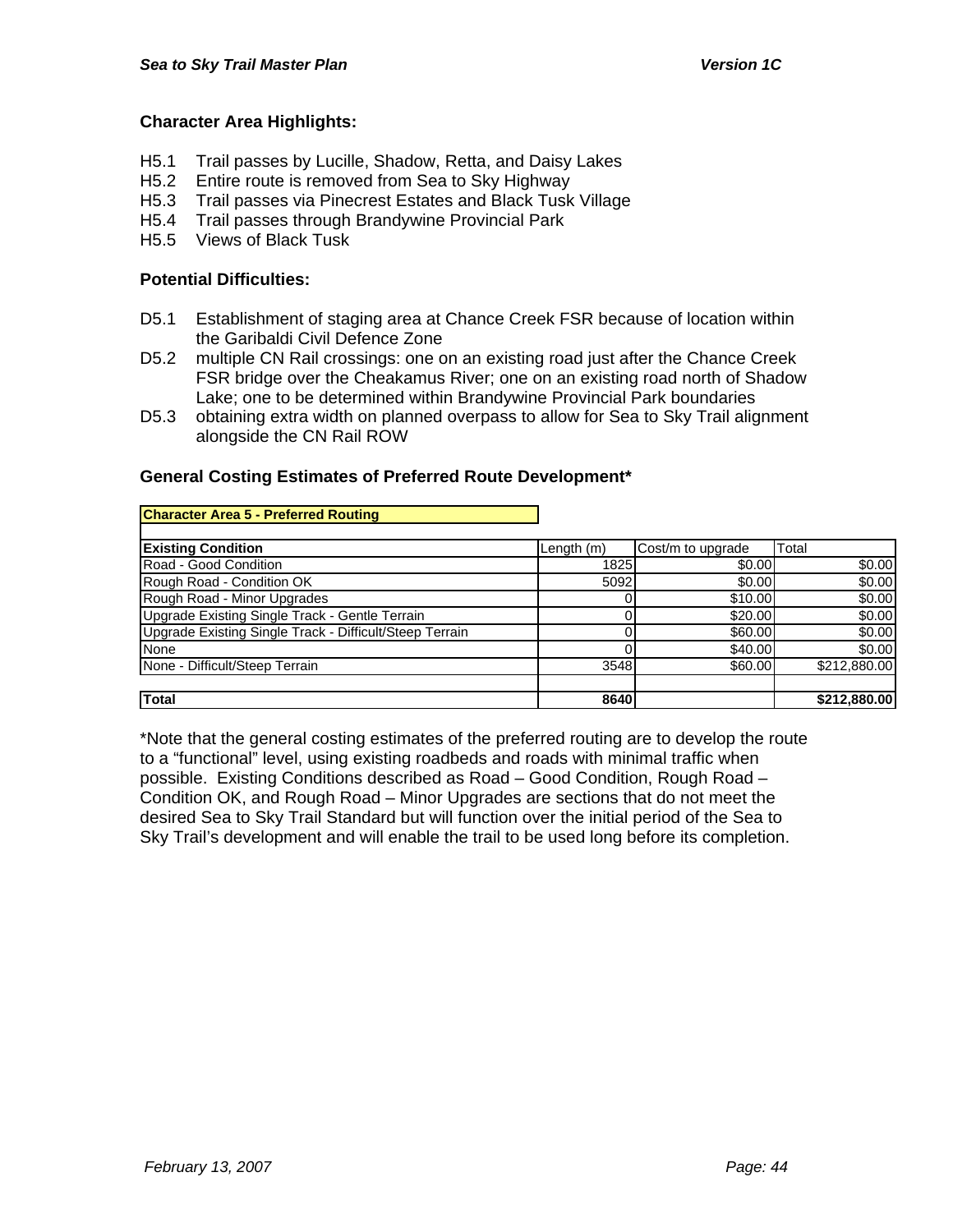## **Character Area #9 – Wedgemount to Green/Soo River confluence**

## **Description of preferred routing (south to north):**

This section of the Sea to Sky Trail starts at the existing cleared/parking area on the east side of Green River. This parking area is currently used by recreationists as a staging area for kayaking as well as accessing local mountain bike trails including Comfortably Numb and Thrill Me, Kill Me. The route will travel through the new subdivision currently being developed on DL 2247 crossing back to the west side of the Green River on the new proposed bridge. The route then crosses the CN Rail tracks and continues north in between Hwy. 99 and the railway ROW winding its way through the forest. Crossing the tracks under hydro lines the route connects onto an existing gravel pit access road. The proposed route runs east through the gravel pit and then heads north on the west side of the Green River, following an existing roadbed to the east of the large treed knoll. Elevation remains fairly constant as the route follows the general contour through a large unique boulder field – the result of an old landslide from the mountains across the river. This portion of the route brings many challenges as it will take a lot of creative route finding and trail building to build a suitable trail. However, the incredible surreal landscape as well as the proximity to the Green River make this alignment worth investigating further. Beyond the boulder field the route continues north till it meets up with an old forest service road which it joins and continues along the west side of the Green River. This portion of the Sea to Sky Trail continues along past the stock car track finishes at the parking area by the green river motocross track.

#### **Alternate Routings:**

#### AR9.1

An alternate route that partially exists would see the Sea to Sky Trail continuing north instead of turning south-east on the gravel pit access road after crossing the tracks. This route crosses Highway #99 and travels north between the highway and the Soo River along an existing route through the Shadow Lake interpretive forest and via the Boy Scout cabin. The route stays at a steady elevation until the small knoll, a local climbing area, located across from the access to the rock quarry used for the Rutherford project. Here a new route will have to be established around the knoll, likely on the highway side, until it joins an old roadbed underneath the hydro lines between the highway and the Soo River. The route then heads north on Hwy. 99 for approximately 750m before turning north off the highway and under the hydro lines. Space is very limited here and accommodation of the Sea to Sky Trail on the west side of the highway may be difficult.

After diverging from Highway #99 and heading under the hydro lines, the proposed alternate route weaves downhill gradually as it follows the east side of the Soo River and eventually joins back up with the preferred proposed route at Highway #99 and the parking area at the Green River motocross track.

*This alternate routing requires two additional highway crossings, however, should the development of the Sea to Sky Trail through the large boulder field portion of the preferred route prove to be unviable this is a functional alternative.*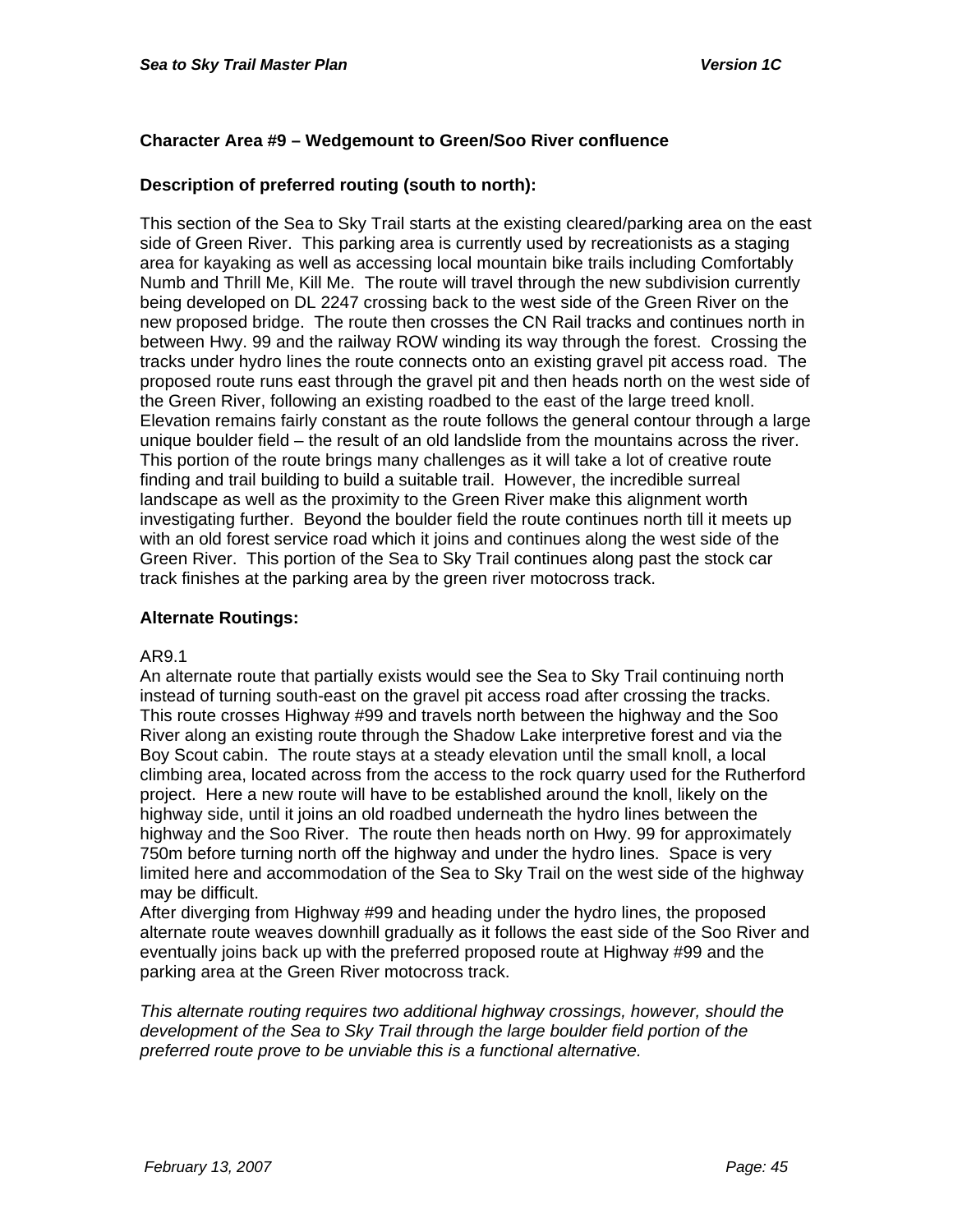**Length: 12.08 km** (approx.)

**Elevation Gain/Loss: 240m** Wedgemount Staging Area - 600m asl Green/Soo confluence – 360m asl

**Land Ownership:** 

**BC Hydro ROW** – DL 5621 REF PL 4247; FR S1/2 DL 3235 **CN Rail ROW** – crossing within DL 4366 REF PL 3394 **Surveyed Crown Land** – **Highway 99 ROW** – **Private Land** – DL 2247; DL 1239; N1/2 DL 3235 **LWBC:** through REM DL 3364 along existing road

**BC Parks -** 

## **Ecology and Natural Features:**

Biogeoclimatic Zones: CWH ms1, CWH ds1 Rockslide Rivers: Green River, Soo River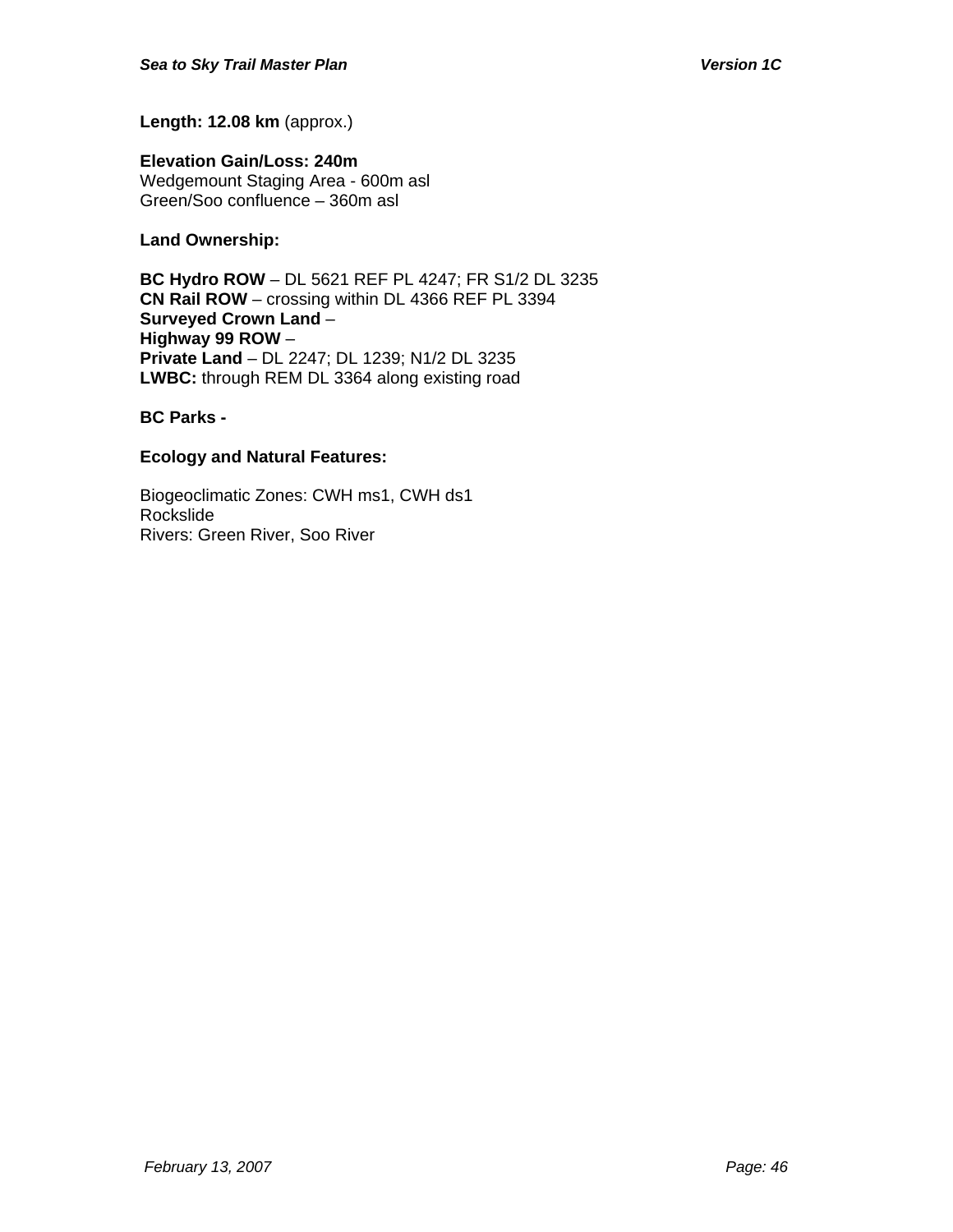#### **Section Highlights:**

- H9.1 Access to Wedgemount Lake Hiking Trail
- H9.2 Views along Green River
- H9.3 Views of Wedge and Weart (Armchair) Mountains
- H9.4 Large old landslide boulder field (surreal landscape)
- H9.5 Stock car and motocross tracks
- H9.6 Shadow Lake Interpretive Trails (alternate route)
- H9.7 Views along Soo River (alternate route)

#### **Potential Difficulties:**

- D9.1 CN Rail crossing on an existing road south of the active gravel extraction area
- D9.2 Active gravel extraction area
- D9.3 Large old landslide boulder field difficult/expensive trail building

#### **General Costing Estimates of Preferred Route Development\***

| <b>Character Area 9 - Preferred Routing</b>                 |            |                   |              |
|-------------------------------------------------------------|------------|-------------------|--------------|
| <b>Existing Condition</b>                                   | Length (m) | Cost/m to upgrade | Total        |
| Road - Good Condition                                       |            | \$0.00            | \$0.00       |
| Rough Road - Condition OK                                   | 27         | \$0.00            | \$0.00       |
| Rough Road - Minor Upgrades                                 | 4719       | \$10.00           | \$47,190.00  |
| Upgrade Existing Single Track - Gentle Terrain              |            | \$20.00           | \$0.00       |
| Upgrade Existing Single Track - Difficult/Steep Terrain     |            | \$60.00           | \$0.00       |
| None* (portion within DL 2247 may be provided by developer) | 4974       | \$40.00           | \$198,960.00 |
| None - Difficult/Steep Terrain                              | 2355       | \$60.00           | \$141,300.00 |
|                                                             |            |                   |              |
| <b>Total</b>                                                | 12075      |                   | \$387,450.00 |

\*Note that the general costing estimates of the preferred routing are to develop the route to a "functional" level, using existing roadbeds and roads with minimal traffic when possible. Existing Conditions described as Road – Good Condition, Rough Road – Condition OK, and Rough Road – Minor Upgrades are sections that do not meet the desired Sea to Sky Trail Standard but will function over the initial period of the Sea to Sky Trail's development and will enable the trail to be used long before its completion.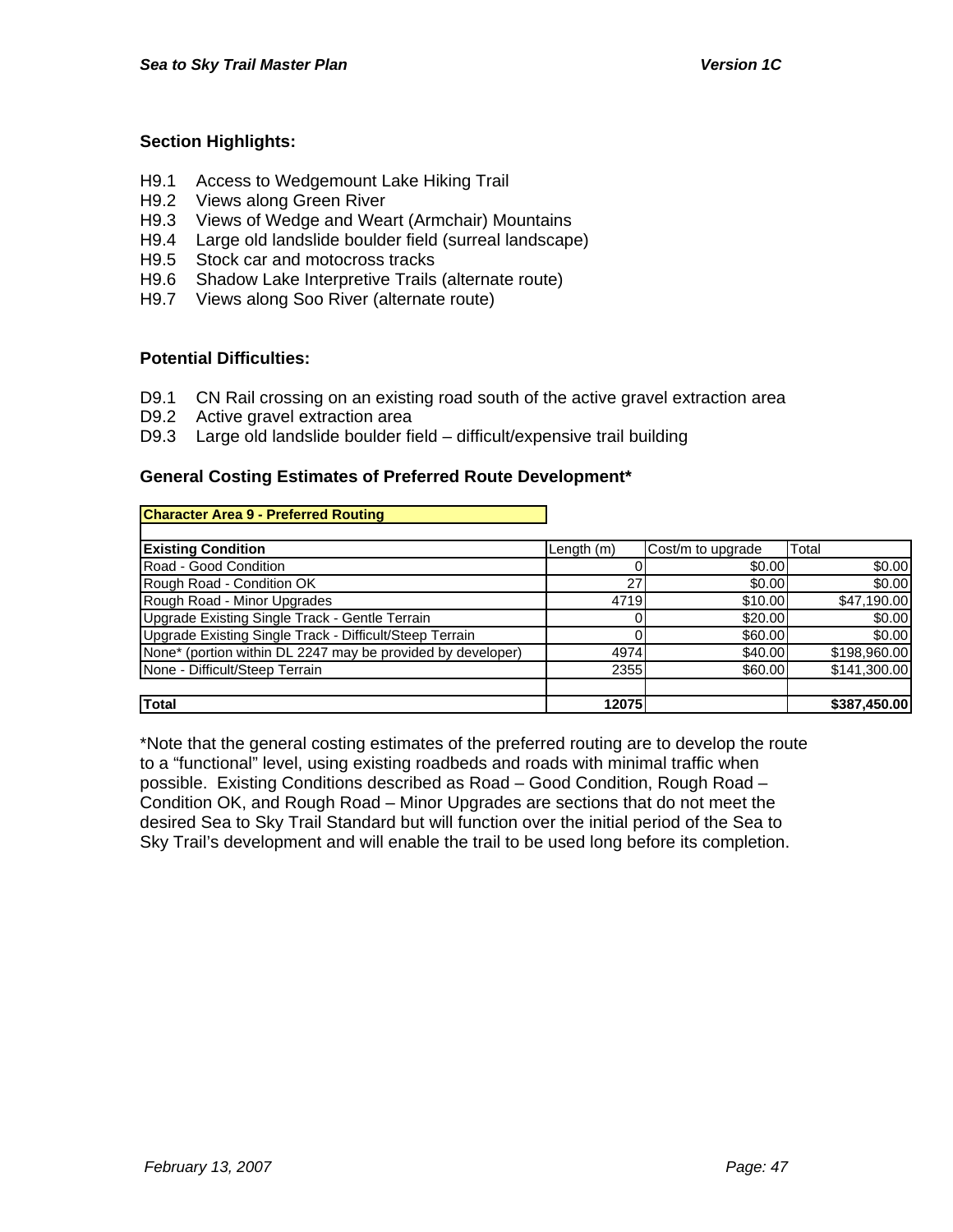## <span id="page-52-0"></span>**Character Area #10 – Green/Soo River confluence to Pemberton (south end)**

#### **Description of preferred routing (south to north):**

#### Preferred Route Existing

The existing preferred route travels north from the parking area around the Green River Motocross/stock car tracks. The route runs adjacent to Highway #99 on the east side and follows across the bridge over the Soo River. The preferred route then heads northward along the western side of the Green River often within the hydro ROW. Portions of the route prior to crossing the bridge over Rutherford Creek run along existing BC Hydro access roads.

The proposed route crosses the highway on the Pemberton side of the Rutherford Creek Bridge and shortly thereafter crosses over the CN Rail tracks. The route then contours along in a north-easterly direction keeping the highway and the railway to the east. The route then links up with an existing road and runs beneath the Pemberton Valley Wildlife Association's tenure (firing range and potential future biathlon training area). The route will then contour along keeping to the west of the highway and railway before descending into the village of Pemberton. *Original Sea to Sky Trail plans indicate that there may be an old trailbed along portions of this segment of the trail but existence and suitability for Sea to Sky Trail are yet to be confirmed.*

#### **Alternate Routings:**

#### AR10.1

At the present time one of the proposed alternate Sea to Sky Trail alignments brings a route through Nairn Falls Provincial Park. This alternate route has the trail running between the railway and the Green River in the south end of the park. Site visits along that portion of the proposed alternate route indicate that there is very limited land and that it would be a very expensive option to pursue. However, as noted earlier, should the CN Rail route between Squamish and Pemberton ever decide that it is not economically viable, this portion of the railway would be ideal for the alignment of the Sea to Sky Trail. If other strategies develop which enable a route of the Sea to Sky to pass through the park it would act as both an ideal staging area as well as a breathtaking viewpoint along the trail.

The alternate route then leaves Nairn Falls Provincial Park at the north end and would arrive into Pemberton on the east side of the highway after first ascending out of the park and the descending into the village via One Mile Lake. Portions of this final section of the route are moderate/difficult singletrack trail (Lumpy's Epic) winding through the forest sections and a trail surface of dirt, roots, and rocks.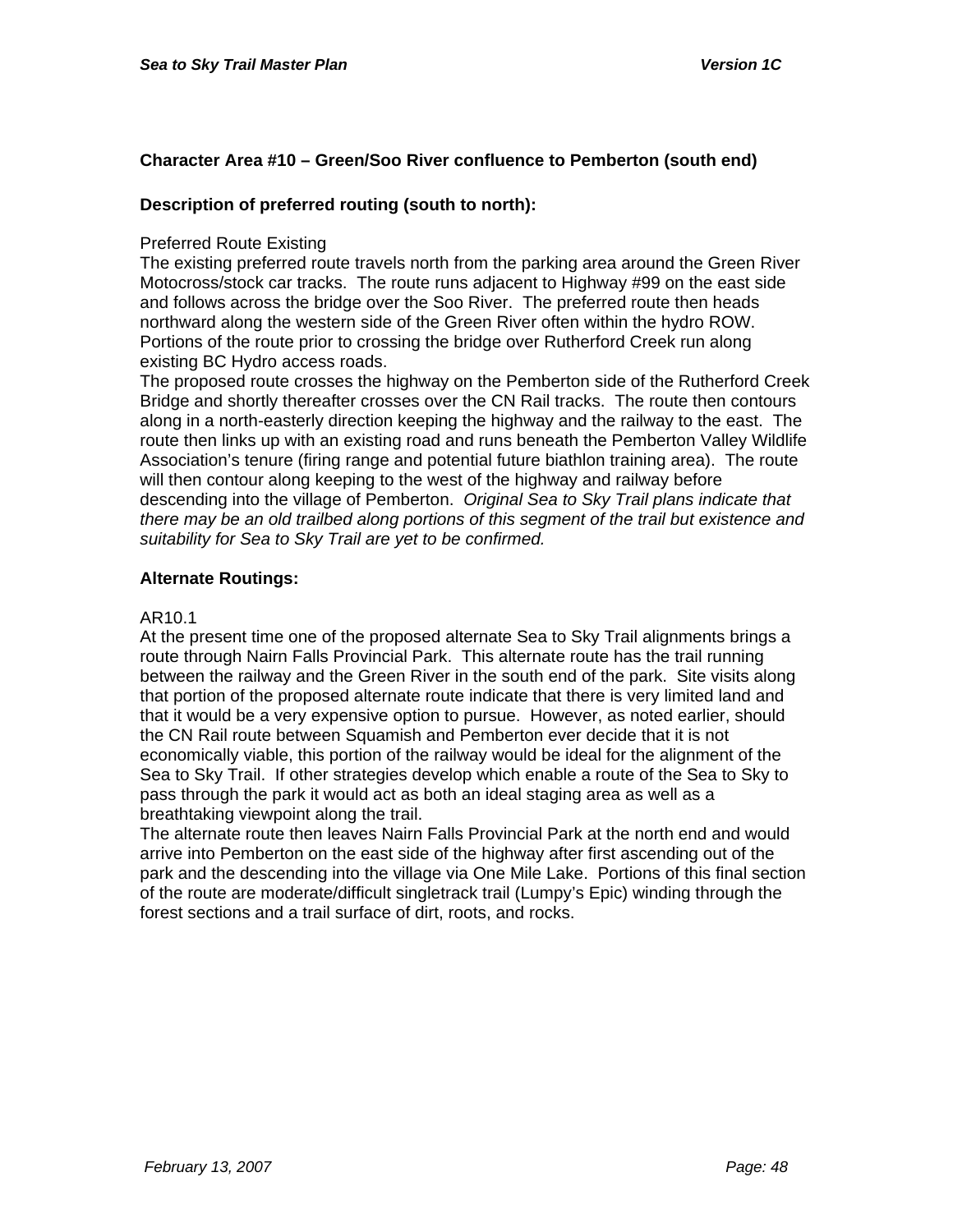**Length: 10.19 km** (approx.)

**Elevation Gain/Loss:** 160m Pemberton Village – 200m asl Green/Soo Confluence – 360m asl

**Land Ownership:** 

**BC Hydro ROW** – **CN Rail ROW** – crossing DL 4148 **Surveyed Crown Land** – PT DL 1549; PT DL 4096 **Highway 99 ROW** –bridge over the Soo River, bridge over Rutherford Creek **Private Land** – **LWBC** – DL 5546; REM DL 1549

## **BC Parks – REM DL 4095; REM DL 4096; REM DL 1559; REM DL 239**

## **Ecology and Natural Features:**

Biogeoclimatic Zones = CWH ds1 Rivers:Soo River, Green River, Rutherford Creek Lakes:One Mile Lake Other: Nairn Falls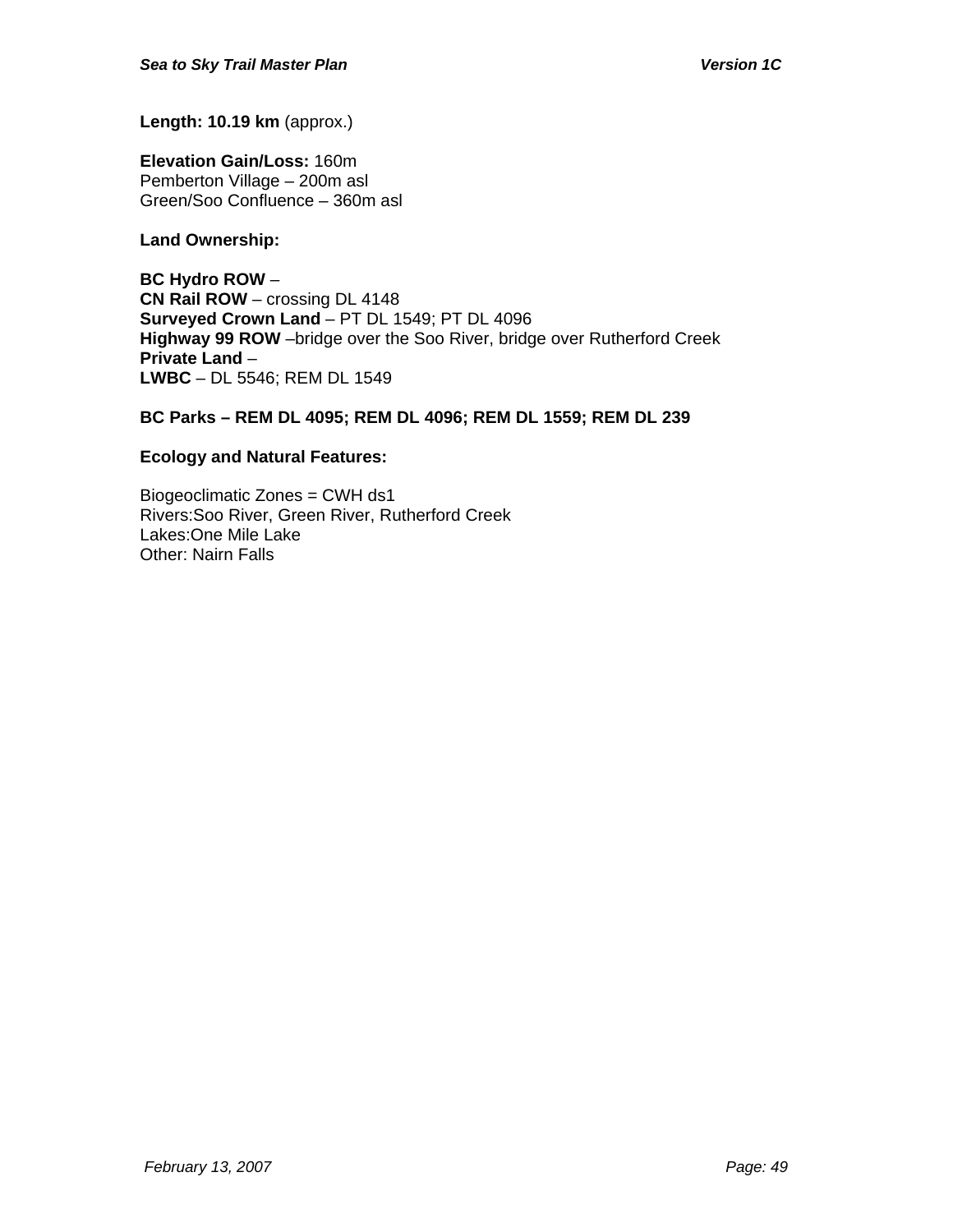## **Section Highlights:**

- H10.1 Confluence of the Green and Soo Rivers
- H10.2 Confluence of Rutherford Creek and Green River
- H10.3 Whitewater Kayaking Course
- H10.4 Nairn Falls Provincial Park
- H10.5 One Mile Lake
- H10.6 Village of Pemberton

## **Potential Difficulties:**

- D10.1 CN Rail crossing located at
- D10.2 Routing the trail (south of) the Pemberton Valley Wildlife Association's firing range and potential future biathlon training area
- D10.3 Determining trail alignment through steep terrain while maintaining desired Sea to Sky Trail gradient

## **General Costing Estimates of Preferred Route Development\***

| <b>Character Area 10 - Preferred Routing</b>            |            |                   |              |
|---------------------------------------------------------|------------|-------------------|--------------|
| <b>Existing Condition</b>                               | Length (m) | Cost/m to upgrade | Total        |
| Road - Good Condition                                   |            | \$0.00            | \$0.00       |
| Rough Road - Condition OK                               | 672        | \$0.00            | \$0.00       |
| Rough Road - Minor Upgrades                             | 967        | \$10.00           | \$9,670.00   |
| Upgrade Existing Single Track - Gentle Terrain          |            | \$20.00           | \$0.00       |
| Upgrade Existing Single Track - Difficult/Steep Terrain |            | \$60,00           | \$0.00       |
| <b>None</b>                                             | 5088       | \$40.00           | \$203,520.00 |
| None - Difficult/Steep Terrain                          | 3464       | \$60.00           | \$207,840.00 |
| Total                                                   | 10191      |                   | \$421,030.00 |

\*Note that the general costing estimates of the preferred routing are to develop the route to a "functional" level, using existing roadbeds and roads with minimal traffic when possible. Existing Conditions described as Road – Good Condition, Rough Road – Condition OK, and Rough Road – Minor Upgrades are sections that do not meet the desired Sea to Sky Trail Standard but will function over the initial period of the Sea to Sky Trail's development and will enable the trail to be used long before its completion.